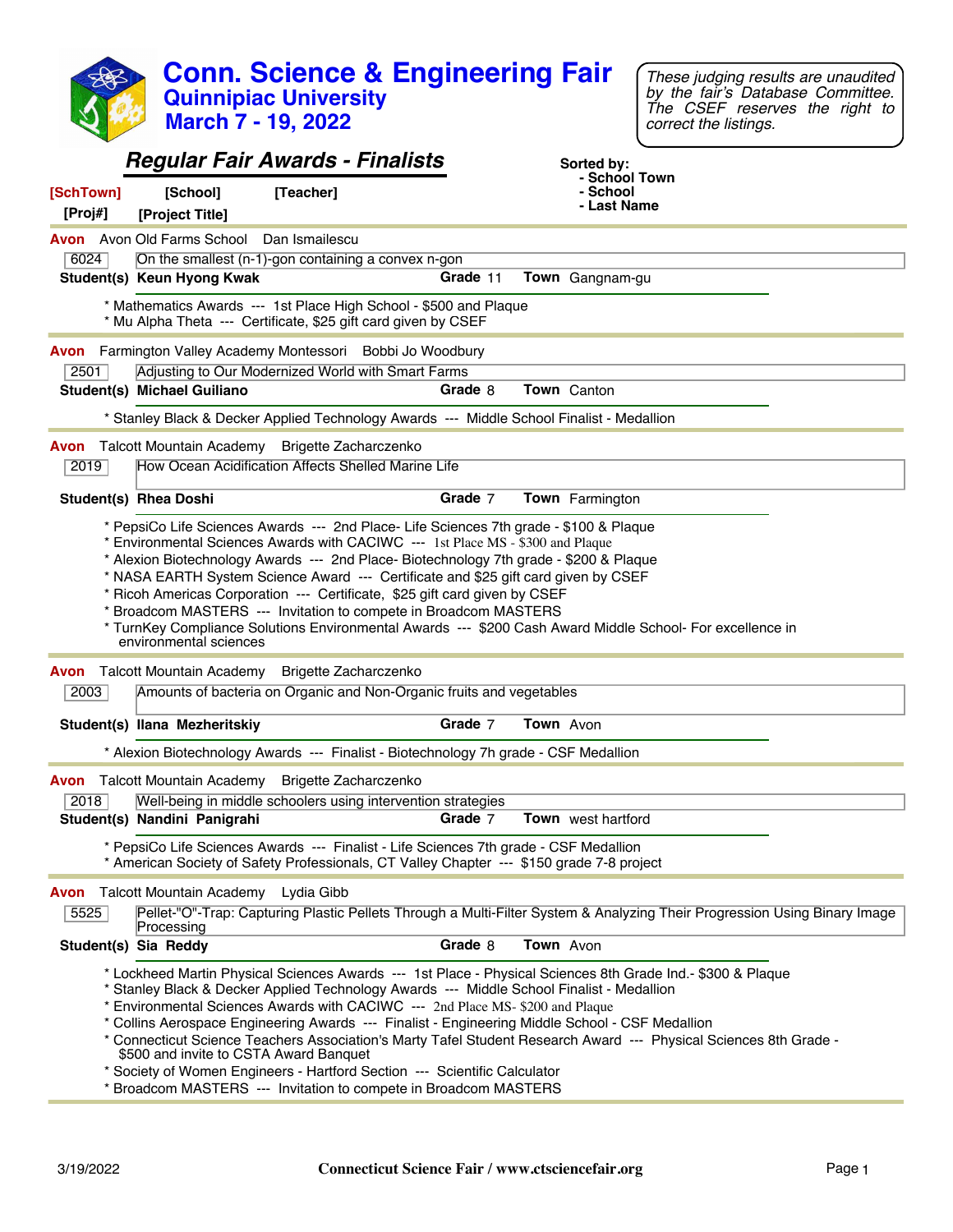| [SchTown]<br>[Proj#] | [School]<br>[Project Title]                          | [Teacher]                                                                                                                                                                                           |          |           |                                                                                                                                                                                                                                                                                                                                                 |  |
|----------------------|------------------------------------------------------|-----------------------------------------------------------------------------------------------------------------------------------------------------------------------------------------------------|----------|-----------|-------------------------------------------------------------------------------------------------------------------------------------------------------------------------------------------------------------------------------------------------------------------------------------------------------------------------------------------------|--|
|                      | <b>Avon</b> Talcott Mountain Academy Anya Jensen     |                                                                                                                                                                                                     |          |           |                                                                                                                                                                                                                                                                                                                                                 |  |
| 2503                 |                                                      | Applications of Machine Learning in the Prediction and Clustering of COVID-19 Deaths                                                                                                                |          |           |                                                                                                                                                                                                                                                                                                                                                 |  |
|                      | Student(s) Vanessa Slepinin                          |                                                                                                                                                                                                     | Grade 8  |           | <b>Town</b> West Hartford                                                                                                                                                                                                                                                                                                                       |  |
|                      |                                                      | * PepsiCo Life Sciences Awards --- 5th Place- Life Sciences 8th grade - Plaque                                                                                                                      |          |           |                                                                                                                                                                                                                                                                                                                                                 |  |
| Avon                 | Talcott Mountain Academy Anya Jensen                 |                                                                                                                                                                                                     |          |           |                                                                                                                                                                                                                                                                                                                                                 |  |
| 2515                 |                                                      | The RightSwitch: An Automatic Light Switch Sterilization Device                                                                                                                                     |          |           |                                                                                                                                                                                                                                                                                                                                                 |  |
|                      | Student(s) Samuel Wu                                 |                                                                                                                                                                                                     | Grade 8  | Town Avon |                                                                                                                                                                                                                                                                                                                                                 |  |
|                      |                                                      | * PepsiCo Life Sciences Awards --- 1st Place- Life Sciences 8th grade - \$300 & Plaque<br>* EnergizeCT Future Sustainability Awards --- 1st Place Middle School - \$300 and Plaque                  |          |           |                                                                                                                                                                                                                                                                                                                                                 |  |
|                      | and invite to CSTA Award Banquet                     |                                                                                                                                                                                                     |          |           | * Connecticut Science Teachers Association's Marty Tafel Student Research Award --- Life Sciences 8th Grade - \$500                                                                                                                                                                                                                             |  |
|                      |                                                      | * Alexion Biotechnology Awards --- 1st Place- Biotechnology 8th grade - \$300 & Plaque                                                                                                              |          |           |                                                                                                                                                                                                                                                                                                                                                 |  |
|                      | 2020 Invention Convention, May 2                     |                                                                                                                                                                                                     |          |           | * Connecticut Invention Convention "Next Step Inventors" --- Next Step Inventor Trophy & Invitation to compete at the                                                                                                                                                                                                                           |  |
|                      |                                                      | * Broadcom MASTERS --- Invitation to compete in Broadcom MASTERS                                                                                                                                    |          |           |                                                                                                                                                                                                                                                                                                                                                 |  |
| <b>Bozrah</b>        | <b>Fields Memorial School</b>                        | Mr.Fish                                                                                                                                                                                             |          |           |                                                                                                                                                                                                                                                                                                                                                 |  |
| 5521                 |                                                      |                                                                                                                                                                                                     |          |           | Alerting Drivers That a Child was Forgotten in a Vehicle With a Circuit Sequence Alert System (CSAS)                                                                                                                                                                                                                                            |  |
|                      | <b>Student(s) Andrew Pagnotta</b>                    |                                                                                                                                                                                                     | Grade 8  |           | Town Bozrah                                                                                                                                                                                                                                                                                                                                     |  |
|                      |                                                      | * U.S. Air Force --- Certificate & \$25 gift card from CSEF<br>* IEEE, Connecticut Section --- \$100 Honorable Mention<br>* Society of Women Engineers - Hartford Section --- Scientific Calculator |          |           | * Stanley Black & Decker Applied Technology Awards --- 1st Place Middle School - \$300 and Plaque, Medallion                                                                                                                                                                                                                                    |  |
| <b>Bozrah</b>        | Fields Memorial School                               | Mr. Fish                                                                                                                                                                                            |          |           |                                                                                                                                                                                                                                                                                                                                                 |  |
| 4002                 |                                                      | Measurement Techniques and Mathematical Analysis of Gum Bubbles                                                                                                                                     |          |           |                                                                                                                                                                                                                                                                                                                                                 |  |
|                      | Student(s) Reagan Reid                               |                                                                                                                                                                                                     | Grade 7  |           | <b>Town</b> Bozrah                                                                                                                                                                                                                                                                                                                              |  |
|                      | Leah Kozerefski                                      |                                                                                                                                                                                                     | Grade 7  |           | Town Gilman                                                                                                                                                                                                                                                                                                                                     |  |
|                      |                                                      | * Mathematics Awards --- 1st Place Middle School - \$300 and Plaque                                                                                                                                 |          |           | * Petit Family Foundation Women in Science & Engineering Awards --- Middle School Finalist - Medallion                                                                                                                                                                                                                                          |  |
| <b>Bridgeport</b>    | <b>Bridgeport Aquaculture Center</b>                 | <b>Kirk Shadle</b>                                                                                                                                                                                  |          |           |                                                                                                                                                                                                                                                                                                                                                 |  |
| 3007                 |                                                      |                                                                                                                                                                                                     |          |           | Using Prytheruem extract from Chrysanthemum cinerariifolium as a natural insecticide against Grylloidea                                                                                                                                                                                                                                         |  |
|                      | Student(s) Albert Capodanno                          |                                                                                                                                                                                                     | Grade 12 |           | Town Fairfield                                                                                                                                                                                                                                                                                                                                  |  |
|                      |                                                      | * Environmental Sciences Awards with CACIWC --- HS Finalist - CSF Medallion                                                                                                                         |          |           | * Susan and Stanley Lessoff Memorial --- Susan and StanleyLessoff Memorial Award - \$250 Cash and Plaque HS                                                                                                                                                                                                                                     |  |
| <b>Bridgeport</b>    | <b>Bridgeport Aquaculture Center</b>                 | Kirk Shadle                                                                                                                                                                                         |          |           |                                                                                                                                                                                                                                                                                                                                                 |  |
| 6009                 | Growth                                               |                                                                                                                                                                                                     |          |           | The Use of Sodium Bicarbonate as a Local Buffer to Decrease Ocean Acidity in Localized Areas to Increase the Oyster                                                                                                                                                                                                                             |  |
|                      | Student(s) Kennedy Carr                              |                                                                                                                                                                                                     | Grade 12 |           | Town Fairfield                                                                                                                                                                                                                                                                                                                                  |  |
|                      |                                                      |                                                                                                                                                                                                     |          |           | * CASE . The Jackson Laboratory Urban School Challenge Awards --- Senior High Finalist - Medallion                                                                                                                                                                                                                                              |  |
| <b>Bridgeport</b>    | <b>Bridgeport Aquaculture Center</b>                 | <b>Kirk Shadle</b>                                                                                                                                                                                  |          |           |                                                                                                                                                                                                                                                                                                                                                 |  |
| 3061                 | glycoside extracts                                   |                                                                                                                                                                                                     |          |           | A novel mitigation technique to control the spread of the invasive Spotted Lanternfly (L. Delicatula) through cardiac                                                                                                                                                                                                                           |  |
|                      | <b>Student(s) Cooper Carr</b>                        |                                                                                                                                                                                                     | Grade 12 |           | Town Fairfield                                                                                                                                                                                                                                                                                                                                  |  |
|                      | environmental sciences<br><b>High School Student</b> | * Environmental Sciences Awards with CACIWC --- 1st Place HS- \$500 and Plaque                                                                                                                      |          |           | * TurnKey Compliance Solutions Environmental Awards --- \$300 Cash Award High School- For excellence in<br>* GENIUS Olympiad --- GENIUS Olympiad Competition for 1st Place HS Environmental Project with \$700 stipend<br>* Milton Fisher Science Fair Award for Innovation and Creativity --- For Excellence in Creativity and Innovation by a |  |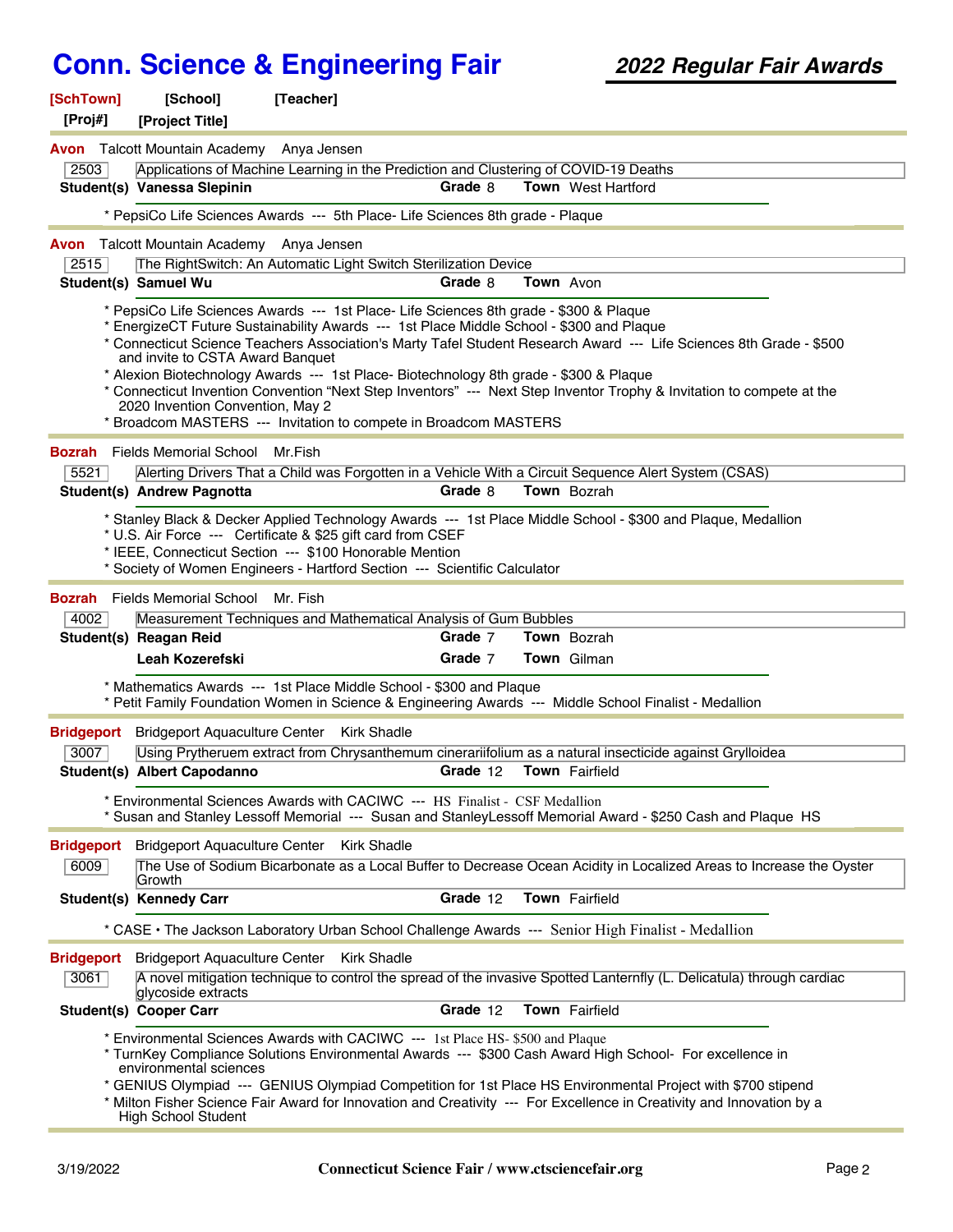| [SchTown]<br>[Proj#]      | [School]<br>[Project Title]            | [Teacher]                                                                                                                                                                                                                                                                 |          |                                                                                                                                                                                                                                                                                                                                         |  |
|---------------------------|----------------------------------------|---------------------------------------------------------------------------------------------------------------------------------------------------------------------------------------------------------------------------------------------------------------------------|----------|-----------------------------------------------------------------------------------------------------------------------------------------------------------------------------------------------------------------------------------------------------------------------------------------------------------------------------------------|--|
| <b>Bridgeport</b>         |                                        | Bridgeport Aquaculture Center Kirk Shadle                                                                                                                                                                                                                                 |          |                                                                                                                                                                                                                                                                                                                                         |  |
| 3002                      |                                        | Quantifying the interspecific impacts of the native relationships of the Long Island Sound                                                                                                                                                                                |          |                                                                                                                                                                                                                                                                                                                                         |  |
|                           | <b>Student(s) Sarah Davis</b>          |                                                                                                                                                                                                                                                                           | Grade 12 | <b>Town</b> Trumbull                                                                                                                                                                                                                                                                                                                    |  |
|                           | <b>Medallion</b><br>with \$700 stipend | * PepsiCo Life Sciences Awards --- Finalist - Life Science Senior High - CSF Medallion<br>* Environmental Sciences Awards with CACIWC --- HS Finalist - CSF Medallion<br>* Banning Family Life Science Award --- For excellence in invasive species research, \$100 cash  |          | * Petit Family Foundation Women in Science & Engineering Awards --- High School Finalist - Medallion<br>* CASE • The Jackson Laboratory Urban School Challenge Awards --- 2nd Place High School - \$400 and Plaque,<br>* GENIUS Olympiad --- GENIUS Olympiad Competition for HS Environmental, Energy, Ecology, or Biodiversity Project |  |
| <b>Bridgeport</b>         | <b>Bridgeport Aquaculture Center</b>   | Kirk Shadle                                                                                                                                                                                                                                                               |          |                                                                                                                                                                                                                                                                                                                                         |  |
| 6072                      | brevis.                                |                                                                                                                                                                                                                                                                           |          | Absorbing High Concentrations of Nitrogen using Biochar as a Preventative Measure to Mitigate the Dinoflagellate Karenia                                                                                                                                                                                                                |  |
|                           | <b>Student(s) Kelsey Farber</b>        |                                                                                                                                                                                                                                                                           | Grade 12 | Town Fairfield                                                                                                                                                                                                                                                                                                                          |  |
|                           |                                        |                                                                                                                                                                                                                                                                           |          | * CASE • The Jackson Laboratory Urban School Challenge Awards --- Senior High Finalist - Medallion                                                                                                                                                                                                                                      |  |
| <b>Bridgeport</b>         |                                        | Bridgeport Aquaculture Center Kirk Shadle                                                                                                                                                                                                                                 |          |                                                                                                                                                                                                                                                                                                                                         |  |
| 6057                      |                                        |                                                                                                                                                                                                                                                                           |          | An Inexpensive, Simple and Effective Application of Off the Grid Solar Disinfection For Potable Water                                                                                                                                                                                                                                   |  |
|                           | <b>Student(s) Allison Greenberg</b>    |                                                                                                                                                                                                                                                                           | Grade 12 | <b>Town</b> Fairfield                                                                                                                                                                                                                                                                                                                   |  |
|                           |                                        | * Stanley Black & Decker Applied Technology Awards --- Senior High Finalist - Medallion                                                                                                                                                                                   |          | * Lockheed Martin Physical Sciences Awards --- Finalist - Physical Sciences Senior High - CSF Medallion                                                                                                                                                                                                                                 |  |
| <b>Bridgeport</b><br>3006 | Bats                                   | Bridgeport Aquaculture Center Kirk Shadle                                                                                                                                                                                                                                 |          | The Use of Secondary Plant Metabolites to Reduce Pseudogymnoascus destructans Transmission Among North American                                                                                                                                                                                                                         |  |
|                           | Student(s) Grace Hilton                |                                                                                                                                                                                                                                                                           | Grade 12 | Town Fairfield                                                                                                                                                                                                                                                                                                                          |  |
|                           |                                        |                                                                                                                                                                                                                                                                           |          | * CASE • The Jackson Laboratory Urban School Challenge Awards --- 5th Place High School - Plaque, Medallion                                                                                                                                                                                                                             |  |
|                           |                                        | <b>Bridgeport</b> Bridgeport Aquaculture Center Kirk Shadle                                                                                                                                                                                                               |          |                                                                                                                                                                                                                                                                                                                                         |  |
| 6063                      |                                        |                                                                                                                                                                                                                                                                           |          | Utilizing Rooftop Gardens as a Means of Geothermal Energy Through Ground to Air Heat Transfer Systems                                                                                                                                                                                                                                   |  |
|                           | Student(s) Aidan King                  |                                                                                                                                                                                                                                                                           | Grade 12 | <b>Town Milford</b>                                                                                                                                                                                                                                                                                                                     |  |
|                           |                                        | * EnergizeCT Alternative/Renewable Energy Awards --- 1st Place High School - \$500 and Plaque<br>EnergizeCT Future Sustainability Awards --- 3rd Place High School - \$200 and Plaque<br>* American Meteorological Society --- Certificate & \$25 gift card given by CSEF |          | * CASE • The Jackson Laboratory Urban School Challenge Awards --- Senior High Finalist - Medallion<br>* Frederick Olender USC Award in Memory of G. Robert Wisner --- \$250 Cash Award for HS student in USC school                                                                                                                     |  |
| <b>Bridgeport</b>         |                                        | Bridgeport Aquaculture Center Kirk Shadle                                                                                                                                                                                                                                 |          |                                                                                                                                                                                                                                                                                                                                         |  |
| 6067                      |                                        | Optimizing Desalinization of Industrial Brine Through Temperature Swing Solvent Extraction                                                                                                                                                                                |          |                                                                                                                                                                                                                                                                                                                                         |  |
|                           | <b>Student(s) Jackson Warters</b>      |                                                                                                                                                                                                                                                                           | Grade 12 | <b>Town Milford</b>                                                                                                                                                                                                                                                                                                                     |  |
|                           | Medallion                              | * Collins Aerospace Engineering Awards --- Finalist - Engineering High School - CSF Medallion                                                                                                                                                                             |          | * CASE • The Jackson Laboratory Urban School Challenge Awards --- 3rd Place High School - \$300 and Plaque,                                                                                                                                                                                                                             |  |
| <b>Bridgeport</b>         | John Winthrop School Susan Beres       |                                                                                                                                                                                                                                                                           |          |                                                                                                                                                                                                                                                                                                                                         |  |
| 1017                      | How do fears change with age?          |                                                                                                                                                                                                                                                                           |          |                                                                                                                                                                                                                                                                                                                                         |  |
|                           | <b>Student(s) Shiloh Gutierrez</b>     |                                                                                                                                                                                                                                                                           | Grade 8  | Town Bridgeport                                                                                                                                                                                                                                                                                                                         |  |
|                           | <b>Alyssa Cruz</b>                     |                                                                                                                                                                                                                                                                           | Grade 8  | Town Bridgeport                                                                                                                                                                                                                                                                                                                         |  |
|                           |                                        |                                                                                                                                                                                                                                                                           |          | * CASE · The Jackson Laboratory Urban School Challenge Awards --- Middle School Finalist - Medallion                                                                                                                                                                                                                                    |  |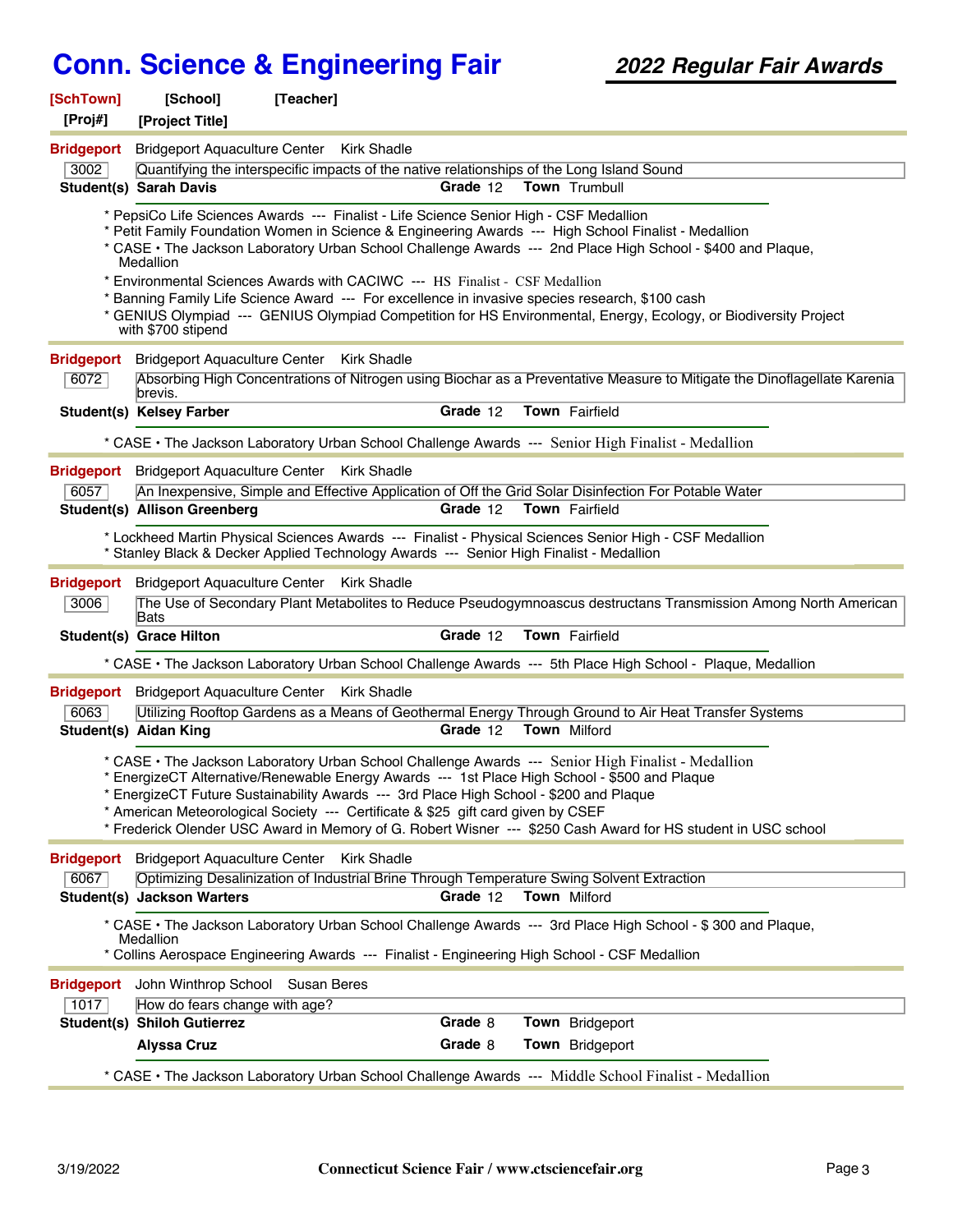| [SchTown]<br>[Proj#]    | [School]<br>[Project Title]                                 | [Teacher]                                                                                                                                                                                                                                                                                                                                                                                                                         |          |                                                                                                                                                                                                                                                                                                                                                                                                                                                                                                                                                                                              |
|-------------------------|-------------------------------------------------------------|-----------------------------------------------------------------------------------------------------------------------------------------------------------------------------------------------------------------------------------------------------------------------------------------------------------------------------------------------------------------------------------------------------------------------------------|----------|----------------------------------------------------------------------------------------------------------------------------------------------------------------------------------------------------------------------------------------------------------------------------------------------------------------------------------------------------------------------------------------------------------------------------------------------------------------------------------------------------------------------------------------------------------------------------------------------|
| <b>Bridgeport</b>       | John Winthrop School Ms. Beres                              |                                                                                                                                                                                                                                                                                                                                                                                                                                   |          |                                                                                                                                                                                                                                                                                                                                                                                                                                                                                                                                                                                              |
| 2516                    |                                                             | Which Filtration Material Leads to the Best Drinking Water?                                                                                                                                                                                                                                                                                                                                                                       |          |                                                                                                                                                                                                                                                                                                                                                                                                                                                                                                                                                                                              |
|                         | <b>Student(s) Wayne Lewis</b>                               |                                                                                                                                                                                                                                                                                                                                                                                                                                   | Grade 8  | Town Bridgeport                                                                                                                                                                                                                                                                                                                                                                                                                                                                                                                                                                              |
|                         |                                                             | * PepsiCo Life Sciences Awards --- 4th Place- Life Sciences 8th grade - Plaque<br>* American Psychological Association --- Certificate, \$25 gift card given by CSEF<br>* Ricoh Americas Corporation --- Certificate, \$25 gift card given by CSEF                                                                                                                                                                                |          |                                                                                                                                                                                                                                                                                                                                                                                                                                                                                                                                                                                              |
|                         | Bridgeport Park City Prep Charter School Mr. Jaekle         |                                                                                                                                                                                                                                                                                                                                                                                                                                   |          |                                                                                                                                                                                                                                                                                                                                                                                                                                                                                                                                                                                              |
| 5522                    |                                                             | The Connection of Coronal Mass Ejections and Sunspots                                                                                                                                                                                                                                                                                                                                                                             |          |                                                                                                                                                                                                                                                                                                                                                                                                                                                                                                                                                                                              |
|                         | <b>Student(s) Marcus Rosario</b>                            |                                                                                                                                                                                                                                                                                                                                                                                                                                   | Grade 8  | Town Bridgeport                                                                                                                                                                                                                                                                                                                                                                                                                                                                                                                                                                              |
|                         |                                                             | * Mathematics Awards --- 3rd Place Middle School - \$100 and Plaque                                                                                                                                                                                                                                                                                                                                                               |          | * Lockheed Martin Physical Sciences Awards --- 5th Place - Physical Sciences 8th Grade Ind. - Plaque                                                                                                                                                                                                                                                                                                                                                                                                                                                                                         |
| <b>Cheshire</b>         | Cheshire High School Julie Barker                           |                                                                                                                                                                                                                                                                                                                                                                                                                                   |          |                                                                                                                                                                                                                                                                                                                                                                                                                                                                                                                                                                                              |
| 6030                    | Impaired Community                                          |                                                                                                                                                                                                                                                                                                                                                                                                                                   |          | How Raspberry Pi Microcomputers and Computer Vision Artificial Intelligence Can Be Utilized to Provide Aid to the Visually                                                                                                                                                                                                                                                                                                                                                                                                                                                                   |
|                         | Student(s) Siddhant Bhardwaj                                |                                                                                                                                                                                                                                                                                                                                                                                                                                   | Grade 11 | Town Cheshire                                                                                                                                                                                                                                                                                                                                                                                                                                                                                                                                                                                |
|                         |                                                             | * Collins Aerospace Engineering Awards --- Finalist - Engineering High School - CSF Medallion<br>* Zepke Awards --- \$125 - For the Best Use of Electronic Circuitry- Senior High<br>* Jon Stone Memorial Award --- Jon Stone Award for Innovative Engineering- \$100                                                                                                                                                             |          | * Stanley Black & Decker Applied Technology Awards --- 2nd Place High School - \$300 and Plaque Medallion                                                                                                                                                                                                                                                                                                                                                                                                                                                                                    |
| <b>Cheshire</b>         | Cheshire High School Julie Barker                           |                                                                                                                                                                                                                                                                                                                                                                                                                                   |          |                                                                                                                                                                                                                                                                                                                                                                                                                                                                                                                                                                                              |
| 6048                    |                                                             | A Drunk-Driving Alerting Device using an HX711 Weight Sensor and MQ-3 Alcohol sensor                                                                                                                                                                                                                                                                                                                                              |          |                                                                                                                                                                                                                                                                                                                                                                                                                                                                                                                                                                                              |
|                         | Student(s) Sagarika Srinivasan                              |                                                                                                                                                                                                                                                                                                                                                                                                                                   | Grade 11 | Town Cheshire                                                                                                                                                                                                                                                                                                                                                                                                                                                                                                                                                                                |
|                         |                                                             | * Stanley Black & Decker Applied Technology Awards --- Senior High Finalist - Medallion                                                                                                                                                                                                                                                                                                                                           |          |                                                                                                                                                                                                                                                                                                                                                                                                                                                                                                                                                                                              |
| <b>Cheshire</b><br>5509 | Dodd Middle School Clare Gonzalez                           |                                                                                                                                                                                                                                                                                                                                                                                                                                   |          | A Domestic Violence Alerting Device Comprised of an Analog Sound Level Meter OLED Display and iOS Mobile App built                                                                                                                                                                                                                                                                                                                                                                                                                                                                           |
|                         | using Swift<br>Student(s) Suchita Srinivasan                |                                                                                                                                                                                                                                                                                                                                                                                                                                   | Grade 8  | Town Cheshire                                                                                                                                                                                                                                                                                                                                                                                                                                                                                                                                                                                |
|                         |                                                             |                                                                                                                                                                                                                                                                                                                                                                                                                                   |          |                                                                                                                                                                                                                                                                                                                                                                                                                                                                                                                                                                                              |
|                         | an audiologist<br>students - \$100<br>Middle School Student | * Collins Aerospace Engineering Awards --- 1st Place- Engineering Middle School- \$400 & Plaque<br>Society of Women Engineers - Hartford Section --- Scientific Calculator<br>* Broadcom MASTERS --- Invitation to compete in Broadcom MASTERS                                                                                                                                                                                    |          | * Lockheed Martin Physical Sciences Awards --- Finalist - Physical Sciences 8th Grade - CSF Medallion<br>* Petit Family Foundation Women in Science & Engineering Awards --- 3rd Place - Middle Schools- \$100 / Plaque<br>* Connecticut Academy of Audiology --- \$200 Award MS- For Excellence in Audiology and Acoustics, opport. to shadow<br>* Robert Francoeur Memorial Award --- Creative or innovative project in engineering or computer science by female<br>* Milton Fisher Science Fair Award for Innovation and Creativity --- For Excellence in Creativity and Innovation by a |
| <b>Cheshire</b>         | St. Bridget School Michelle. Carroll                        |                                                                                                                                                                                                                                                                                                                                                                                                                                   |          |                                                                                                                                                                                                                                                                                                                                                                                                                                                                                                                                                                                              |
| 5011                    |                                                             | Coding an Affordable Goat Identification System for All Farmers                                                                                                                                                                                                                                                                                                                                                                   |          |                                                                                                                                                                                                                                                                                                                                                                                                                                                                                                                                                                                              |
|                         | <b>Student(s) Avery Fowler</b>                              |                                                                                                                                                                                                                                                                                                                                                                                                                                   | Grade 7  | Town Cheshire                                                                                                                                                                                                                                                                                                                                                                                                                                                                                                                                                                                |
|                         |                                                             | * Stanley Black & Decker Applied Technology Awards --- Middle School Finalist - Medallion<br>* EnergizeCT Future Sustainability Awards --- Middle School Finalist - Medallion<br>* National Center for Inquiry Learning --- Danielle & Maggie Award for Imagination - MS \$100<br>* Dreams Unlimited Award --- \$100 Cash Award + Certificate to each student<br>* Broadcom MASTERS --- Invitation to compete in Broadcom MASTERS |          | * Lockheed Martin Physical Sciences Awards --- 1st Place - Physical Sciences 7th Grade Ind. - \$200 & Plaque<br>* Petit Family Foundation Women in Science & Engineering Awards --- Middle School Finalist - Medallion                                                                                                                                                                                                                                                                                                                                                                       |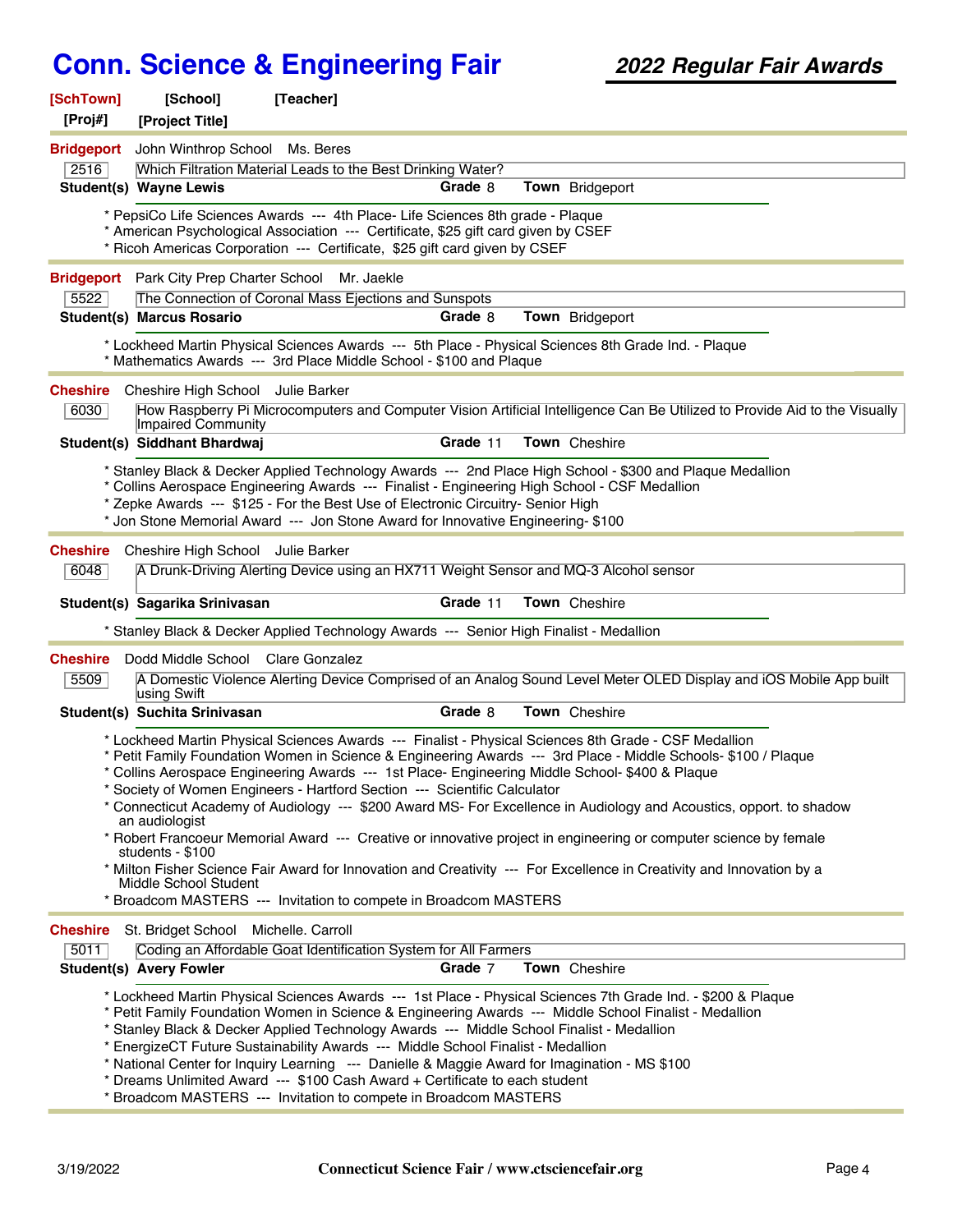| [SchTown]<br>[Proj#] | [Teacher]<br>[School]<br>[Project Title]                                                                                                                                                                                                                                                                                                                                                                                                                                                                                                                                                                                                                                                                                                                                                                                                                                                                   |          |                |
|----------------------|------------------------------------------------------------------------------------------------------------------------------------------------------------------------------------------------------------------------------------------------------------------------------------------------------------------------------------------------------------------------------------------------------------------------------------------------------------------------------------------------------------------------------------------------------------------------------------------------------------------------------------------------------------------------------------------------------------------------------------------------------------------------------------------------------------------------------------------------------------------------------------------------------------|----------|----------------|
| <b>Cheshire</b>      | St. Bridget School Mrs. Michelle Carol                                                                                                                                                                                                                                                                                                                                                                                                                                                                                                                                                                                                                                                                                                                                                                                                                                                                     |          |                |
| 5504                 | <b>Electrolyte Challenge</b>                                                                                                                                                                                                                                                                                                                                                                                                                                                                                                                                                                                                                                                                                                                                                                                                                                                                               |          |                |
|                      | <b>Student(s) Hailey Greasley</b>                                                                                                                                                                                                                                                                                                                                                                                                                                                                                                                                                                                                                                                                                                                                                                                                                                                                          | Grade 8  | Town Naugatuck |
|                      | * Alexion Biotechnology Awards --- Finalist - Biotechnology 8th grade - CSF Medallion<br>* American Society of Safety Professionals, CT Valley Chapter --- \$150 grade 7-8 project                                                                                                                                                                                                                                                                                                                                                                                                                                                                                                                                                                                                                                                                                                                         |          |                |
| <b>Danbury</b>       | Danbury High School Victoria McClelland                                                                                                                                                                                                                                                                                                                                                                                                                                                                                                                                                                                                                                                                                                                                                                                                                                                                    |          |                |
| 6064                 | Comparing Various Machine Learning Models while Predicting Taxonomy using Codon Combinations                                                                                                                                                                                                                                                                                                                                                                                                                                                                                                                                                                                                                                                                                                                                                                                                               |          |                |
|                      | Student(s) Shriya Jonnalagadda                                                                                                                                                                                                                                                                                                                                                                                                                                                                                                                                                                                                                                                                                                                                                                                                                                                                             | Grade 10 | Town Danbury   |
|                      | * CASE • The Jackson Laboratory Urban School Challenge Awards --- Senior High Finalist - Medallion                                                                                                                                                                                                                                                                                                                                                                                                                                                                                                                                                                                                                                                                                                                                                                                                         |          |                |
| <b>Danbury</b>       | St. Gregory the Great School Mrs, Fahey                                                                                                                                                                                                                                                                                                                                                                                                                                                                                                                                                                                                                                                                                                                                                                                                                                                                    |          |                |
| 1004                 | Sun vs. Moon                                                                                                                                                                                                                                                                                                                                                                                                                                                                                                                                                                                                                                                                                                                                                                                                                                                                                               |          |                |
|                      | Student(s) Briella Dunkle                                                                                                                                                                                                                                                                                                                                                                                                                                                                                                                                                                                                                                                                                                                                                                                                                                                                                  | Grade 8  | Town Newtown   |
|                      | Nicole Dicello                                                                                                                                                                                                                                                                                                                                                                                                                                                                                                                                                                                                                                                                                                                                                                                                                                                                                             | Grade 8  | Town Southbury |
|                      | Sophia DaSilva                                                                                                                                                                                                                                                                                                                                                                                                                                                                                                                                                                                                                                                                                                                                                                                                                                                                                             | Grade 8  | Town Danbury   |
|                      | * PepsiCo Life Sciences Awards --- Finalist - Life Sciences Middle School Team - CSF Medallion<br>* EnergizeCT Future Sustainability Awards --- 3rd Place Middle School - \$100 and Plaque                                                                                                                                                                                                                                                                                                                                                                                                                                                                                                                                                                                                                                                                                                                 |          |                |
| <b>Danbury</b>       | St. Gregory the Great School Mrs. Fahey                                                                                                                                                                                                                                                                                                                                                                                                                                                                                                                                                                                                                                                                                                                                                                                                                                                                    |          |                |
| 4015                 | Light it up with wind energy                                                                                                                                                                                                                                                                                                                                                                                                                                                                                                                                                                                                                                                                                                                                                                                                                                                                               |          |                |
|                      | Student(s) Lukas Muy-cardenas                                                                                                                                                                                                                                                                                                                                                                                                                                                                                                                                                                                                                                                                                                                                                                                                                                                                              | Grade 8  | Town Danbury   |
|                      | David Perez                                                                                                                                                                                                                                                                                                                                                                                                                                                                                                                                                                                                                                                                                                                                                                                                                                                                                                | Grade 8  | Town Danbury   |
|                      | * EnergizeCT Future Sustainability Awards --- Middle School Finalist - Medallion                                                                                                                                                                                                                                                                                                                                                                                                                                                                                                                                                                                                                                                                                                                                                                                                                           |          |                |
| <b>Danbury</b>       | Westside Middle School Academy Jon Neuhausel                                                                                                                                                                                                                                                                                                                                                                                                                                                                                                                                                                                                                                                                                                                                                                                                                                                               |          |                |
| 5510                 | The Effects of Ice Mitigation Strategies on Livestock Waterers                                                                                                                                                                                                                                                                                                                                                                                                                                                                                                                                                                                                                                                                                                                                                                                                                                             |          |                |
|                      | Student(s) Sophia Blumenreich                                                                                                                                                                                                                                                                                                                                                                                                                                                                                                                                                                                                                                                                                                                                                                                                                                                                              | Grade 8  | Town Danbury   |
|                      | * Lockheed Martin Physical Sciences Awards --- 2nd Place - Physical Sciences 8th Grade Ind. - \$200 & Plaque<br>* CASE · The Jackson Laboratory Urban School Challenge Awards --- Middle School Finalist - Medallion<br>* Alexion Biotechnology Awards --- Finalist - Biotechnology 8th grade - CSF Medallion<br>* J.A. Augustine Award --- \$100 for excellence in physical sciences<br>* Broadcom MASTERS --- Invitation to compete in Broadcom MASTERS                                                                                                                                                                                                                                                                                                                                                                                                                                                  |          |                |
| <b>Danbury</b>       | Westside Middle School Academy Jon Neuhausel                                                                                                                                                                                                                                                                                                                                                                                                                                                                                                                                                                                                                                                                                                                                                                                                                                                               |          |                |
| 5514                 | Model System Design For Technology-Assisted Insulin Regulation                                                                                                                                                                                                                                                                                                                                                                                                                                                                                                                                                                                                                                                                                                                                                                                                                                             |          |                |
|                      | <b>Student(s) Sydney Borst</b>                                                                                                                                                                                                                                                                                                                                                                                                                                                                                                                                                                                                                                                                                                                                                                                                                                                                             | Grade 8  | Town Danbury   |
|                      | * Lockheed Martin Physical Sciences Awards --- 3rd Place - Physical Sciences 8th Grade Ind, - \$100 & Plaque<br>* Petit Family Foundation Women in Science & Engineering Awards --- Middle School Finalist - Medallion<br>* Pfizer Computational Biology and Bioinformatics Awards --- 1st Place Middle School - \$300, Plaque<br>* CASE • The Jackson Laboratory Urban School Challenge Awards --- 2nd Place Middle School - \$200 and Plaque,<br>Medallion<br>* Collins Aerospace Engineering Awards --- Finalist - Engineering Middle School - CSF Medallion<br>* Alexion Biotechnology Awards --- 2nd Place- Biotechnology 8th grade - \$200 & Plaque<br>* IEEE, Connecticut Section --- \$100 Honorable Mention<br>* GENIUS Olympiad --- GENIUS Olympiad Competition for Highest Placing USC 8th grade Project with \$700 stipend<br>* Broadcom MASTERS --- Invitation to compete in Broadcom MASTERS |          |                |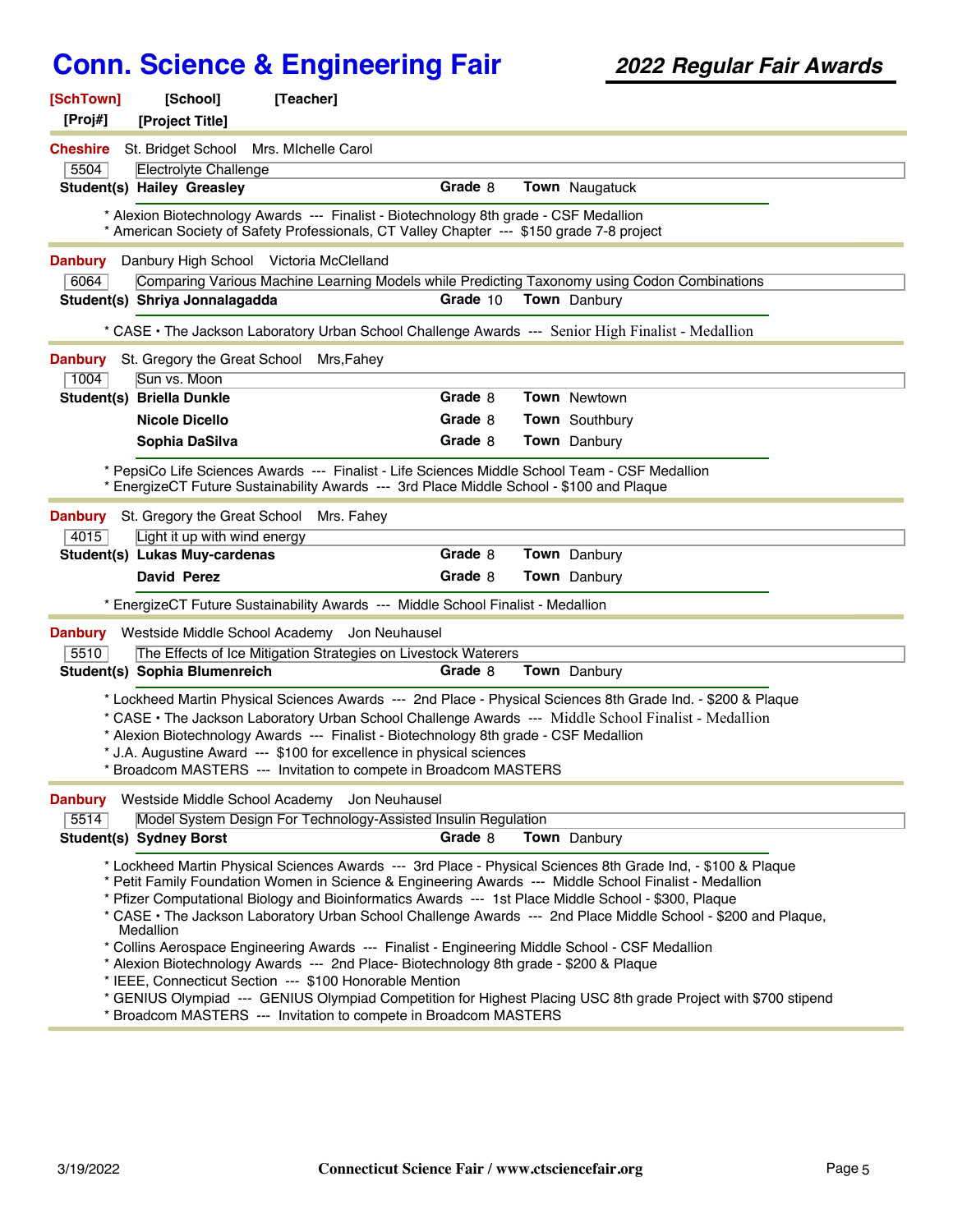| [SchTown]<br>[Proj#]   | [School]<br>[Project Title]      | [Teacher]                                                                                                                                                                                                                                                  |          |                                                                                                                                                                                                                                                                                                                                        |  |
|------------------------|----------------------------------|------------------------------------------------------------------------------------------------------------------------------------------------------------------------------------------------------------------------------------------------------------|----------|----------------------------------------------------------------------------------------------------------------------------------------------------------------------------------------------------------------------------------------------------------------------------------------------------------------------------------------|--|
| <b>Danbury</b><br>4013 |                                  | Westside Middle School Academy Jon Neuhausel<br>Benefit of Granular and Mesh Filters on Concentrations of Microplastics in Water                                                                                                                           |          |                                                                                                                                                                                                                                                                                                                                        |  |
|                        | Student(s) Krrish Brahmkshatriya |                                                                                                                                                                                                                                                            | Grade 8  | Town Danbury                                                                                                                                                                                                                                                                                                                           |  |
|                        | <b>Benjamin Miller</b>           |                                                                                                                                                                                                                                                            | Grade 8  | Town Danbury                                                                                                                                                                                                                                                                                                                           |  |
|                        | <b>Alexander Herzegovitch</b>    |                                                                                                                                                                                                                                                            | Grade 8  | Town Danbury                                                                                                                                                                                                                                                                                                                           |  |
|                        |                                  |                                                                                                                                                                                                                                                            |          | * Lockheed Martin Physical Sciences Awards --- 3rd Place - Physical Sciences MS Team - Plaque                                                                                                                                                                                                                                          |  |
|                        |                                  |                                                                                                                                                                                                                                                            |          | * CASE • The Jackson Laboratory Urban School Challenge Awards --- Middle School Finalist - Medallion                                                                                                                                                                                                                                   |  |
|                        |                                  | * Environmental Sciences Awards with CACIWC --- MS Finalist - CSF Medallion                                                                                                                                                                                |          |                                                                                                                                                                                                                                                                                                                                        |  |
|                        |                                  | * Alexion Biotechnology Awards --- 5th Place- Biotechnology 8th grade - Plaque                                                                                                                                                                             |          |                                                                                                                                                                                                                                                                                                                                        |  |
|                        | School                           |                                                                                                                                                                                                                                                            |          | * John S. Kendall Memorial Awards --- \$300 John S. Kendall Award for Excellence In Mechanical Engineering - Middle                                                                                                                                                                                                                    |  |
| <b>Danbury</b>         |                                  | Westside Middle School Academy Jonathan Neuhausel                                                                                                                                                                                                          |          |                                                                                                                                                                                                                                                                                                                                        |  |
| 5009                   |                                  | Impact of prediction methods on the percentage accuracy of a stock forecast.                                                                                                                                                                               |          |                                                                                                                                                                                                                                                                                                                                        |  |
|                        | Student(s) Alejandro Mayorga     |                                                                                                                                                                                                                                                            | Grade 7  | <b>Town</b> Danbury                                                                                                                                                                                                                                                                                                                    |  |
|                        |                                  |                                                                                                                                                                                                                                                            |          | * Lockheed Martin Physical Sciences Awards --- 3rd Place - Physical Sciences 7th Grade Ind. - \$100 & Plaque                                                                                                                                                                                                                           |  |
|                        |                                  | * Mathematics Awards --- 2nd Place Middle School - \$200 and Plaque                                                                                                                                                                                        |          | * CASE • The Jackson Laboratory Urban School Challenge Awards --- 3rd Place Middle School - \$100 and Plaque,                                                                                                                                                                                                                          |  |
|                        | Medallion                        |                                                                                                                                                                                                                                                            |          |                                                                                                                                                                                                                                                                                                                                        |  |
|                        | Middle School Phys Science       |                                                                                                                                                                                                                                                            |          | * Talcott Mountain Science Center & Academy --- Founder's Award - \$450 Saturday Mentorship Course at TMSC -                                                                                                                                                                                                                           |  |
| <b>Danbury</b>         |                                  | Westside Middle School Academy Jonathan Neuhausel                                                                                                                                                                                                          |          |                                                                                                                                                                                                                                                                                                                                        |  |
| 5505                   |                                  |                                                                                                                                                                                                                                                            |          | Design and Testing of an Integrated 360 Degree Pi Camera System for Deep Well Rescue Mission                                                                                                                                                                                                                                           |  |
|                        | Student(s) Sandhya Sudarsanam    |                                                                                                                                                                                                                                                            | Grade 8  | Town Danbury                                                                                                                                                                                                                                                                                                                           |  |
|                        |                                  | * Stanley Black & Decker Applied Technology Awards --- Middle School Finalist - Medallion<br>* Computer Science Awards --- 1st Place Middle School - \$300, Plaque<br>* Collins Aerospace Engineering Awards --- 2nd Place- Engineering MS- \$200 & Plaque |          | * Lockheed Martin Physical Sciences Awards --- 4th Place - Physical Sciences 8th Grade Ind. - Plaque<br>* Petit Family Foundation Women in Science & Engineering Awards --- 2nd Place - Middle School- \$200 / Plaque<br>* CASE · The Jackson Laboratory Urban School Challenge Awards --- 4th Place Middle School - Plaque, Medallion |  |
|                        |                                  | * Raytheon Corporation Awards --- \$500, Plaque                                                                                                                                                                                                            |          |                                                                                                                                                                                                                                                                                                                                        |  |
|                        |                                  | * IEEE, Connecticut Section --- \$250 Honors Award -Junior                                                                                                                                                                                                 |          | * Office of Naval Research- U.S. Navy / U.S. Marine Corps --- Middle School- Certificate, \$25 gift card given by CSEF                                                                                                                                                                                                                 |  |
|                        |                                  | * Jon Chapitis Memorial Award --- John Chapitis Spirit of Innovation Award - MS \$100                                                                                                                                                                      |          |                                                                                                                                                                                                                                                                                                                                        |  |
|                        |                                  | * Zepke Awards --- \$100 - For the Best Use of Electronic Circuitry- Middle School                                                                                                                                                                         |          |                                                                                                                                                                                                                                                                                                                                        |  |
|                        |                                  | * Broadcom MASTERS --- Invitation to compete in Broadcom MASTERS                                                                                                                                                                                           |          |                                                                                                                                                                                                                                                                                                                                        |  |
| <b>Darien</b>          | Darien High School               | David Lewis                                                                                                                                                                                                                                                |          |                                                                                                                                                                                                                                                                                                                                        |  |
| 3097                   |                                  |                                                                                                                                                                                                                                                            |          | The effect of microplastic ingestion on the health of parasites (Cryptocotyle lingua) in periwinkles (Littorina littorea).                                                                                                                                                                                                             |  |
|                        | <b>Student(s) Alison Enters</b>  |                                                                                                                                                                                                                                                            | Grade 12 | <b>Town</b> Darien                                                                                                                                                                                                                                                                                                                     |  |
|                        |                                  | * PepsiCo Life Sciences Awards --- Finalist - Life Science Senior High - CSF Medallion<br>* Project Oceanology --- Individual - 1 Ocean Camp slot + T-Shirt & cap, First Place Senior                                                                      |          |                                                                                                                                                                                                                                                                                                                                        |  |
| Darien                 | Darien High School               | David Lewis                                                                                                                                                                                                                                                |          |                                                                                                                                                                                                                                                                                                                                        |  |
| 6071                   |                                  | Cloud Identification in Mars Daily Global Maps with Deep Learning                                                                                                                                                                                          |          |                                                                                                                                                                                                                                                                                                                                        |  |
|                        | Student(s) Sebastian Mengwall    |                                                                                                                                                                                                                                                            | Grade 12 | <b>Town</b> Darien                                                                                                                                                                                                                                                                                                                     |  |
|                        |                                  |                                                                                                                                                                                                                                                            |          | * Lockheed Martin Physical Sciences Awards --- 5th Place - Physical Sciences Senior High Individual - Plaque                                                                                                                                                                                                                           |  |
|                        |                                  | * Mathematics Awards --- 2nd Place High School - \$300 and Plaque<br>* Computer Science Awards --- Senior High Finalist - Medallion                                                                                                                        |          |                                                                                                                                                                                                                                                                                                                                        |  |
|                        |                                  | * Raytheon Corporation Awards --- \$500, Plaque                                                                                                                                                                                                            |          |                                                                                                                                                                                                                                                                                                                                        |  |
|                        | Software and T-shirt             |                                                                                                                                                                                                                                                            |          | * MapleSoft Awards for Applied Mathematics and Modeling --- For execlence in Mathematics and Modeling - Maple                                                                                                                                                                                                                          |  |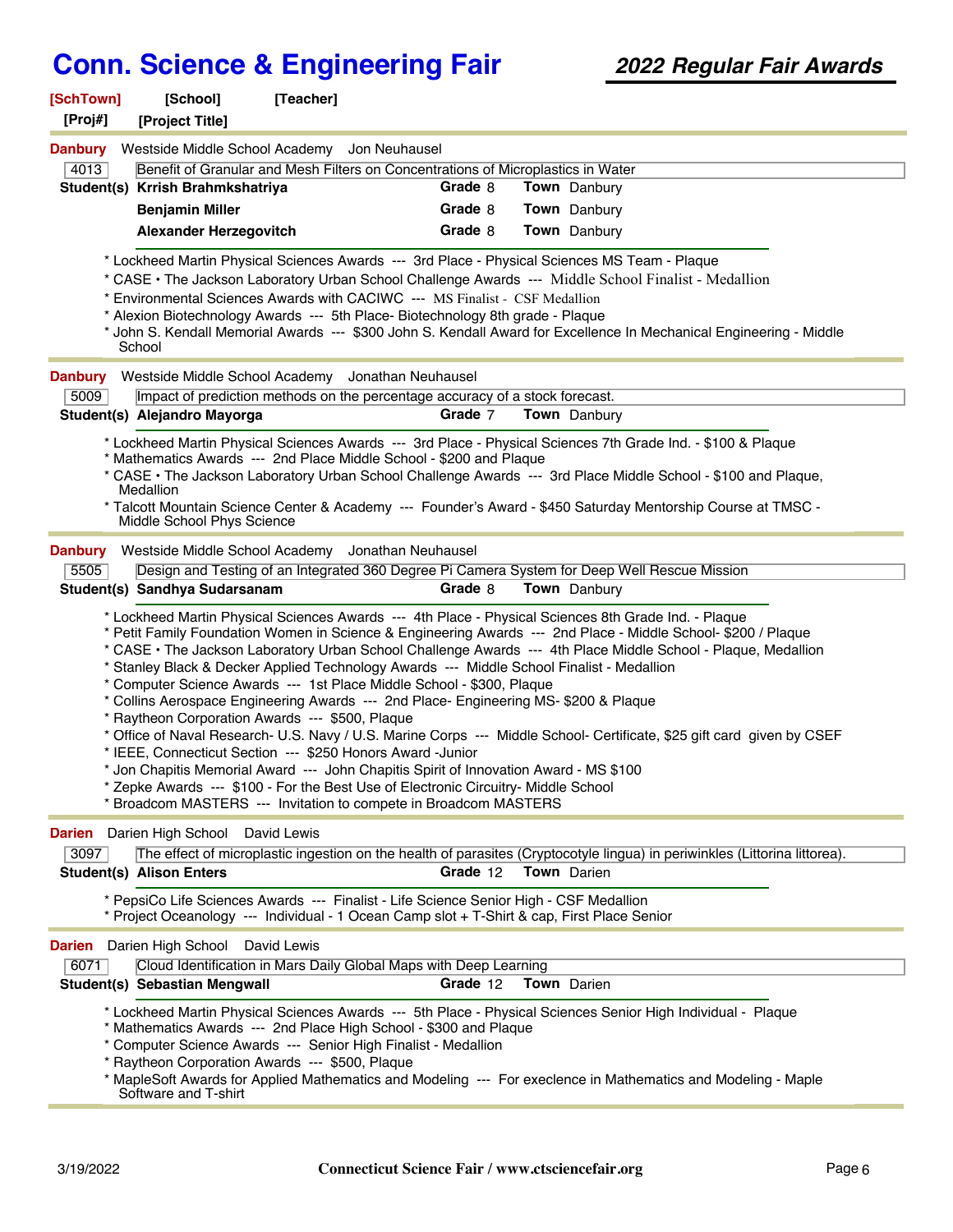| [SchTown]<br>[Proj#]   | [School]<br>[Project Title]                                              | [Teacher]                                                                                                                                                                                                                                               |          |                                                                                                                                                                                                                                                                                                                                                                   |  |
|------------------------|--------------------------------------------------------------------------|---------------------------------------------------------------------------------------------------------------------------------------------------------------------------------------------------------------------------------------------------------|----------|-------------------------------------------------------------------------------------------------------------------------------------------------------------------------------------------------------------------------------------------------------------------------------------------------------------------------------------------------------------------|--|
| <b>East Lyme</b>       | East Lyme High School Fred Willson                                       |                                                                                                                                                                                                                                                         |          |                                                                                                                                                                                                                                                                                                                                                                   |  |
| 6001                   | The Hydrogen Motor                                                       |                                                                                                                                                                                                                                                         |          |                                                                                                                                                                                                                                                                                                                                                                   |  |
|                        | Student(s) Benjamin England                                              |                                                                                                                                                                                                                                                         | Grade 12 | Town salem                                                                                                                                                                                                                                                                                                                                                        |  |
|                        |                                                                          | * EnergizeCT Alternative/Renewable Energy Awards --- High School Finalist - Medallion                                                                                                                                                                   |          |                                                                                                                                                                                                                                                                                                                                                                   |  |
| <b>Ellington</b>       | Ellington Middle School                                                  | Scott Raiola                                                                                                                                                                                                                                            |          |                                                                                                                                                                                                                                                                                                                                                                   |  |
| 5007                   | Wall climbing soft robot                                                 |                                                                                                                                                                                                                                                         |          |                                                                                                                                                                                                                                                                                                                                                                   |  |
|                        | <b>Student(s) Thomas Gerlach</b>                                         |                                                                                                                                                                                                                                                         | Grade 7  | Town Ellington                                                                                                                                                                                                                                                                                                                                                    |  |
|                        | <b>Student</b>                                                           | * Collins Aerospace Engineering Awards --- Finalist - Engineering Middle School - CSF Medallion<br>Connecticut Architecture Foundation, William M. Mack, AIA Award.<br>* Demos R Us Award --- \$150 Cash Award-- Clear Execution of Research- 7th Grade |          | * Lockheed Martin Physical Sciences Awards --- 2nd Place - Physical Sciences 7th Grade Ind. - \$100 & Plaque<br>* Quinnipiac University Scholarships --- \$30,000, 4 year scholarship (\$7,500 per year) to Quinnipiac University for MS<br>* CT Architecture Foundation - The William M. Mack, AIA Award --- \$250 Gift Certificate to Barnes and Noble from the |  |
|                        |                                                                          | * Broadcom MASTERS --- Invitation to compete in Broadcom MASTERS                                                                                                                                                                                        |          |                                                                                                                                                                                                                                                                                                                                                                   |  |
| <b>Enfield</b>         | Chiaravalle Academy Timothy Coleman                                      |                                                                                                                                                                                                                                                         |          |                                                                                                                                                                                                                                                                                                                                                                   |  |
| 1014                   |                                                                          | Sodium Bicarbonate as a Cost Effective Method for Raising the pH of Soil                                                                                                                                                                                |          |                                                                                                                                                                                                                                                                                                                                                                   |  |
|                        | <b>Student(s) Lainey Czerwiec</b>                                        |                                                                                                                                                                                                                                                         | Grade 8  | <b>Town</b> Feeding Hills                                                                                                                                                                                                                                                                                                                                         |  |
|                        | <b>Olivia Keise</b>                                                      |                                                                                                                                                                                                                                                         | Grade 8  | <b>Town</b> South Windsor                                                                                                                                                                                                                                                                                                                                         |  |
|                        | <b>Bridget Kelly</b>                                                     |                                                                                                                                                                                                                                                         | Grade 8  | <b>Town</b> Enfield                                                                                                                                                                                                                                                                                                                                               |  |
|                        |                                                                          | * Alexion Biotechnology Awards --- Finalist - Biotechnology 8th grade - CSF Medallion                                                                                                                                                                   |          | * U.S. Agency for International Development (USAID) --- Certificate and \$25 gift card given by CSEF                                                                                                                                                                                                                                                              |  |
| <b>Enfield</b>         | Chiaravalle Academy Tim Coleman                                          |                                                                                                                                                                                                                                                         |          |                                                                                                                                                                                                                                                                                                                                                                   |  |
| 1001                   |                                                                          | Do Essential Oils Promote the Growth of Yeast Cells?                                                                                                                                                                                                    |          |                                                                                                                                                                                                                                                                                                                                                                   |  |
|                        | Student(s) John Donnelly                                                 |                                                                                                                                                                                                                                                         | Grade 7  | Town Suffield                                                                                                                                                                                                                                                                                                                                                     |  |
|                        | John Pereira IV                                                          |                                                                                                                                                                                                                                                         | Grade 7  | <b>Town</b> Enfield                                                                                                                                                                                                                                                                                                                                               |  |
|                        |                                                                          | * Alexion Biotechnology Awards --- Finalist - Biotechnology 7h grade - CSF Medallion                                                                                                                                                                    |          |                                                                                                                                                                                                                                                                                                                                                                   |  |
| Enfield                | Chiaravalle Academy                                                      | Tim Coleman                                                                                                                                                                                                                                             |          |                                                                                                                                                                                                                                                                                                                                                                   |  |
| 1016                   |                                                                          | Improving Composting During the Winter Months                                                                                                                                                                                                           |          |                                                                                                                                                                                                                                                                                                                                                                   |  |
|                        | <b>Student(s) Delainey Pappas</b>                                        |                                                                                                                                                                                                                                                         | Grade 7  | <b>Town</b> Enfield                                                                                                                                                                                                                                                                                                                                               |  |
|                        | Sabrina Plaz                                                             |                                                                                                                                                                                                                                                         | Grade 7  | Town Suffield                                                                                                                                                                                                                                                                                                                                                     |  |
|                        | <b>Madeline Agrafojo</b>                                                 |                                                                                                                                                                                                                                                         | Grade 7  | Town Suffield                                                                                                                                                                                                                                                                                                                                                     |  |
|                        |                                                                          | * PepsiCo Life Sciences Awards --- Finalist - Life Sciences Middle School Team - CSF Medallion<br>* Alexion Biotechnology Awards --- 4th Place- Biotechnology 7th grade - Plaque                                                                        |          |                                                                                                                                                                                                                                                                                                                                                                   |  |
| <b>Enfield</b><br>1002 | Chiaravalle Academy Mr. Coleman<br>Optimum Composting For Eisenia fetida |                                                                                                                                                                                                                                                         |          |                                                                                                                                                                                                                                                                                                                                                                   |  |
|                        | <b>Student(s) Sage Pierce</b>                                            |                                                                                                                                                                                                                                                         | Grade 8  | Town Enfield                                                                                                                                                                                                                                                                                                                                                      |  |
|                        | <b>Catherine Wilcox</b>                                                  |                                                                                                                                                                                                                                                         | Grade 8  | Town Enfield                                                                                                                                                                                                                                                                                                                                                      |  |
|                        |                                                                          | * Alexion Biotechnology Awards --- Finalist - Biotechnology 8th grade - CSF Medallion<br>* Connecticut Science Supervisors Association --- \$125 for a middle school project                                                                            |          | * NYUC Pony Club Equine or Animal Science Award --- \$100 Cash Award or excellence in equine studies                                                                                                                                                                                                                                                              |  |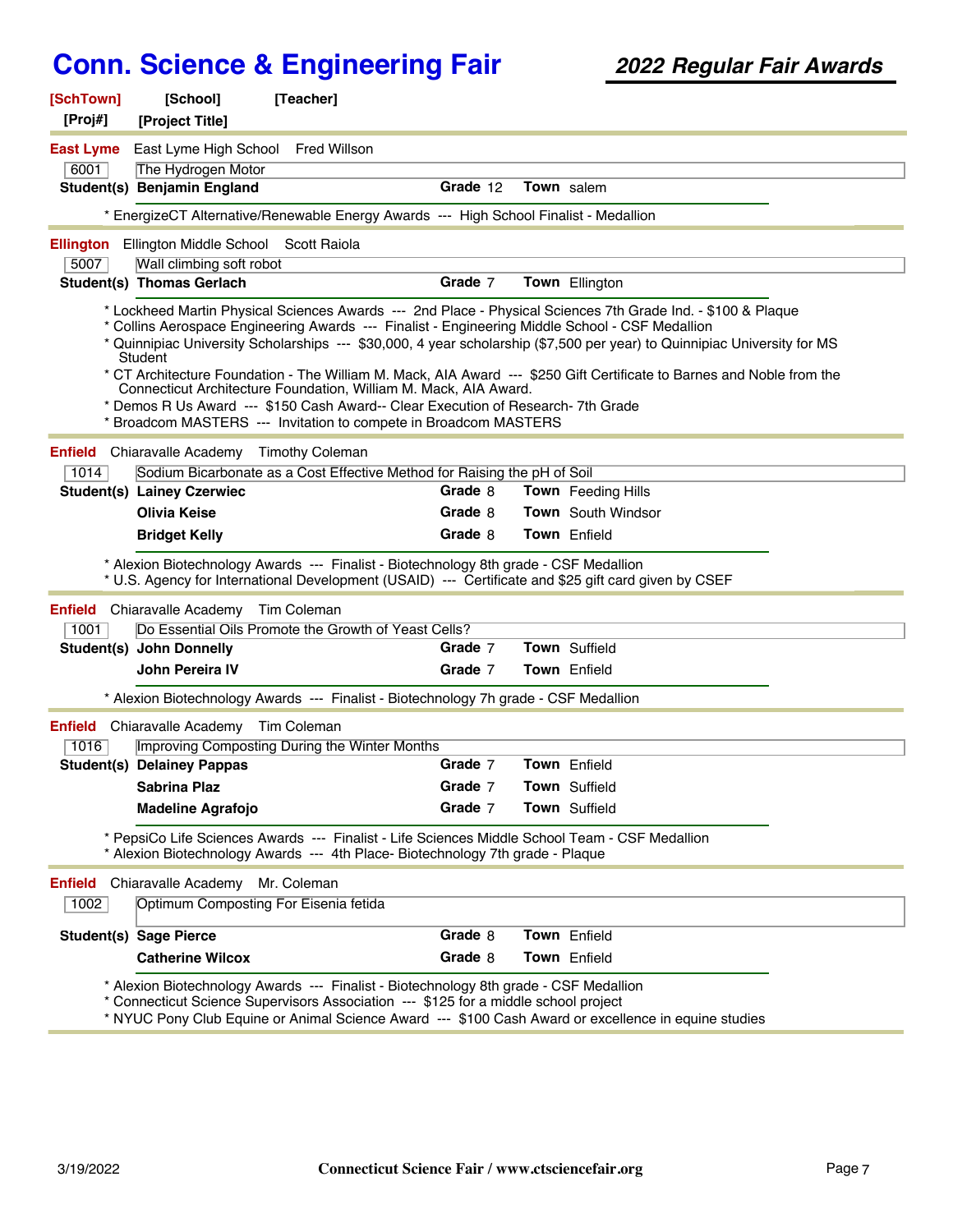| [SchTown]        | [School]                                           | [Teacher]                                                                                                                                                                                                                                                                                                                                                |          |                                                                                                                        |
|------------------|----------------------------------------------------|----------------------------------------------------------------------------------------------------------------------------------------------------------------------------------------------------------------------------------------------------------------------------------------------------------------------------------------------------------|----------|------------------------------------------------------------------------------------------------------------------------|
| [Proj#]          | [Project Title]                                    |                                                                                                                                                                                                                                                                                                                                                          |          |                                                                                                                        |
|                  | <b>Enfield</b> Chiaravalle Academy Timothy Coleman |                                                                                                                                                                                                                                                                                                                                                          |          |                                                                                                                        |
| 4014             |                                                    | Can You Separate Solids and Liquids Going Down Your Sink                                                                                                                                                                                                                                                                                                 |          |                                                                                                                        |
|                  | <b>Student(s) Caleb Quinby</b>                     |                                                                                                                                                                                                                                                                                                                                                          | Grade 7  | Town Windsor                                                                                                           |
|                  | <b>Holt Serrano</b>                                |                                                                                                                                                                                                                                                                                                                                                          | Grade 7  | Town Somers                                                                                                            |
|                  |                                                    | * Environmental Sciences Awards with CACIWC --- MS Finalist - CSF Medallion<br>* Broadcom MASTERS --- Invitation to compete in Broadcom MASTERS                                                                                                                                                                                                          |          | * Lockheed Martin Physical Sciences Awards --- 2nd Place - Physical Sciences MS Team- \$100 each & Plaque              |
|                  | <b>Enfield</b> Chiaravalle Academy Timothy Coleman |                                                                                                                                                                                                                                                                                                                                                          |          |                                                                                                                        |
| 1003             |                                                    | Comparing Kale Growth In Hydroponics Versus Potting Soil In Winter                                                                                                                                                                                                                                                                                       |          |                                                                                                                        |
|                  | <b>Student(s) Carys Wilson</b>                     |                                                                                                                                                                                                                                                                                                                                                          | Grade 7  | Town Somers                                                                                                            |
|                  | <b>Delphine Lamattina</b>                          |                                                                                                                                                                                                                                                                                                                                                          | Grade 7  | <b>Town</b> West Hartford                                                                                              |
|                  |                                                    | * PepsiCo Life Sciences Awards --- Finalist - Life Sciences Middle School Team - CSF Medallion<br>* EnergizeCT Future Sustainability Awards --- 2nd Place Middle School - \$200 and Plaque<br>* Alexion Biotechnology Awards --- 1st Place- Biotechnology 7th grade - \$300 & Plaque<br>* Broadcom MASTERS --- Invitation to compete in Broadcom MASTERS |          | * Petit Family Foundation Women in Science & Engineering Awards --- Middle School Finalist - Medallion                 |
|                  | <b>Enfield</b> Chiaravalle Academy Timothy Coleman |                                                                                                                                                                                                                                                                                                                                                          |          |                                                                                                                        |
| 4010             |                                                    |                                                                                                                                                                                                                                                                                                                                                          |          | Determining the Most Efficient and Effective Method of Filtration for the Purpose of Creating Potable Water            |
|                  | Student(s) Rhys Wilson                             |                                                                                                                                                                                                                                                                                                                                                          | Grade 8  | Town Somers                                                                                                            |
|                  | <b>Oliver Kolb</b>                                 |                                                                                                                                                                                                                                                                                                                                                          | Grade 8  | <b>Town</b> Longmeadow                                                                                                 |
|                  | <b>Jacek Cieslak</b>                               |                                                                                                                                                                                                                                                                                                                                                          | Grade 8  | Town Monson                                                                                                            |
|                  |                                                    |                                                                                                                                                                                                                                                                                                                                                          |          |                                                                                                                        |
|                  | Farmington Miss Porter's School Betty Wang         | * Environmental Sciences Awards with CACIWC --- MS Finalist - CSF Medallion<br>* Alexion Biotechnology Awards --- 3rd Place- Biotechnology 8th grade - \$100 & Plaque                                                                                                                                                                                    |          |                                                                                                                        |
| 3078             |                                                    | Using Single-Cell Analysis to Explore Prognostic Genes in Prostate Cancer                                                                                                                                                                                                                                                                                |          |                                                                                                                        |
|                  | Student(s) Junyue Ma                               |                                                                                                                                                                                                                                                                                                                                                          | Grade 11 | <b>Town</b> Farmington                                                                                                 |
|                  |                                                    | * PepsiCo Life Sciences Awards --- Finalist - Life Science Senior High - CSF Medallion<br>* Pfizer Computational Biology and Bioinformatics Awards --- 3rd Place High School - \$200, Plaque<br>* Regeneron Biomedical Science Award --- Certificate & \$500.00 cash                                                                                     |          |                                                                                                                        |
|                  |                                                    | Glastonbury Glastonbury High School Diane Pintavalle                                                                                                                                                                                                                                                                                                     |          |                                                                                                                        |
| 3020             |                                                    |                                                                                                                                                                                                                                                                                                                                                          |          | Machine Learning Analysis of EEG Signals to Predict Working Memory Performance in Healthy and Schizophrenic Adults     |
|                  | Student(s) Niteesh Kalangi                         |                                                                                                                                                                                                                                                                                                                                                          | Grade 11 | Town Glastonbury                                                                                                       |
|                  |                                                    | * PepsiCo Life Sciences Awards --- Finalist - Life Science Senior High - CSF Medallion<br>* Pfizer Computational Biology and Bioinformatics Awards --- 2nd Place High School - \$300, Plaque                                                                                                                                                             |          |                                                                                                                        |
| <b>Greenwich</b> | Brunswick School Dana Montanez                     |                                                                                                                                                                                                                                                                                                                                                          |          |                                                                                                                        |
| 3502             |                                                    | Metal-Mediated Electromagnetic Radiation:                                                                                                                                                                                                                                                                                                                |          |                                                                                                                        |
|                  | <b>Student(s) Collin Eschricht</b>                 |                                                                                                                                                                                                                                                                                                                                                          | Grade 11 | Town OLD GREENWICH                                                                                                     |
|                  | <b>Hunter Spiess</b>                               |                                                                                                                                                                                                                                                                                                                                                          | Grade 11 | <b>Town</b> Old Greenwich                                                                                              |
|                  |                                                    | * Environmental Sciences Awards with CACIWC --- HS Finalist - CSF Medallion                                                                                                                                                                                                                                                                              |          |                                                                                                                        |
| <b>Greenwich</b> | Brunswick School Dana Montanez                     |                                                                                                                                                                                                                                                                                                                                                          |          |                                                                                                                        |
| 6061             | Heart Rate Variability Analysis.                   |                                                                                                                                                                                                                                                                                                                                                          |          | Optimization of the Sleep Cycle by Activation of the Parasympathetic Nervous System Using Low-frequency Vibrations and |
|                  | Student(s) Ryan Kulsakdinun                        |                                                                                                                                                                                                                                                                                                                                                          | Grade 11 | Town Armonk                                                                                                            |
|                  |                                                    | * Stanley Black & Decker Applied Technology Awards --- Senior High Finalist - Medallion<br>* Lunch with a Patent Attorney --- Lunch with a Patent Attorney                                                                                                                                                                                               |          |                                                                                                                        |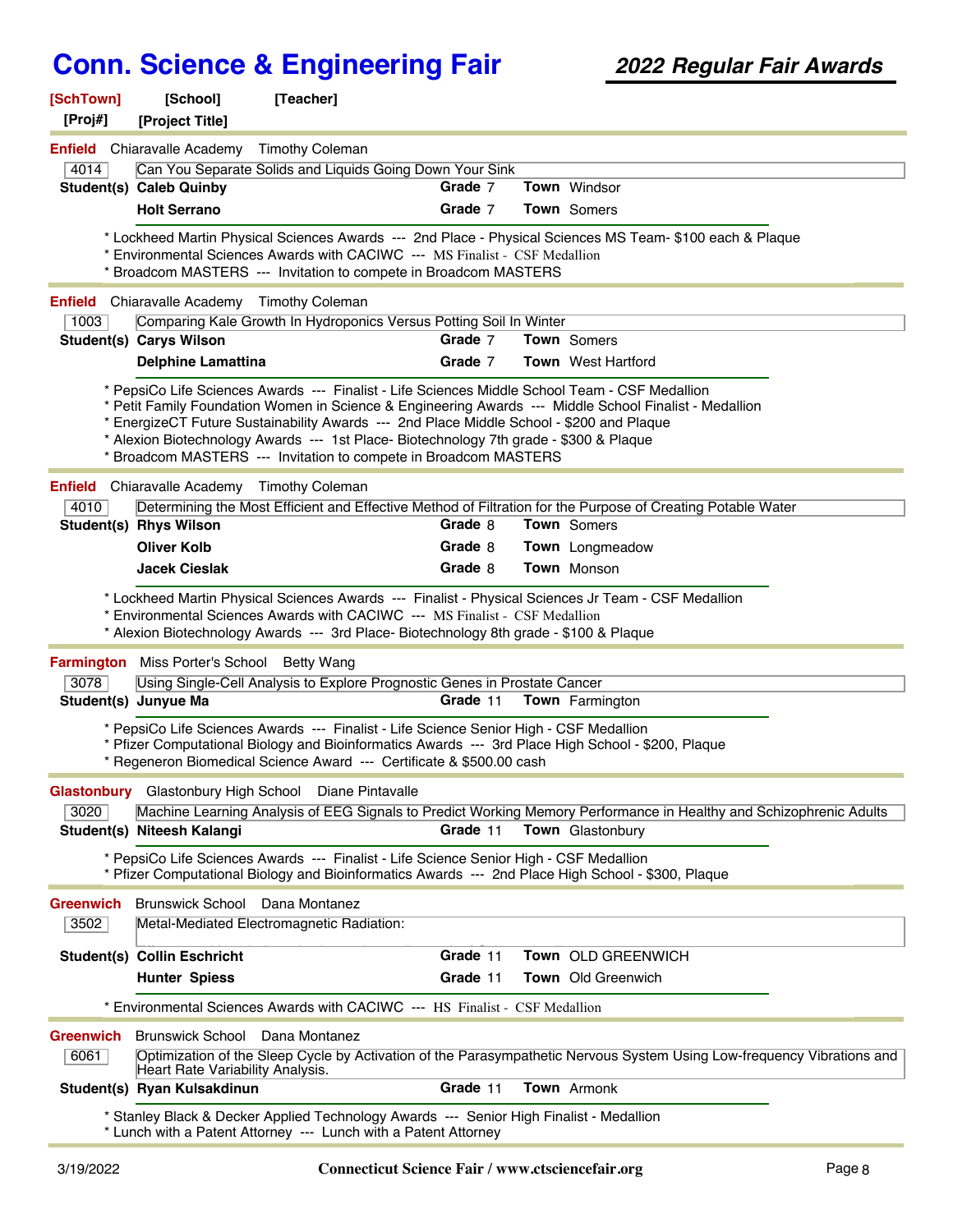| [SchTown]<br>[Proj#] | [School]                                                                                                                                         | [Teacher]                                                                                                                                                                  |          |                 |                                                                                                                                                                                                                                          |  |  |  |
|----------------------|--------------------------------------------------------------------------------------------------------------------------------------------------|----------------------------------------------------------------------------------------------------------------------------------------------------------------------------|----------|-----------------|------------------------------------------------------------------------------------------------------------------------------------------------------------------------------------------------------------------------------------------|--|--|--|
|                      | [Project Title]                                                                                                                                  |                                                                                                                                                                            |          |                 |                                                                                                                                                                                                                                          |  |  |  |
| <b>Greenwich</b>     | Brunswick School Dana Montanez                                                                                                                   |                                                                                                                                                                            |          |                 |                                                                                                                                                                                                                                          |  |  |  |
| 6501                 | Thermal Desalination: A More Efficient and Sustainable Alternative to Reverse Osmosis<br>Town Bronxville<br><b>Student(s) Robert MacNaughton</b> |                                                                                                                                                                            |          |                 |                                                                                                                                                                                                                                          |  |  |  |
|                      |                                                                                                                                                  |                                                                                                                                                                            | Grade 10 |                 |                                                                                                                                                                                                                                          |  |  |  |
|                      | <b>Michael Yeager</b>                                                                                                                            |                                                                                                                                                                            | Grade 10 |                 | <b>Town</b> Greenwich                                                                                                                                                                                                                    |  |  |  |
|                      |                                                                                                                                                  | * EnergizeCT Future Sustainability Awards --- 2nd Place High School - \$300 and Plaque<br>Connecticut Architecture Foundation, William M. Mack, AIA Award.                 |          |                 | * Stockholm Junior Water Prize --- Certificate, \$25 gift card by CSEF, possible advance to further competition<br>* CT Architecture Foundation - The William M. Mack, AIA Award --- \$250 Gift Certificate to Barnes and Noble from the |  |  |  |
| <b>Greenwich</b>     | Brunswick School Dana Montanez                                                                                                                   |                                                                                                                                                                            |          |                 |                                                                                                                                                                                                                                          |  |  |  |
| 3509                 | populations.                                                                                                                                     |                                                                                                                                                                            |          |                 | Utilizing the Mycorrhizal relationship between plants as a biological control to prevent insect invasion and disease in plant                                                                                                            |  |  |  |
|                      | Student(s) Jack Morningstar                                                                                                                      |                                                                                                                                                                            | Grade 10 |                 | Town Greenwich                                                                                                                                                                                                                           |  |  |  |
|                      | <b>Sebastian DeAngelis</b>                                                                                                                       |                                                                                                                                                                            | Grade 10 |                 | <b>Town</b> Darien                                                                                                                                                                                                                       |  |  |  |
|                      |                                                                                                                                                  | * PepsiCo Life Sciences Awards --- Finalist - Life Science Senior High Team - CSF Medallion                                                                                |          |                 |                                                                                                                                                                                                                                          |  |  |  |
| Greenwich            | Brunswick School Dana Montanez                                                                                                                   |                                                                                                                                                                            |          |                 |                                                                                                                                                                                                                                          |  |  |  |
| 3507                 |                                                                                                                                                  |                                                                                                                                                                            |          |                 | Identification and purification of algal supplements as a means to reduce methane production within ruminants                                                                                                                            |  |  |  |
|                      | Student(s) James O'Connor                                                                                                                        |                                                                                                                                                                            | Grade 10 | <b>Town</b> Rye |                                                                                                                                                                                                                                          |  |  |  |
|                      | <b>Whip Gorman</b>                                                                                                                               |                                                                                                                                                                            | Grade 10 |                 | <b>Town</b> New Cannan                                                                                                                                                                                                                   |  |  |  |
|                      |                                                                                                                                                  | * Environmental Sciences Awards with CACIWC --- HS Finalist - CSF Medallion                                                                                                |          |                 | * PepsiCo Life Sciences Awards --- 2nd Place- Life Sciences Senior High Team - \$300 (split) & Plaque                                                                                                                                    |  |  |  |
| <b>Greenwich</b>     | Brunswick School Dana Montanez                                                                                                                   |                                                                                                                                                                            |          |                 |                                                                                                                                                                                                                                          |  |  |  |
| 3512                 |                                                                                                                                                  |                                                                                                                                                                            |          |                 | Determining the optimal concentration of nitrogen in fertilizer by examining Wheat samples with NIR spectroscopy.                                                                                                                        |  |  |  |
|                      | Student(s) Campbell Officer                                                                                                                      |                                                                                                                                                                            | Grade 11 |                 | <b>Town</b> Greenwich                                                                                                                                                                                                                    |  |  |  |
|                      | <b>Henry Sorbaro</b>                                                                                                                             |                                                                                                                                                                            | Grade 11 |                 | Town Greenwich                                                                                                                                                                                                                           |  |  |  |
|                      |                                                                                                                                                  | * PepsiCo Life Sciences Awards --- Finalist - Life Science Senior High Team - CSF Medallion<br>* Environmental Sciences Awards with CACIWC --- HS Finalist - CSF Medallion |          |                 |                                                                                                                                                                                                                                          |  |  |  |
| Greenwich            | Greenwich Academy                                                                                                                                | Dr. Monica Ortiz                                                                                                                                                           |          |                 |                                                                                                                                                                                                                                          |  |  |  |
| 6038                 | Overdoses                                                                                                                                        |                                                                                                                                                                            |          |                 | Using Artificial Intelligence to Analyze the Changes in Opioid Prescriptions and Usages Brought by Efforts to Reduce                                                                                                                     |  |  |  |
|                      | Student(s) Karthika Siva                                                                                                                         |                                                                                                                                                                            | Grade 11 |                 | <b>Town</b> Stamford                                                                                                                                                                                                                     |  |  |  |
|                      |                                                                                                                                                  | * Computer Science Awards --- Senior High Finalist - Medallion                                                                                                             |          |                 |                                                                                                                                                                                                                                          |  |  |  |
| <b>Greenwich</b>     | Greenwich Catholic School                                                                                                                        | Mrs. Carol Lutz                                                                                                                                                            |          |                 |                                                                                                                                                                                                                                          |  |  |  |
| 1007                 | Ready, Set, Grow                                                                                                                                 |                                                                                                                                                                            |          |                 |                                                                                                                                                                                                                                          |  |  |  |
|                      | <b>Student(s) Nicholas Barone</b>                                                                                                                |                                                                                                                                                                            | Grade 7  |                 | Town Stamford                                                                                                                                                                                                                            |  |  |  |
|                      | <b>Luke Mannello</b>                                                                                                                             |                                                                                                                                                                            | Grade 7  |                 | Town Stamford                                                                                                                                                                                                                            |  |  |  |
|                      |                                                                                                                                                  | * PepsiCo Life Sciences Awards --- 1st Place- Life Sciences MS Team - \$100 each & Plaque                                                                                  |          |                 |                                                                                                                                                                                                                                          |  |  |  |

\* Broadcom MASTERS --- Invitation to compete in Broadcom MASTERS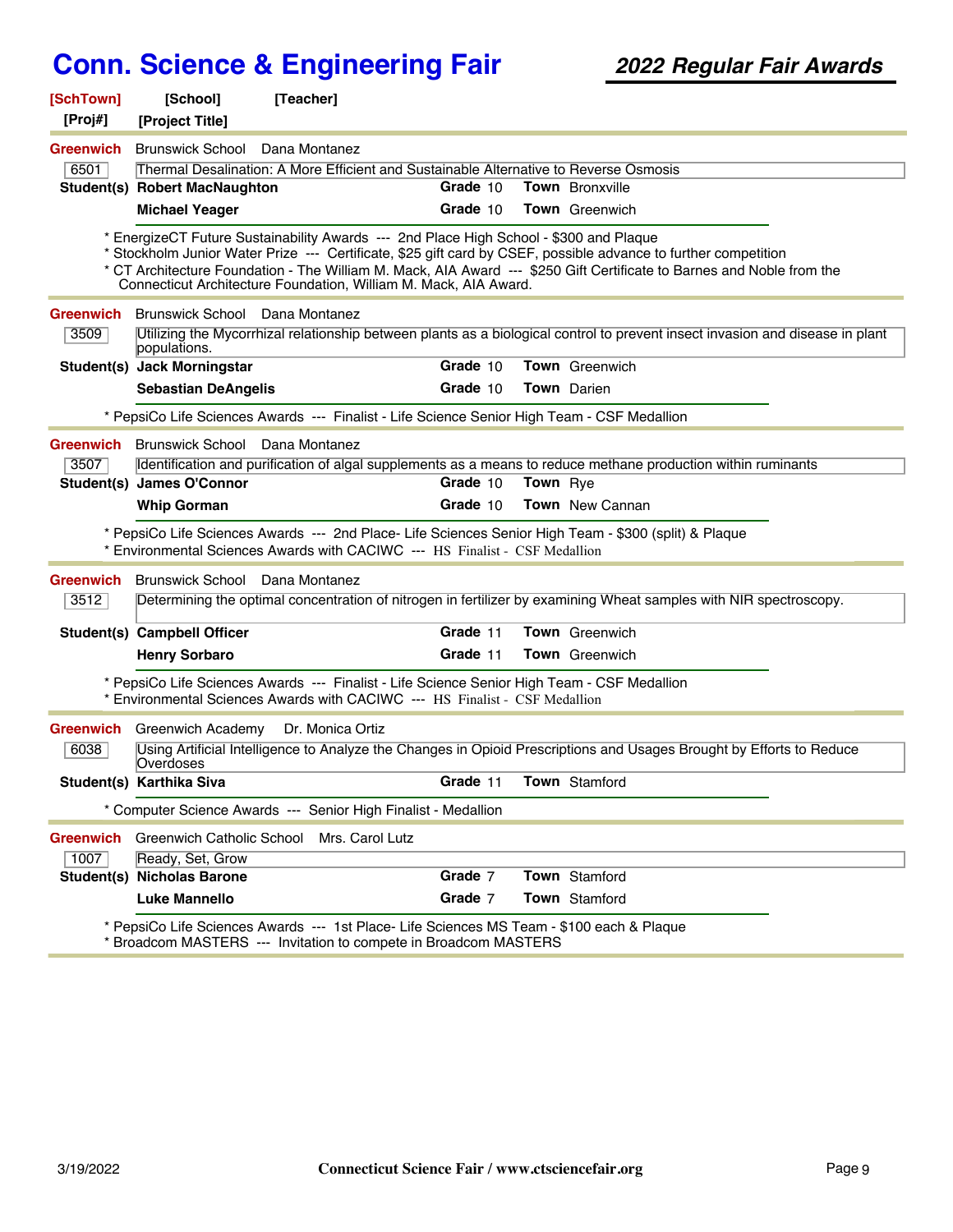| [SchTown]<br>[Proj#]     | [School]<br>[Project Title]                            | [Teacher]                                                                                                                                                                                                                                               |          |                                                                                                                                                                                                                                                                                                                                                                                                                                     |  |
|--------------------------|--------------------------------------------------------|---------------------------------------------------------------------------------------------------------------------------------------------------------------------------------------------------------------------------------------------------------|----------|-------------------------------------------------------------------------------------------------------------------------------------------------------------------------------------------------------------------------------------------------------------------------------------------------------------------------------------------------------------------------------------------------------------------------------------|--|
| <b>Greenwich</b><br>6027 | Greenwich High School Andrew Bramante                  |                                                                                                                                                                                                                                                         |          | Simple Remediation of Heavy Metal and Fertilizer Runoff Water Contaminants via Carbon Nanotube Infused Pinus strobus                                                                                                                                                                                                                                                                                                                |  |
|                          | <b>Xylem Filtration</b><br>Student(s) Justin Bernstein |                                                                                                                                                                                                                                                         | Grade 9  | Town Greenwich                                                                                                                                                                                                                                                                                                                                                                                                                      |  |
|                          | School                                                 | * Environmental Sciences Awards with CACIWC --- 3rd Place HS- \$100 and Plaque<br>* American Meteorological Society --- Certificate & \$25 gift card given by CSEF                                                                                      |          | * Lockheed Martin Physical Sciences Awards --- Finalist - Physical Sciences Senior High - CSF Medallion<br>* Collins Aerospace Engineering Awards --- Finalist - Engineering High School - CSF Medallion<br>* National Oceanic and Atmospheric Administration --- Certificate and \$25 gift card given by CSEF<br>* John S. Kendall Memorial Awards --- \$500 John S. Kendall Award for Excellence In Mechanical Engineering - High |  |
| <b>Greenwich</b>         | Greenwich High School Andrew Bramante                  |                                                                                                                                                                                                                                                         |          |                                                                                                                                                                                                                                                                                                                                                                                                                                     |  |
| 3025                     | <b>Student(s) Angelina Fogarty</b>                     |                                                                                                                                                                                                                                                         | Grade 11 | Rapid, Visual Detection of Benadryl Cocktails via Competitive, Amine-Responsive Fluorophores<br>Town old greenwich                                                                                                                                                                                                                                                                                                                  |  |
|                          |                                                        | * Stanley Black & Decker Applied Technology Awards --- Senior High Finalist - Medallion<br>* Connecticut Science Supervisors Association --- \$125 for a high school project                                                                            |          | * Collins Aerospace Engineering Awards --- Finalist - Engineering High School - CSF Medallion<br>* Alexion Biotechnology Awards --- 3rd Place- Biotechnology Senior High - \$300 & Plaque                                                                                                                                                                                                                                           |  |
| <b>Greenwich</b>         | Greenwich High School Andrew Bramante                  |                                                                                                                                                                                                                                                         |          |                                                                                                                                                                                                                                                                                                                                                                                                                                     |  |
| 3030                     | Stroke Treatment                                       |                                                                                                                                                                                                                                                         |          | Design of a Novel, Dual-Functioning Tissue Plasminogen Activator and Anticoagulant Therapeutic for Rapid Ischemic                                                                                                                                                                                                                                                                                                                   |  |
|                          | Student(s) Ambika Grover                               |                                                                                                                                                                                                                                                         | Grade 11 | Town Riverside                                                                                                                                                                                                                                                                                                                                                                                                                      |  |
|                          |                                                        | * PepsiCo Life Sciences Awards --- 1st Place- Life Sciences Senior High - \$500 & Plaque<br>* U.S. Metric Association --- Certificate & \$25 gift card given by CSEF<br>* Society for In Vitro Biology --- Certificate and \$25 gift card given by CSEF |          | * Collins Aerospace Engineering Awards --- 1st Place- Engineering Senior High- \$500 & Plaque<br>* H. Joseph Gerber Award of Excellence presented by the Connecticut Academy of Science and Engineering --- Life<br>Sciences Senior 1st HS- \$1,000, Solid Silver Medal of Excellence, Invite to CASE Annual Mtg<br>* Alexion Biotechnology Awards --- 2nd Place- Biotechnology Senior High - \$300 & Plaque                        |  |
| <b>Greenwich</b>         | Greenwich High School Andrew Bramante                  |                                                                                                                                                                                                                                                         |          |                                                                                                                                                                                                                                                                                                                                                                                                                                     |  |
| 3059                     |                                                        | The Influence of Social Capital on Covid-19 Vaccine Hesitancy                                                                                                                                                                                           |          |                                                                                                                                                                                                                                                                                                                                                                                                                                     |  |
|                          | Student(s) Zara Haque                                  |                                                                                                                                                                                                                                                         | Grade 9  | <b>Town</b> Riverside                                                                                                                                                                                                                                                                                                                                                                                                               |  |
|                          | Software and T-shirt                                   | * Mathematics Awards --- High School Finalist - Medallion                                                                                                                                                                                               |          | * MapleSoft Awards for Applied Mathematics and Modeling --- For execlence in Mathematics and Modeling - Maple                                                                                                                                                                                                                                                                                                                       |  |
| <b>Greenwich</b>         | Greenwich High School Andrew Bramante                  |                                                                                                                                                                                                                                                         |          |                                                                                                                                                                                                                                                                                                                                                                                                                                     |  |
| 6080                     |                                                        |                                                                                                                                                                                                                                                         |          | Remediation of Fire-Foam PFAs from Contaminated Water Using an Eco-Friendly and Reusable Water Filtration System                                                                                                                                                                                                                                                                                                                    |  |
|                          | Student(s) Adam Kleshchelski                           |                                                                                                                                                                                                                                                         | Grade 11 | Town Cos Cob                                                                                                                                                                                                                                                                                                                                                                                                                        |  |
|                          | Technology, \$30,000 (\$7,500 per year)                | * Environmental Sciences Awards with CACIWC --- HS Finalist - CSF Medallion<br>* EnergizeCT Future Sustainability Awards --- High School Finalist - Medallion                                                                                           |          | * Lockheed Martin Physical Sciences Awards --- 4th Place - Physical Sciences Senior High Individual - Plaque<br>* Stockholm Junior Water Prize --- Certificate, \$25 gift card by CSEF, possible advance to further competition<br>* University of Hartford Scholarships --- University of Hartford Scholarship- For Excellence in Engineering, or                                                                                  |  |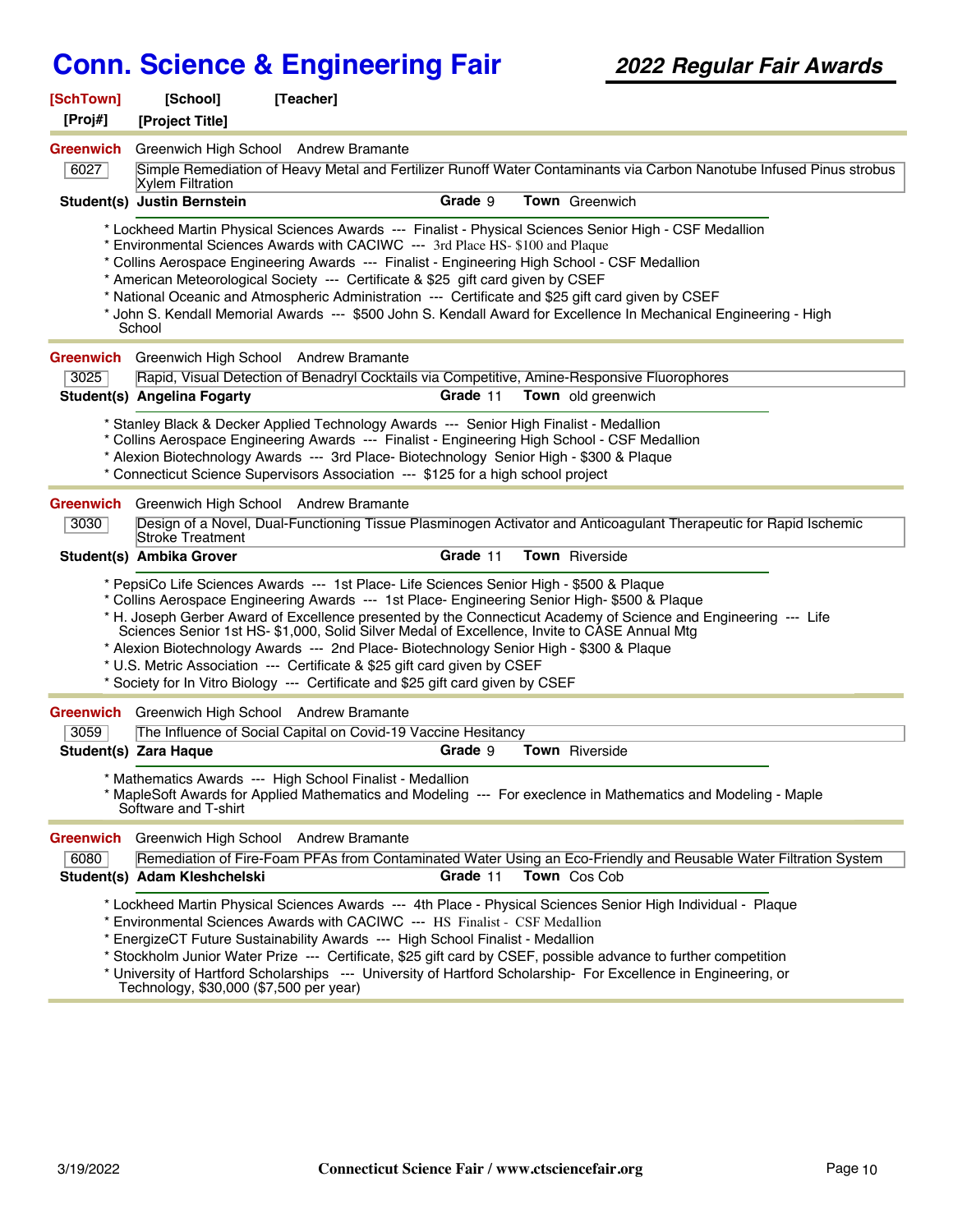| [SchTown]        | [School]                                | [Teacher]                                                                                                                                                                                                                                   |          |                                                                                                                                                                                                                                                                                                                             |  |
|------------------|-----------------------------------------|---------------------------------------------------------------------------------------------------------------------------------------------------------------------------------------------------------------------------------------------|----------|-----------------------------------------------------------------------------------------------------------------------------------------------------------------------------------------------------------------------------------------------------------------------------------------------------------------------------|--|
| [Proj#]          | [Project Title]                         |                                                                                                                                                                                                                                             |          |                                                                                                                                                                                                                                                                                                                             |  |
| <b>Greenwich</b> |                                         | Greenwich High School Andrew Bramante                                                                                                                                                                                                       |          |                                                                                                                                                                                                                                                                                                                             |  |
| 6039             | Supramolecular Hydrogel Scaffolding     |                                                                                                                                                                                                                                             |          | Eco-Friendly Remediation of Polycyclic Aromatic Hydrocarbons in Stormwater via Magnesium-Infused Calcite Crystal,                                                                                                                                                                                                           |  |
|                  | <b>Student(s) Audrey Lin</b>            |                                                                                                                                                                                                                                             | Grade 10 | Town Riverside                                                                                                                                                                                                                                                                                                              |  |
|                  |                                         |                                                                                                                                                                                                                                             |          | * Lockheed Martin Physical Sciences Awards --- Finalist - Physical Sciences Senior High - CSF Medallion                                                                                                                                                                                                                     |  |
|                  |                                         | * Environmental Sciences Awards with CACIWC --- 2nd Place HS- \$200 and Plaque                                                                                                                                                              |          | * Collins Aerospace Engineering Awards --- Finalist - Engineering High School - CSF Medallion                                                                                                                                                                                                                               |  |
|                  | with \$700 stipend                      |                                                                                                                                                                                                                                             |          | * GENIUS Olympiad --- GENIUS Olympiad Competition for HS Environmental, Energy, Ecology, or Biodiversity Project                                                                                                                                                                                                            |  |
|                  |                                         | <b>Greenwich</b> Greenwich High School Andrew Bramante                                                                                                                                                                                      |          |                                                                                                                                                                                                                                                                                                                             |  |
| 3091             |                                         |                                                                                                                                                                                                                                             |          | Development of Readily Accessible Machine Learning Diagnostics for Early Stage Mild TBI using Eye Tracking Methods                                                                                                                                                                                                          |  |
|                  | <b>Student(s) Ashley Malkin</b>         |                                                                                                                                                                                                                                             | Grade 9  | <b>Town</b> Greenwich                                                                                                                                                                                                                                                                                                       |  |
|                  |                                         | * PepsiCo Life Sciences Awards --- 5th Place- Life Sciences Senior High - Plaque<br>* Computer Science Awards --- 1st Place High School - \$400, Plaque<br>* Alexion Biotechnology Awards --- 4th Place- Biotechnology Senior High - Plaque |          |                                                                                                                                                                                                                                                                                                                             |  |
|                  |                                         | <b>Greenwich</b> Greenwich High School Andrew Bramante                                                                                                                                                                                      |          |                                                                                                                                                                                                                                                                                                                             |  |
| 6060             | Framework                               |                                                                                                                                                                                                                                             |          | Increasing Elasticity, Durability, and Function of Wearable PANI-Sense pH Health Monitors via a Superhydrophobic, Textile                                                                                                                                                                                                   |  |
|                  | Student(s) Madeline Minichetti          |                                                                                                                                                                                                                                             | Grade 11 | Town Greenwich                                                                                                                                                                                                                                                                                                              |  |
|                  | Technology, \$30,000 (\$7,500 per year) |                                                                                                                                                                                                                                             |          | * Lockheed Martin Physical Sciences Awards --- Finalist - Physical Sciences Senior High - CSF Medallion<br>* Collins Aerospace Engineering Awards --- Finalist - Engineering High School - CSF Medallion<br>* University of Hartford Scholarships --- University of Hartford Scholarship- For Excellence in Engineering, or |  |
| <b>Greenwich</b> |                                         | Greenwich High School Andrew Bramante                                                                                                                                                                                                       |          |                                                                                                                                                                                                                                                                                                                             |  |
| 3107             |                                         |                                                                                                                                                                                                                                             |          | Inhibition of Covid-19 Induced Cell Inflammation via R-954 B1R Antagonist Disruption of the Bradykinin Storm                                                                                                                                                                                                                |  |
|                  | Student(s) Ella Moore                   |                                                                                                                                                                                                                                             | Grade 12 | <b>Town</b> Greenwich                                                                                                                                                                                                                                                                                                       |  |
|                  |                                         | * Alexion Biotechnology Awards --- Finalist - Biotechnology Senior High - CSF Medallion                                                                                                                                                     |          |                                                                                                                                                                                                                                                                                                                             |  |
| <b>Greenwich</b> |                                         | Greenwich High School Andrew Bramante                                                                                                                                                                                                       |          |                                                                                                                                                                                                                                                                                                                             |  |
| 6082             |                                         |                                                                                                                                                                                                                                             |          | Biomimetic Removal of Microspheres Water Contaminants, via Calcite-Infused, Coral-like Melamine Sponges                                                                                                                                                                                                                     |  |
|                  | Student(s) Naomi Park                   |                                                                                                                                                                                                                                             | Grade 10 | <b>Town</b> Riverside                                                                                                                                                                                                                                                                                                       |  |
|                  |                                         | * Environmental Sciences Awards with CACIWC --- HS Finalist - CSF Medallion                                                                                                                                                                 |          | * Lockheed Martin Physical Sciences Awards --- 1st Place - Physical Sciences Senior High Individual - \$500 & Plaque                                                                                                                                                                                                        |  |
|                  |                                         |                                                                                                                                                                                                                                             |          | * Collins Aerospace Engineering Awards --- 2nd Place- Engineering Senior High- \$400 & Plaque<br>* H. Joseph Gerber Award of Excellence presented by the Connecticut Academy of Science and Engineering ---                                                                                                                 |  |
|                  |                                         |                                                                                                                                                                                                                                             |          | Physical Sciences 1st HS \$1,000, Solid Silver Medal of Excellence, Invite to CASE Annual Mtg                                                                                                                                                                                                                               |  |
|                  |                                         | * Association for Women Geoscientists --- Certificate & \$25 gift card given by CSEF                                                                                                                                                        |          | * Stockholm Junior Water Prize --- Certificate, \$25 gift card by CSEF, possible advance to further competition                                                                                                                                                                                                             |  |
|                  |                                         |                                                                                                                                                                                                                                             |          | * National Oceanic and Atmospheric Administration --- Certificate and \$25 gift card given by CSEF                                                                                                                                                                                                                          |  |
|                  | Senior & T-Shirt                        |                                                                                                                                                                                                                                             |          | * Southeastern New England Marine Educators (SENEME) --- \$100 award and membership in SENEME - 1st Place                                                                                                                                                                                                                   |  |
|                  |                                         | <b>Greenwich</b> Greenwich High School Andrew Bramante                                                                                                                                                                                      |          |                                                                                                                                                                                                                                                                                                                             |  |
| 3063             |                                         |                                                                                                                                                                                                                                             |          | Design of a Wearable, Skin-Specific UVB Sensor for Instantaneous Detection of Skin-Damaging Radiation                                                                                                                                                                                                                       |  |
|                  | Student(s) Yurika Sakai                 |                                                                                                                                                                                                                                             | Grade 11 | <b>Town</b> Greenwich                                                                                                                                                                                                                                                                                                       |  |
|                  |                                         | * Alexion Biotechnology Awards --- 5th Place- Biotechnology Senior High - Plaque                                                                                                                                                            |          | * Collins Aerospace Engineering Awards --- Finalist - Engineering High School - CSF Medallion                                                                                                                                                                                                                               |  |
|                  |                                         | * U.S. Metric Association --- Certificate & \$25 gift card given by CSEF                                                                                                                                                                    |          |                                                                                                                                                                                                                                                                                                                             |  |
|                  |                                         | * American Society of Safety Professionals, CT Valley Chapter --- \$200 grade 9-12 project                                                                                                                                                  |          |                                                                                                                                                                                                                                                                                                                             |  |
|                  |                                         | * Jon Stone Memorial Award --- Jon Stone Award for Innovative Engineering- \$100                                                                                                                                                            |          | * University of Connecticut Academic Excellence Scholarship --- Academic Excellence Life Sciences scholarship                                                                                                                                                                                                               |  |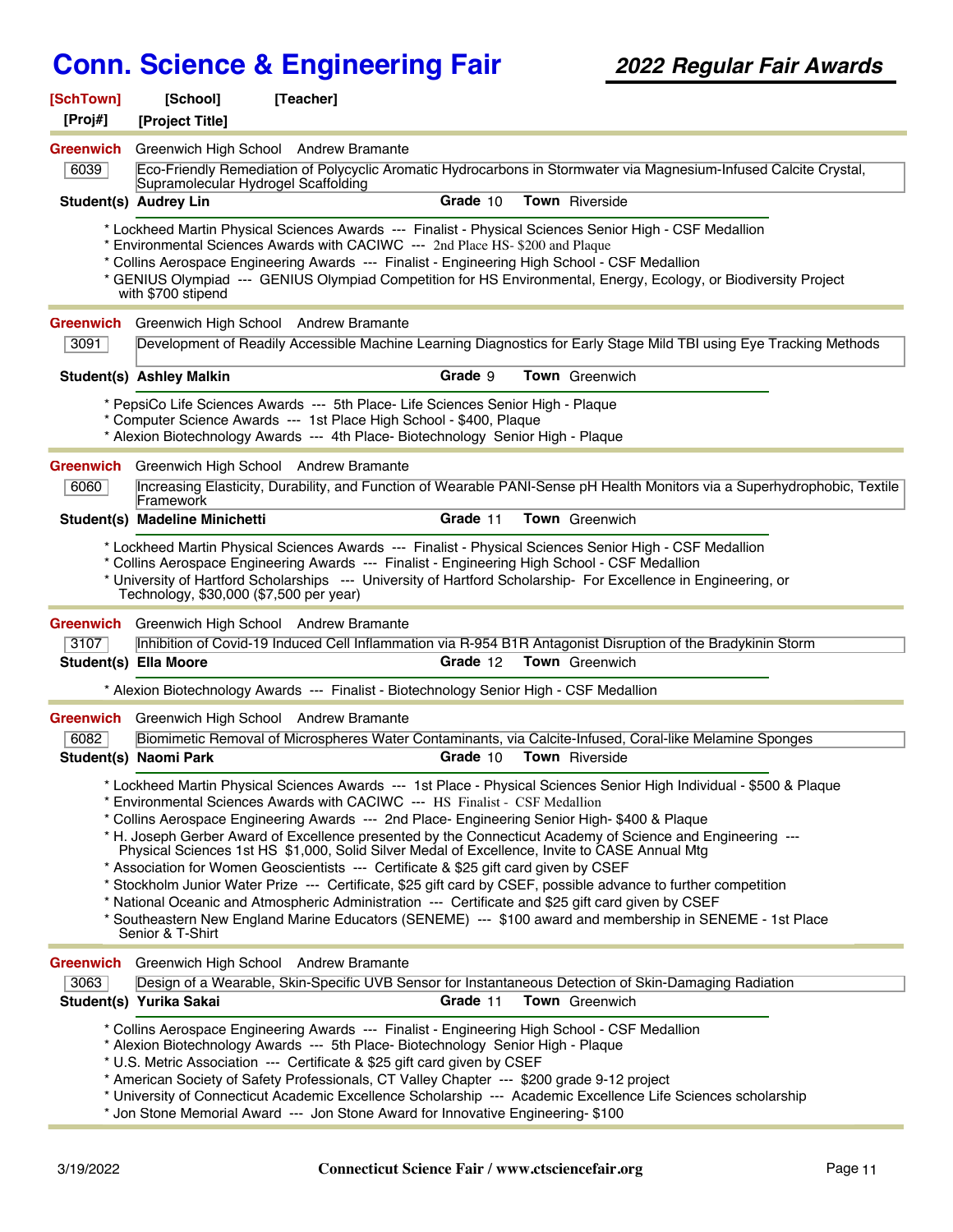| [SchTown]<br>[Proj#] | [School]<br>[Project Title]            | [Teacher]                                                                                                                                                           |          |                                                                                                                                                                                                                                                                                                                                                                                                                                                                 |  |
|----------------------|----------------------------------------|---------------------------------------------------------------------------------------------------------------------------------------------------------------------|----------|-----------------------------------------------------------------------------------------------------------------------------------------------------------------------------------------------------------------------------------------------------------------------------------------------------------------------------------------------------------------------------------------------------------------------------------------------------------------|--|
| Greenwich<br>6050    | travel                                 | Greenwich High School Andrew Bramante                                                                                                                               |          | On the machine learning-assisted generation of Alcubierre-like spacetime metrics with consideration for use in interstellar                                                                                                                                                                                                                                                                                                                                     |  |
|                      | <b>Student(s) Yuxuan Song</b>          |                                                                                                                                                                     | Grade 11 | Town Old Greenwich                                                                                                                                                                                                                                                                                                                                                                                                                                              |  |
|                      |                                        | * Computer Science Awards --- Senior High Finalist - Medallion                                                                                                      |          |                                                                                                                                                                                                                                                                                                                                                                                                                                                                 |  |
| Greenwich            |                                        | Greenwich High School Andrew Bramante                                                                                                                               |          |                                                                                                                                                                                                                                                                                                                                                                                                                                                                 |  |
| 6042                 | Bee Pollinators                        |                                                                                                                                                                     |          | Controlled Delivery of Sulfoxaflor Pesticide via Cinnamaldehyde-infused Hydrogels to Reduce Toxicity to Honey and Wild                                                                                                                                                                                                                                                                                                                                          |  |
|                      | Student(s) Elizabeth Wallace           |                                                                                                                                                                     | Grade 11 | Town Old Greenwich                                                                                                                                                                                                                                                                                                                                                                                                                                              |  |
|                      |                                        | * Environmental Sciences Awards with CACIWC --- HS Finalist - CSF Medallion<br>* Association for Women Geoscientists --- Certificate & \$25 gift card given by CSEF |          | * Lockheed Martin Physical Sciences Awards --- 3rd Place - Physical Sciences Senior High Individual - \$200 & Plaque<br>* The Goodwin-Niering Center for the Environment --- \$100 for "Excellence in Environmental Conservation Studies"                                                                                                                                                                                                                       |  |
| Greenwich            | Sacred Heart Greenwich Joan Fei        |                                                                                                                                                                     |          |                                                                                                                                                                                                                                                                                                                                                                                                                                                                 |  |
| 6091                 | in the Long Island Sound               |                                                                                                                                                                     |          | Designing and Testing an Activated Carbon Cloth Storm Drain Filter to Reduce the Prevalence of Phosphates and Nitrates                                                                                                                                                                                                                                                                                                                                          |  |
|                      | <b>Student(s) Abby Barnett</b>         |                                                                                                                                                                     | Grade 12 | <b>Town</b> Darien                                                                                                                                                                                                                                                                                                                                                                                                                                              |  |
|                      | Card from CSEF                         | * American Meteorological Society --- Certificate & \$25 gift card given by CSEF                                                                                    |          | * Petit Family Foundation Women in Science & Engineering Awards --- 3rd Place - High School- \$150 / Plaque<br>* Stockholm Junior Water Prize --- Certificate, \$25 gift card by CSEF, possible advance to further competition<br>* Connecticut College-Physics, Astronomy, & Geophysics Dept. --- Senior Award: Certificate, & teeshirt & \$25 Amazon                                                                                                          |  |
| Greenwich            | Sacred Heart Greenwich Ms. Fei         |                                                                                                                                                                     |          |                                                                                                                                                                                                                                                                                                                                                                                                                                                                 |  |
| 3082                 | Soil                                   |                                                                                                                                                                     |          | Forest Restoration after Wildfire: The Effect of the Addition of Saccharides on Seedling Survival After Replanting in Burnt                                                                                                                                                                                                                                                                                                                                     |  |
|                      | Student(s) Regina Finn                 |                                                                                                                                                                     | Grade 12 | <b>Town</b> Old Greenwich                                                                                                                                                                                                                                                                                                                                                                                                                                       |  |
|                      |                                        | * Environmental Sciences Awards with CACIWC --- HS Finalist - CSF Medallion                                                                                         |          |                                                                                                                                                                                                                                                                                                                                                                                                                                                                 |  |
| <b>Greenwich</b>     | Sacred Heart Greenwich Joan Fei        |                                                                                                                                                                     |          |                                                                                                                                                                                                                                                                                                                                                                                                                                                                 |  |
| 6514                 |                                        |                                                                                                                                                                     |          | Association between Aggressive Behavior and Allele 1820272961:A:C in Purebred and Mixed Breed Canines                                                                                                                                                                                                                                                                                                                                                           |  |
|                      | <b>Student(s) Gigi Pascal</b>          |                                                                                                                                                                     | Grade 12 | <b>Town</b> Darien                                                                                                                                                                                                                                                                                                                                                                                                                                              |  |
|                      | <b>Sarah Augustine</b>                 |                                                                                                                                                                     | Grade 12 | <b>Town</b> Greenwich                                                                                                                                                                                                                                                                                                                                                                                                                                           |  |
|                      | <b>Caroline Nemec</b>                  |                                                                                                                                                                     | Grade 12 | Town Darien                                                                                                                                                                                                                                                                                                                                                                                                                                                     |  |
|                      |                                        |                                                                                                                                                                     |          | * Lockheed Martin Physical Sciences Awards --- 3rd Place - Physical Sciences Senior High Team - Plaque                                                                                                                                                                                                                                                                                                                                                          |  |
| <b>Guilford</b>      | Guilford High School Dr. James Carlson |                                                                                                                                                                     |          |                                                                                                                                                                                                                                                                                                                                                                                                                                                                 |  |
| 6065                 | <b>Student(s) Michael Neiss</b>        | A New Hybrid: Harnessing the Power of Friction                                                                                                                      | Grade 11 | Town Guilford                                                                                                                                                                                                                                                                                                                                                                                                                                                   |  |
|                      | Lubrication<br>year)                   |                                                                                                                                                                     |          | * EnergizeCT Alternative/Renewable Energy Awards --- 3rd Place High School - \$200 and Plaque<br>* Office of Naval Research- U.S. Navy / U.S. Marine Corps --- High School- Certificate, \$75.00 gift card given by ONR<br>* Vanderbilt Chemicals, LLC --- \$150 Vanderbilt Chemicals Award for Excellence in Tribology and Sustainable<br>* University of New Haven Scholarship Awards --- University of New Haven 4 year scholarship - \$96,000 (\$24,000 per |  |
| <b>Hamden</b>        | Hamden Hall Country Day School         | Frank Gasparro                                                                                                                                                      |          |                                                                                                                                                                                                                                                                                                                                                                                                                                                                 |  |
| 5507                 | 2009 MacBook Restoration               |                                                                                                                                                                     |          |                                                                                                                                                                                                                                                                                                                                                                                                                                                                 |  |
|                      | Student(s) Andrei Balas                |                                                                                                                                                                     | Grade 8  | Town Cheshire                                                                                                                                                                                                                                                                                                                                                                                                                                                   |  |
|                      |                                        | * Computer Science Awards --- Middle School Finalist - Medallion<br>* Wisner Chairman's Award --- \$500 cash & Plaque MS                                            |          | * Stanley Black & Decker Applied Technology Awards --- 3rd Place Middle School - \$100 and Plaque, Medallion                                                                                                                                                                                                                                                                                                                                                    |  |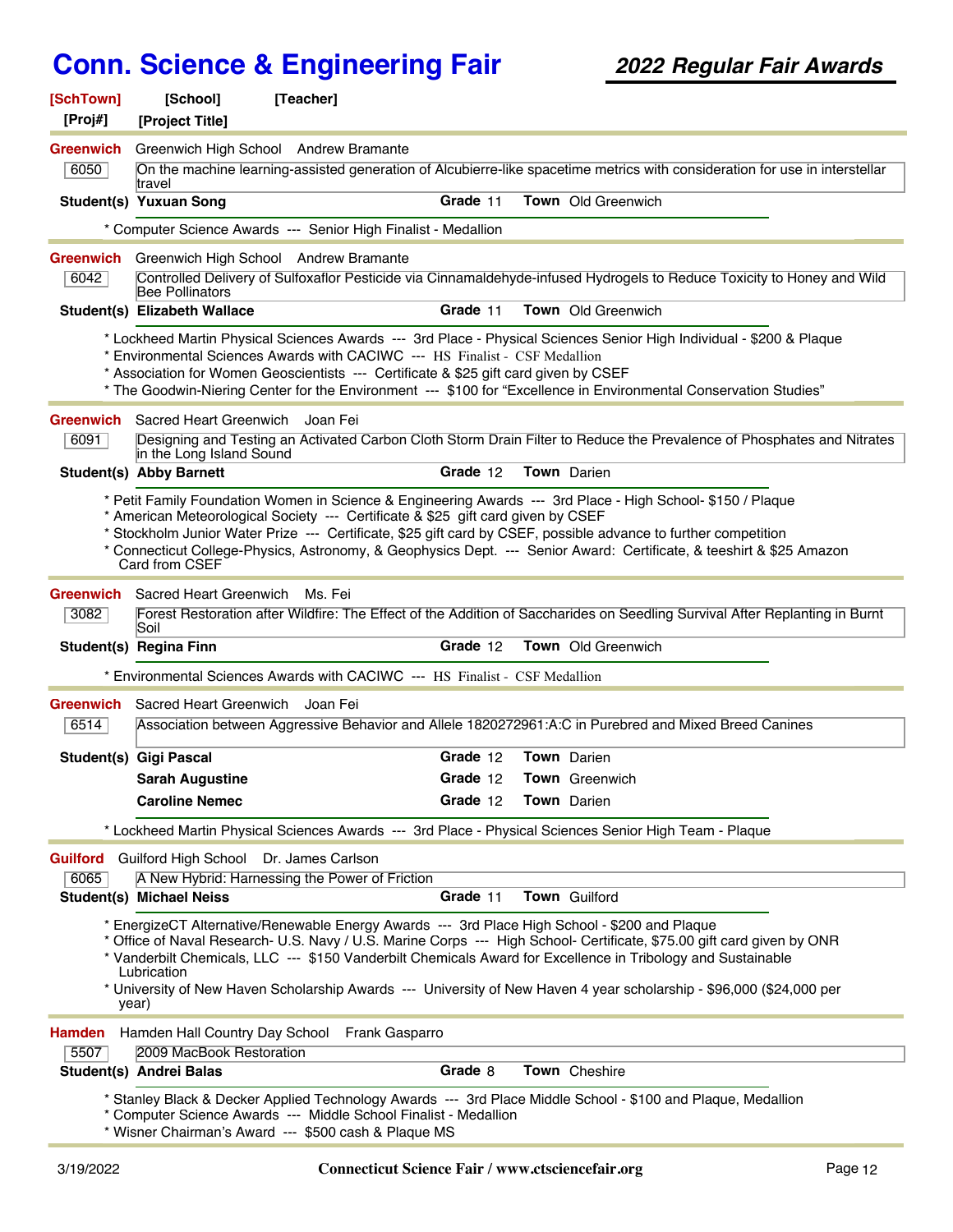| [SchTown]<br>[Proj#] | [School]<br>[Project Title]              | [Teacher]                                                                                                                                                                                                                                                  |          |                                                                                                                                                                                                                                       |  |
|----------------------|------------------------------------------|------------------------------------------------------------------------------------------------------------------------------------------------------------------------------------------------------------------------------------------------------------|----------|---------------------------------------------------------------------------------------------------------------------------------------------------------------------------------------------------------------------------------------|--|
| <b>Hamden</b>        |                                          | Hamden Hall Country Day School Doctor Frank Gasparro                                                                                                                                                                                                       |          |                                                                                                                                                                                                                                       |  |
| 5515                 |                                          | iAAA band (Impact-absorbing and alerting band)                                                                                                                                                                                                             |          |                                                                                                                                                                                                                                       |  |
|                      | Student(s) Ravindu Karunaratne           |                                                                                                                                                                                                                                                            | Grade 8  | Town Hamden                                                                                                                                                                                                                           |  |
|                      |                                          | * Alexion Biotechnology Awards --- Finalist - Biotechnology 8th grade - CSF Medallion<br>* American Society of Safety Professionals, CT Valley Chapter --- \$150 grade 7-8 project                                                                         |          | * Lemelson Early Inventor Award --- Certificate & \$100 cash award from Lemelson Foundation                                                                                                                                           |  |
| <b>Hamden</b>        |                                          | Hamden Hall Country Day School Brian Christman                                                                                                                                                                                                             |          |                                                                                                                                                                                                                                       |  |
| 2517                 | The Latch                                |                                                                                                                                                                                                                                                            |          |                                                                                                                                                                                                                                       |  |
|                      | <b>Student(s) Neev Makin</b>             |                                                                                                                                                                                                                                                            | Grade 8  | Town Hamden                                                                                                                                                                                                                           |  |
|                      | 2020 Invention Convention, May 2         | * PepsiCo Life Sciences Awards --- Finalist - Life Sciences 8th grade - CSF Medallion<br>* Computer Science Awards --- 3rd Place Middle School- \$100, Plaque<br>* Collins Aerospace Engineering Awards --- 3rd Place- Engineering MS \$100 & Plaque       |          | * Stanley Black & Decker Applied Technology Awards --- 2nd Place Middle School - \$200 and Plaque, Medallion<br>* Connecticut Invention Convention "Next Step Inventors" --- Next Step Inventor Trophy & Invitation to compete at the |  |
| <b>Hamden</b>        |                                          | Hamden Hall Country Day School Paulomi Aldo                                                                                                                                                                                                                |          |                                                                                                                                                                                                                                       |  |
| 2509                 |                                          |                                                                                                                                                                                                                                                            |          | Copper Contamination of Freshwater sources which pollute and harm the ecosystem and its consumers (Phytoremediation)                                                                                                                  |  |
|                      | Student(s) Sophia Vash                   |                                                                                                                                                                                                                                                            | Grade 8  | Town Fairfield CT                                                                                                                                                                                                                     |  |
| <b>Hamden</b>        |                                          | Environmental Sciences Awards with CACIWC --- 3rd Place MS-\$100 and Plaque<br>* Broadcom MASTERS --- Invitation to compete in Broadcom MASTERS<br>Hamden Hall Country Day School Frank Gasparro                                                           |          | * Fox Pest Control for Environmental Management --- \$150 Cash for Excellence in Environmental Management                                                                                                                             |  |
| 3527                 |                                          | Determining Carbon Dioxide Levels in Classroom Settings                                                                                                                                                                                                    |          |                                                                                                                                                                                                                                       |  |
|                      | Student(s) Yue Zhuo                      |                                                                                                                                                                                                                                                            | Grade 10 | Town Woodbridge                                                                                                                                                                                                                       |  |
|                      | <b>Huiwen Zeng</b>                       |                                                                                                                                                                                                                                                            | Grade 10 | <b>Town</b> Cheshire                                                                                                                                                                                                                  |  |
|                      |                                          |                                                                                                                                                                                                                                                            |          | * PepsiCo Life Sciences Awards --- Finalist - Life Science Senior High Team - CSF Medallion                                                                                                                                           |  |
| Hamden               | Sacred Heart Academy Dr. Sibani Sengupta |                                                                                                                                                                                                                                                            |          |                                                                                                                                                                                                                                       |  |
| 3054                 |                                          |                                                                                                                                                                                                                                                            |          | Anti-Viral Properties within Ayurvedic Remedies and their Potential COVID-19 Applications                                                                                                                                             |  |
|                      | Student(s) Mehr Chhatre                  |                                                                                                                                                                                                                                                            | Grade 12 | Town Hamden                                                                                                                                                                                                                           |  |
|                      |                                          | * PepsiCo Life Sciences Awards --- Finalist - Life Science Senior High - CSF Medallion                                                                                                                                                                     |          |                                                                                                                                                                                                                                       |  |
| Hartford             | Environmental Sciences Magnet School     | Ms. Hays                                                                                                                                                                                                                                                   |          |                                                                                                                                                                                                                                       |  |
| 2010                 | Mealybug Management 101                  | A Study of Household Plant Pest Treatment Options                                                                                                                                                                                                          |          |                                                                                                                                                                                                                                       |  |
|                      | Student(s) Avni Manish                   |                                                                                                                                                                                                                                                            | Grade 7  | Town Newington                                                                                                                                                                                                                        |  |
|                      |                                          | * PepsiCo Life Sciences Awards --- 4th Place- Life Sciences 7th grade - Plaque<br>EnergizeCT Future Sustainability Awards --- Middle School Finalist - Medallion<br>* Alexion Biotechnology Awards --- 3rd Place- Biotechnology 7th grade - \$100 & Plaque |          | * CASE · The Jackson Laboratory Urban School Challenge Awards --- 5th Place Middle School - Plaque, Medallion                                                                                                                         |  |
| <b>Hartford</b>      | Renzulli Academy Foifon Teawdatwan       |                                                                                                                                                                                                                                                            |          |                                                                                                                                                                                                                                       |  |
| 5006                 | It's not a pro, It's a robot?            |                                                                                                                                                                                                                                                            |          |                                                                                                                                                                                                                                       |  |
|                      | <b>Student(s) Gavin Dusel</b>            |                                                                                                                                                                                                                                                            | Grade 7  | Town Newington                                                                                                                                                                                                                        |  |
|                      |                                          | * U.S. Air Force --- Certificate & \$25 gift card from CSEF                                                                                                                                                                                                |          | * CASE · The Jackson Laboratory Urban School Challenge Awards --- Middle School Finalist - Medallion                                                                                                                                  |  |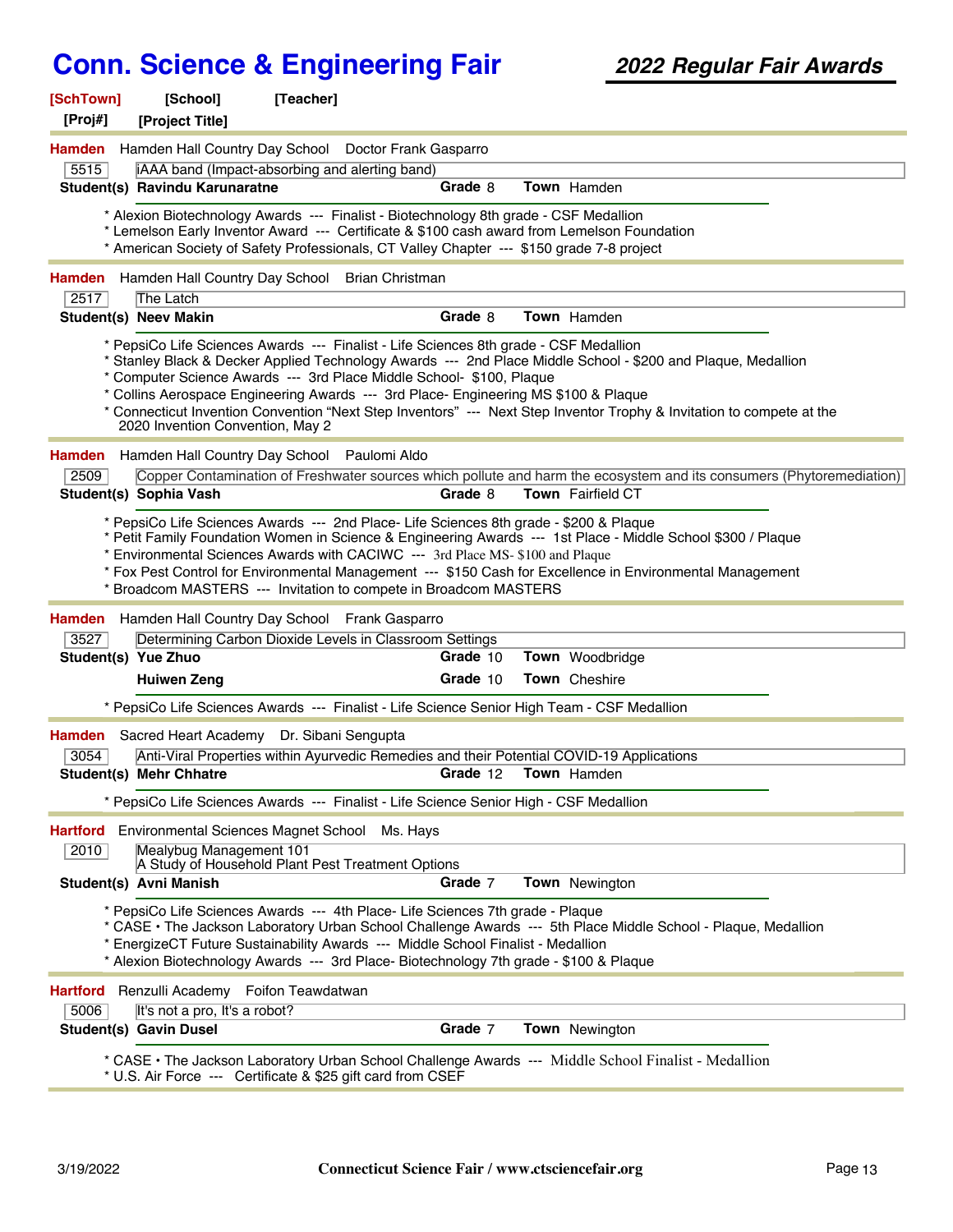| [SchTown]<br>[Proj#]    | [School]<br>[Project Title]                            | [Teacher]                                                                                                                                                                                                                                                                                                                               |                    |                  |                                                                                                                                                                                                                                                                                                                                                        |  |
|-------------------------|--------------------------------------------------------|-----------------------------------------------------------------------------------------------------------------------------------------------------------------------------------------------------------------------------------------------------------------------------------------------------------------------------------------|--------------------|------------------|--------------------------------------------------------------------------------------------------------------------------------------------------------------------------------------------------------------------------------------------------------------------------------------------------------------------------------------------------------|--|
| <b>Kent</b> Kent School | Jesse Klingebiel                                       |                                                                                                                                                                                                                                                                                                                                         |                    |                  |                                                                                                                                                                                                                                                                                                                                                        |  |
| 6003                    |                                                        | Flexibility with Flying: Replicable and Attachable Aerial Robot with Multi-Degree-of-Freedom                                                                                                                                                                                                                                            |                    |                  |                                                                                                                                                                                                                                                                                                                                                        |  |
| Student(s) Siyi Lu      |                                                        |                                                                                                                                                                                                                                                                                                                                         | Grade 11           | <b>Town Kent</b> |                                                                                                                                                                                                                                                                                                                                                        |  |
|                         | year)                                                  | * Collins Aerospace Engineering Awards --- Finalist - Engineering High School - CSF Medallion                                                                                                                                                                                                                                           |                    |                  | * Lockheed Martin Physical Sciences Awards --- Finalist - Physical Sciences Senior High - CSF Medallion<br>* Petit Family Foundation Women in Science & Engineering Awards --- 2nd Place - High School \$250 / Plaque<br>* University of New Haven Scholarship Awards --- University of New Haven 4 year scholarship - \$96,000 (\$24,000 per          |  |
| <b>Manchester</b>       |                                                        | Manchester High School Ms. Wendy Turek-Hernandez                                                                                                                                                                                                                                                                                        |                    |                  |                                                                                                                                                                                                                                                                                                                                                        |  |
| 3008                    |                                                        |                                                                                                                                                                                                                                                                                                                                         |                    |                  | The Effect of Azospirillum lipoferum on the Microbial Recovery of Corn Soil after a Moderate-Intensity Fire                                                                                                                                                                                                                                            |  |
|                         | Student(s) Alexandra Hamza                             |                                                                                                                                                                                                                                                                                                                                         | Grade 12           |                  | <b>Town</b> Manchester                                                                                                                                                                                                                                                                                                                                 |  |
|                         |                                                        | * Environmental Sciences Awards with CACIWC --- HS Finalist - CSF Medallion                                                                                                                                                                                                                                                             |                    |                  | * Petit Family Foundation Women in Science & Engineering Awards --- High School Finalist - Medallion                                                                                                                                                                                                                                                   |  |
| Manchester              | St. James School Ellen Oei                             |                                                                                                                                                                                                                                                                                                                                         |                    |                  |                                                                                                                                                                                                                                                                                                                                                        |  |
| 5005                    | Power to the Puck                                      |                                                                                                                                                                                                                                                                                                                                         |                    |                  |                                                                                                                                                                                                                                                                                                                                                        |  |
|                         | Student(s) Jameson Fisher                              |                                                                                                                                                                                                                                                                                                                                         | Grade 7            |                  | Town EAST HARTFORD                                                                                                                                                                                                                                                                                                                                     |  |
|                         | Card from CSEF                                         | Engineering by a Middle School student, \$100 cash                                                                                                                                                                                                                                                                                      |                    |                  | * Lockheed Martin Physical Sciences Awards --- 5th Place - Physical Sciences 7th Grade Individual - Plaque<br>* Connecticut College-Physics, Astronomy, & Geophysics Dept. --- Junior Award: Certificate, & teeshirt & \$25 Amazon<br>* Samantha Freeman Award for Excellence in Sports Science or Engineering --- For Excellence in Sports Science or |  |
|                         | Middlebury Westover School Sydney Kadiyala             |                                                                                                                                                                                                                                                                                                                                         |                    |                  |                                                                                                                                                                                                                                                                                                                                                        |  |
| 6032                    |                                                        | Flexible mechanical worm based on steering gear                                                                                                                                                                                                                                                                                         |                    |                  |                                                                                                                                                                                                                                                                                                                                                        |  |
| Student(s) Xinyi Xie    |                                                        |                                                                                                                                                                                                                                                                                                                                         | Grade 11           |                  | Town Middlebury                                                                                                                                                                                                                                                                                                                                        |  |
|                         |                                                        | * Collins Aerospace Engineering Awards --- Finalist - Engineering High School - CSF Medallion<br>* Raytheon Corporation Awards --- \$500, Plaque<br>* Wisner Memorial Award --- \$ 1000 cash + Silver Bowl (\$2000 cash if a team) High School<br>* Jon Chapitis Memorial Award --- John Chapitis Spirit of Innovation Award - HS \$200 |                    |                  |                                                                                                                                                                                                                                                                                                                                                        |  |
|                         | Milford Platt Technical High School Sara Bruno         |                                                                                                                                                                                                                                                                                                                                         |                    |                  |                                                                                                                                                                                                                                                                                                                                                        |  |
| 3519                    | The Palingenesis Project                               |                                                                                                                                                                                                                                                                                                                                         |                    |                  |                                                                                                                                                                                                                                                                                                                                                        |  |
|                         | <b>Student(s) Ashley Ramos</b>                         |                                                                                                                                                                                                                                                                                                                                         | Grade 11           |                  | <b>Town</b> Bridgeport                                                                                                                                                                                                                                                                                                                                 |  |
|                         | <b>Bruno Valdivia</b>                                  |                                                                                                                                                                                                                                                                                                                                         | Grade 11           |                  | <b>Town</b> West Haven                                                                                                                                                                                                                                                                                                                                 |  |
|                         | <b>Katelyn Zayas</b>                                   |                                                                                                                                                                                                                                                                                                                                         | Grade 11           |                  | Town New Haven                                                                                                                                                                                                                                                                                                                                         |  |
|                         |                                                        | PepsiCo Life Sciences Awards --- Finalist - Life Science Senior High Team - CSF Medallion                                                                                                                                                                                                                                               |                    |                  | * EnergizeCT Technical High School Science & Technology Awards --- 1st Place- Technical High School, \$500, Plaque<br>* GENIUS Olympiad --- GENIUS Olympiad Competition for 1st Place Technical High School with \$700 stipend                                                                                                                         |  |
| <b>New Canaan</b>       | St. Aloysius School Deborah Philips                    |                                                                                                                                                                                                                                                                                                                                         |                    |                  |                                                                                                                                                                                                                                                                                                                                                        |  |
| 2016                    | Are You "Bready" For Some Mold?                        |                                                                                                                                                                                                                                                                                                                                         |                    |                  |                                                                                                                                                                                                                                                                                                                                                        |  |
|                         | Student(s) Maria Victoria Triantafyllos                |                                                                                                                                                                                                                                                                                                                                         | Grade 7            |                  | Town Stamford                                                                                                                                                                                                                                                                                                                                          |  |
|                         |                                                        | * PepsiCo Life Sciences Awards --- 5rd Place- Life Sciences 7th grade - Plaque<br>* Alexion Biotechnology Awards --- Finalist - Biotechnology 7h grade - CSF Medallion                                                                                                                                                                  |                    |                  |                                                                                                                                                                                                                                                                                                                                                        |  |
| <b>New Haven</b>        |                                                        | Engineering and Science University Magnet School                                                                                                                                                                                                                                                                                        | Roger Rushworth    |                  |                                                                                                                                                                                                                                                                                                                                                        |  |
| 1005                    |                                                        | Flocculants to Mitigate Harmful Algal Blooms (HABS)                                                                                                                                                                                                                                                                                     |                    |                  |                                                                                                                                                                                                                                                                                                                                                        |  |
|                         | <b>Student(s) Saket Aliminate</b><br>Sahithi Aliminate |                                                                                                                                                                                                                                                                                                                                         | Grade 8<br>Grade 7 |                  | Town Milford<br><b>Town Milford</b>                                                                                                                                                                                                                                                                                                                    |  |
|                         |                                                        |                                                                                                                                                                                                                                                                                                                                         |                    |                  |                                                                                                                                                                                                                                                                                                                                                        |  |
|                         |                                                        | * PepsiCo Life Sciences Awards --- 3rd Place- Life Sciences MS Team - Plaque                                                                                                                                                                                                                                                            |                    |                  | * CASE • The Jackson Laboratory Urban School Challenge Awards --- Middle School Finalist - Medallion                                                                                                                                                                                                                                                   |  |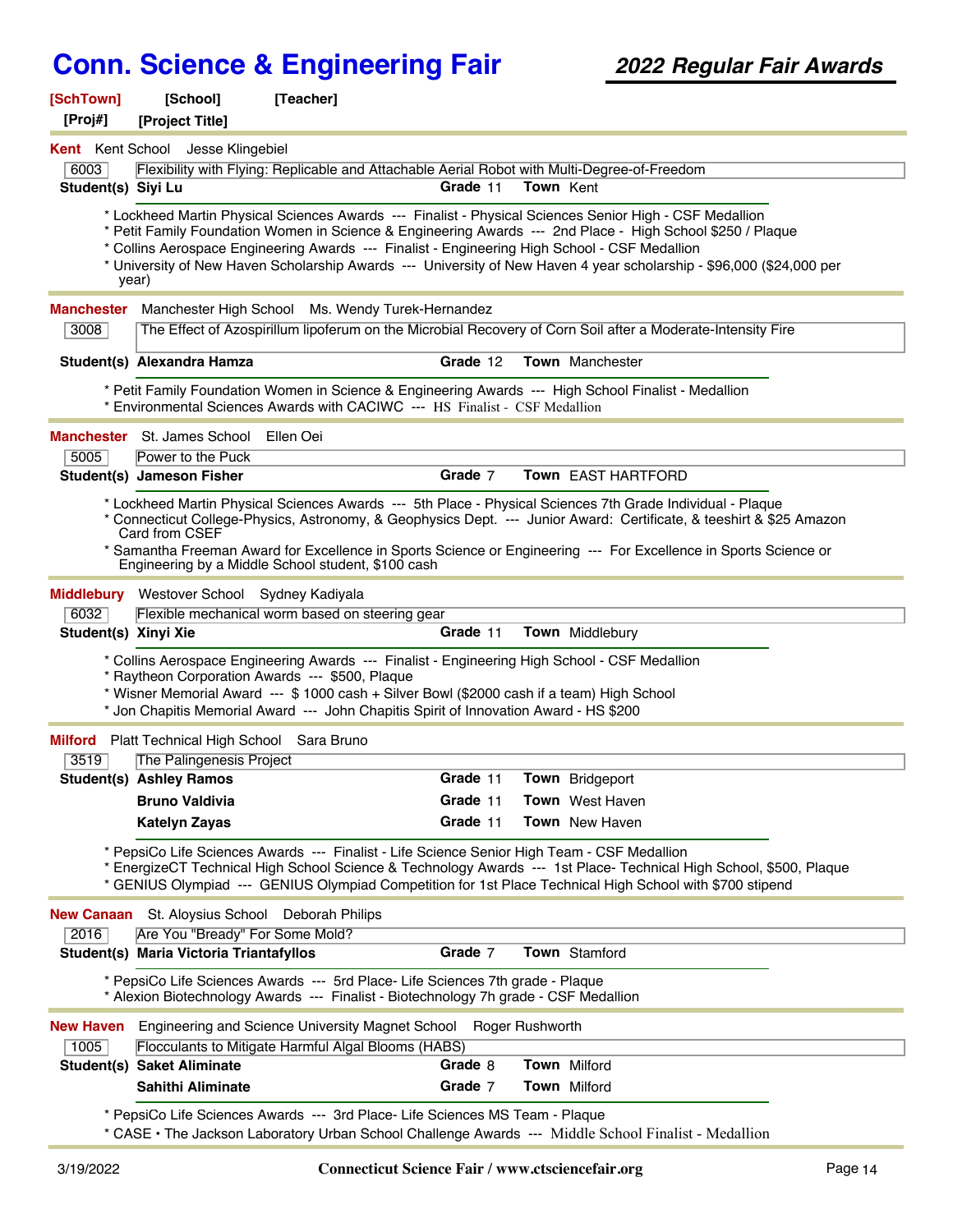| [SchTown]<br>[Proj#] | [School]<br>[Project Title]        | [Teacher]                                                                                                                                                                                                                                             |          |                                                                                                                                                                                                                                                                                                                                                   |  |
|----------------------|------------------------------------|-------------------------------------------------------------------------------------------------------------------------------------------------------------------------------------------------------------------------------------------------------|----------|---------------------------------------------------------------------------------------------------------------------------------------------------------------------------------------------------------------------------------------------------------------------------------------------------------------------------------------------------|--|
| New Haven            |                                    | Engineering and Science University Magnet School Roger Rushworth                                                                                                                                                                                      |          |                                                                                                                                                                                                                                                                                                                                                   |  |
| 4006                 |                                    | Which Type of Rocket FIn will affect a Rocket's Time, Height, and Distance the Greatest?                                                                                                                                                              |          |                                                                                                                                                                                                                                                                                                                                                   |  |
|                      | Student(s) Nivrith Ananth Iyer     |                                                                                                                                                                                                                                                       | Grade 8  | <b>Town</b> West Haven                                                                                                                                                                                                                                                                                                                            |  |
|                      | <b>Parth Gokhale</b>               |                                                                                                                                                                                                                                                       | Grade 8  | <b>Town Milford</b>                                                                                                                                                                                                                                                                                                                               |  |
|                      |                                    | * Raytheon Corporation Awards --- \$500, Plaque                                                                                                                                                                                                       |          | * CASE • The Jackson Laboratory Urban School Challenge Awards --- Middle School Finalist - Medallion                                                                                                                                                                                                                                              |  |
| <b>New Haven</b>     |                                    | Engineering and Science University Magnet School Roger Rushworth                                                                                                                                                                                      |          |                                                                                                                                                                                                                                                                                                                                                   |  |
| 2006                 | Catalace                           |                                                                                                                                                                                                                                                       | Grade 7  |                                                                                                                                                                                                                                                                                                                                                   |  |
|                      | Student(s) Ethan Joseph            |                                                                                                                                                                                                                                                       |          | <b>Town</b> West Haven                                                                                                                                                                                                                                                                                                                            |  |
|                      | Medallion<br>Ocean Camp            | * PepsiCo Life Sciences Awards --- 1st Place- Life Sciences 7th grade - \$200 & Plaque<br>* Computer Science Awards --- 2nd Place Middle School - \$200, Plaque<br>Challenge 1st MS - \$250 Cash Award, Invite to attend CASE's Annual Meeting        |          | * CASE • The Jackson Laboratory Urban School Challenge Awards --- 1st Place Middle School - \$300 and Plaque,<br>* Connecticut Academy of Science and Engineering Middle School Urban School Challenge Award --- Urban School<br>* Urban School Challenge 1st Place Middle School Awards --- USC Highest Placing 7th grader- Project Oceanology's |  |
|                      |                                    | * Broadcom MASTERS --- Invitation to compete in Broadcom MASTERS                                                                                                                                                                                      |          |                                                                                                                                                                                                                                                                                                                                                   |  |
| <b>New Haven</b>     |                                    | Engineering and Science University Magnet School Roger Rushworth                                                                                                                                                                                      |          |                                                                                                                                                                                                                                                                                                                                                   |  |
| 3009                 |                                    | of Emerging Contaminants in an Aqueous Solution                                                                                                                                                                                                       |          | Implementing Nontoxic Modified Magnetic Metal Oxide Nanoparticle Enhanced Biochar Filtration for the Efficient Removal                                                                                                                                                                                                                            |  |
|                      | Student(s) Snigtha Mohanraj        |                                                                                                                                                                                                                                                       | Grade 9  | Town Ansonia                                                                                                                                                                                                                                                                                                                                      |  |
|                      | Medallion                          | to 1st HS Urban School Challenge Science Department for Equipment/Supplies<br>* American Meteorological Society --- Certificate & \$25 gift card given by CSEF<br>* ASM Materials Education Foundation --- Certificate & \$25 gift card given by CSEF |          | * CASE • The Jackson Laboratory Urban School Challenge Awards --- 1st Place High School - \$500 and Plaque,<br>* H. Joseph Gerber Award of Excellence presented by the Connecticut Academy of Science and Engineering --- \$500                                                                                                                   |  |
| New Haven            |                                    | Engineering and Science University Magnet School Roger Rushworth                                                                                                                                                                                      |          |                                                                                                                                                                                                                                                                                                                                                   |  |
| 2001                 |                                    | The Effects of Run-off Pollutants on the Harmful Algal Bloom (HAB) model C. Vulgaris                                                                                                                                                                  |          |                                                                                                                                                                                                                                                                                                                                                   |  |
|                      | Student(s) Adithi Variar           |                                                                                                                                                                                                                                                       | Grade 7  | <b>Town</b> Wallingford                                                                                                                                                                                                                                                                                                                           |  |
|                      |                                    | --- Urban Public School Environmental / Energy Award- \$459                                                                                                                                                                                           |          | * CASE · The Jackson Laboratory Urban School Challenge Awards --- Middle School Finalist - Medallion<br>* Schoepfer Award for Excellence in Local Aquatic Science --- For excellence in a local water quality study, \$100 cash<br>* The Community Foundation for Greater New Haven Ecology, Environmental, and Alternative Energy Research Prize |  |
| <b>New Haven</b>     | Hopkins School Murali Chiravuri    |                                                                                                                                                                                                                                                       |          |                                                                                                                                                                                                                                                                                                                                                   |  |
| 2512                 |                                    | Rapid Screening for Hypertrophic Cardiomyopathy in Athletes                                                                                                                                                                                           |          |                                                                                                                                                                                                                                                                                                                                                   |  |
|                      | Student(s) Bodhan Chiravuri        |                                                                                                                                                                                                                                                       | Grade 8  | Town Bridgeport                                                                                                                                                                                                                                                                                                                                   |  |
|                      |                                    | * Alexion Biotechnology Awards --- 4th Place- Biotechnology 8th grade - Plaque                                                                                                                                                                        |          | * Pfizer Computational Biology and Bioinformatics Awards --- 2nd Place Middle School - \$200, Plaque                                                                                                                                                                                                                                              |  |
| <b>New Haven</b>     | Hopkins School Dr. Phillip Stewart |                                                                                                                                                                                                                                                       |          |                                                                                                                                                                                                                                                                                                                                                   |  |
| 6054                 |                                    |                                                                                                                                                                                                                                                       |          | Real-Time Motion Tracking System and Data Analytics for Live Insects Using Three-Wheeled Servosphere Robot                                                                                                                                                                                                                                        |  |
|                      | Student(s) Nicholas Lee            |                                                                                                                                                                                                                                                       | Grade 11 | Town Trumbull                                                                                                                                                                                                                                                                                                                                     |  |
|                      |                                    | * Computer Science Awards --- Senior High Finalist - Medallion<br>* Collins Aerospace Engineering Awards --- Finalist - Engineering High School - CSF Medallion<br>* IEEE, Connecticut Section --- \$100 Honorable Mention                            |          | * Lockheed Martin Physical Sciences Awards --- 2nd Place - Physical Sciences Senior High Individual - \$300 & Plaque<br>* Yale Science & Engineering Association, Inc. --- 1 Certificate, Medallion and 1-\$25 gift card given by CSEF                                                                                                            |  |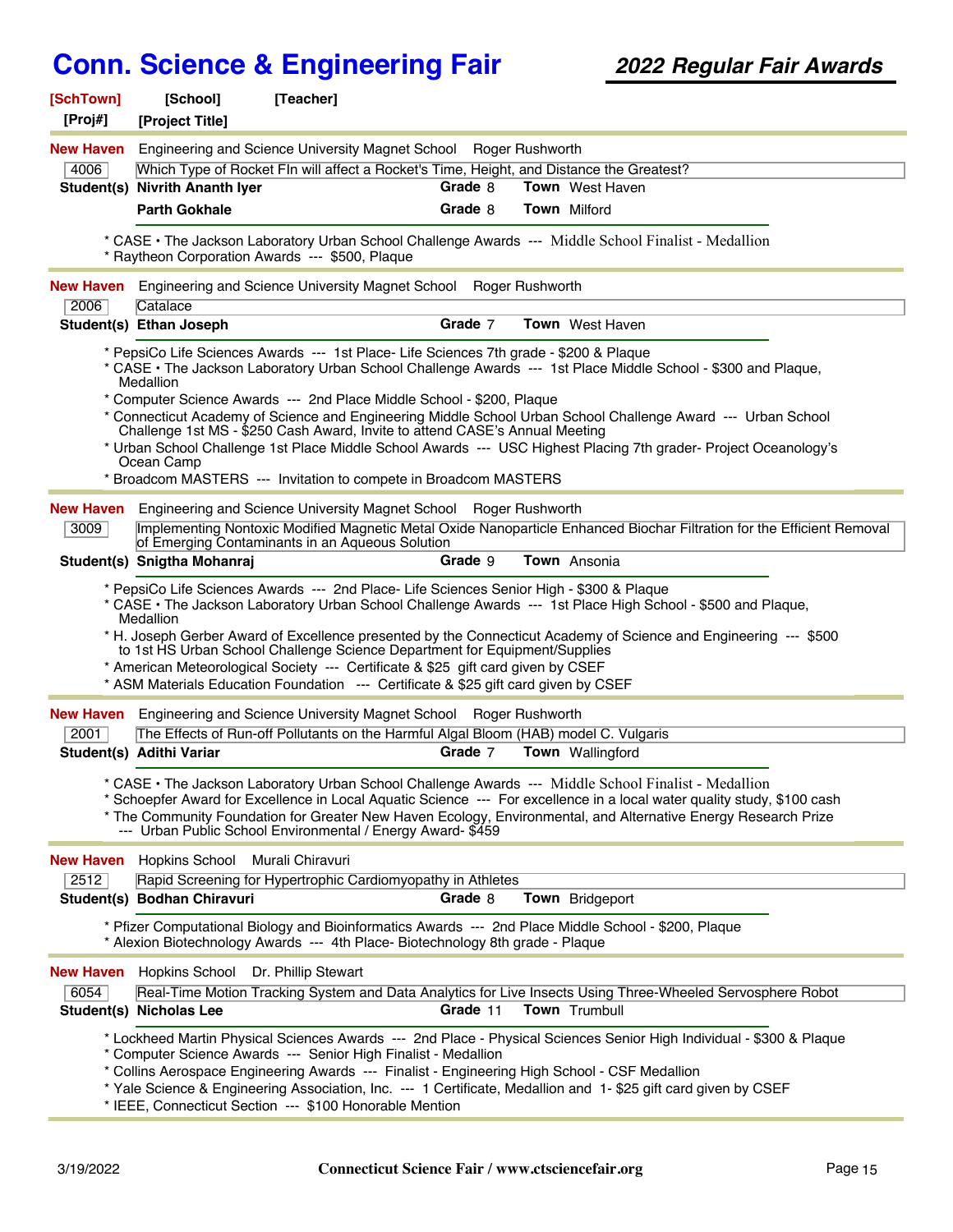| [SchTown]<br>[Proj#]   | [School]<br>[Project Title]             | [Teacher]                                                                                                                                                                                                                                                                                                                                           |          |                                                                                                                                                                                                                                              |  |
|------------------------|-----------------------------------------|-----------------------------------------------------------------------------------------------------------------------------------------------------------------------------------------------------------------------------------------------------------------------------------------------------------------------------------------------------|----------|----------------------------------------------------------------------------------------------------------------------------------------------------------------------------------------------------------------------------------------------|--|
| <b>Norwich</b>         |                                         | Norwich Technical High School Tiffani Kaminski                                                                                                                                                                                                                                                                                                      |          |                                                                                                                                                                                                                                              |  |
| 3503                   |                                         |                                                                                                                                                                                                                                                                                                                                                     |          | Comparing the effects of sugar-beet juice on river microenvironments against traditional ice salt runoff                                                                                                                                     |  |
|                        | <b>Student(s) Damian Diaz</b>           |                                                                                                                                                                                                                                                                                                                                                     | Grade 11 | Town Moosup                                                                                                                                                                                                                                  |  |
|                        | <b>Jay Podziewski</b>                   |                                                                                                                                                                                                                                                                                                                                                     | Grade 11 | <b>Town</b> Montville                                                                                                                                                                                                                        |  |
|                        | Plaque                                  |                                                                                                                                                                                                                                                                                                                                                     |          | * EnergizeCT Technical High School Science & Technology Awards --- 3rd Place- Technical High School, \$200,                                                                                                                                  |  |
| <b>Norwich</b>         |                                         | Norwich Technical High School Tiffani Kaminski                                                                                                                                                                                                                                                                                                      |          |                                                                                                                                                                                                                                              |  |
| 3522                   |                                         | Using Different Compounds to Reduce Hydrophobicity in Soil After a Forest Fire                                                                                                                                                                                                                                                                      |          |                                                                                                                                                                                                                                              |  |
|                        | Student(s) Janelle Lambert              |                                                                                                                                                                                                                                                                                                                                                     | Grade 11 | <b>Town</b> Scotland                                                                                                                                                                                                                         |  |
|                        | <b>Hailey Ruddock</b>                   |                                                                                                                                                                                                                                                                                                                                                     | Grade 11 | Town Oakdale                                                                                                                                                                                                                                 |  |
|                        | Plaque                                  | * PepsiCo Life Sciences Awards --- 3rd Place - Life Sciences Senior High Team - Plaque                                                                                                                                                                                                                                                              |          | * EnergizeCT Technical High School Science & Technology Awards --- 2nd Place- Technical High School, \$300,                                                                                                                                  |  |
| <b>Norwich</b>         |                                         | Norwich Technical High School Tiffani Kaminski                                                                                                                                                                                                                                                                                                      |          |                                                                                                                                                                                                                                              |  |
| 3515                   |                                         | Biodegradation of Polystyrene by Bacteria Found in The Gut of Tenebrio Molitor Larvae                                                                                                                                                                                                                                                               |          |                                                                                                                                                                                                                                              |  |
|                        | <b>Student(s) Tori Simmons</b>          |                                                                                                                                                                                                                                                                                                                                                     | Grade 11 | <b>Town Norwich</b>                                                                                                                                                                                                                          |  |
|                        | <b>Sara Smith</b>                       |                                                                                                                                                                                                                                                                                                                                                     | Grade 11 | Town New London                                                                                                                                                                                                                              |  |
|                        | year)<br>year)                          |                                                                                                                                                                                                                                                                                                                                                     |          | * University of New Haven Scholarship Awards --- University of New Haven 4 year scholarship - \$96,000 (\$24,000 per<br>* University of New Haven Scholarship Awards --- University of New Haven 4 year scholarship - \$96,000 (\$24,000 per |  |
|                        |                                         | <b>Pawcatuck</b> St. Michael School Anna-Helene Grossomanides                                                                                                                                                                                                                                                                                       |          |                                                                                                                                                                                                                                              |  |
| 2012                   |                                         | American Juvenile Horseshoe Crab Aquaculture                                                                                                                                                                                                                                                                                                        |          |                                                                                                                                                                                                                                              |  |
|                        | Student(s) Gianna Giovanelli            |                                                                                                                                                                                                                                                                                                                                                     | Grade 7  | Town Westerly                                                                                                                                                                                                                                |  |
|                        | Junior & T-Shirt                        | * PepsiCo Life Sciences Awards --- 3rd Place- Life Sciences 7th grade - \$100 & Plaque<br>* Alexion Biotechnology Awards --- 5th Place- Biotechnology 7th grade - Plaque<br>Ricoh Americas Corporation --- Certificate, \$25 gift card given by CSEF<br>* Project Oceanology --- Individual - 1 Ocean Camp slot + T-Shirt & cap, First Place Junior |          | * Petit Family Foundation Women in Science & Engineering Awards --- Middle School Finalist - Medallion<br>* Southeastern New England Marine Educators (SENEME) --- \$100 award and membership in SENEME - 1st Place                          |  |
| <b>Pawcatuck</b>       | St. Michael School                      | Anna-Helene Grossomanides                                                                                                                                                                                                                                                                                                                           |          |                                                                                                                                                                                                                                              |  |
| 5008                   | <b>Underground Life</b>                 |                                                                                                                                                                                                                                                                                                                                                     |          |                                                                                                                                                                                                                                              |  |
|                        | <b>Student(s) Owen Nicholas</b>         |                                                                                                                                                                                                                                                                                                                                                     | Grade 7  | <b>Town</b> Pawcatuck                                                                                                                                                                                                                        |  |
|                        |                                         | * EnergizeCT Alternative/Renewable Energy Awards --- 2nd Place Middle School - \$200 and Plaque                                                                                                                                                                                                                                                     |          | * Lockheed Martin Physical Sciences Awards --- 4th Place - Physical Sciences 7th Grade Ind. - Plaque                                                                                                                                         |  |
| <b>Redding</b><br>3041 | CT STEM Foundation Cathrine Piscitelli  |                                                                                                                                                                                                                                                                                                                                                     |          | Determining Position Preference of Different Species of Insect Galls in Relation to Each Other on the Solidago altissima                                                                                                                     |  |
|                        | Student(s) Sophia Liu                   |                                                                                                                                                                                                                                                                                                                                                     | Grade 11 | Town Orange                                                                                                                                                                                                                                  |  |
|                        |                                         |                                                                                                                                                                                                                                                                                                                                                     |          | * Petit Family Foundation Women in Science & Engineering Awards --- High School Finalist - Medallion                                                                                                                                         |  |
| <b>Redding</b>         | CT STEM Foundation Catherine Piscitelli |                                                                                                                                                                                                                                                                                                                                                     |          |                                                                                                                                                                                                                                              |  |
| 6025                   |                                         | Developing a Graphical User Interface to Organize Ecommerce Product Attributes                                                                                                                                                                                                                                                                      |          |                                                                                                                                                                                                                                              |  |
|                        | Student(s) Haoyue Yang                  |                                                                                                                                                                                                                                                                                                                                                     | Grade 11 | Town Woodbridge                                                                                                                                                                                                                              |  |
|                        |                                         | * Computer Science Awards --- Senior High Finalist - Medallion                                                                                                                                                                                                                                                                                      |          |                                                                                                                                                                                                                                              |  |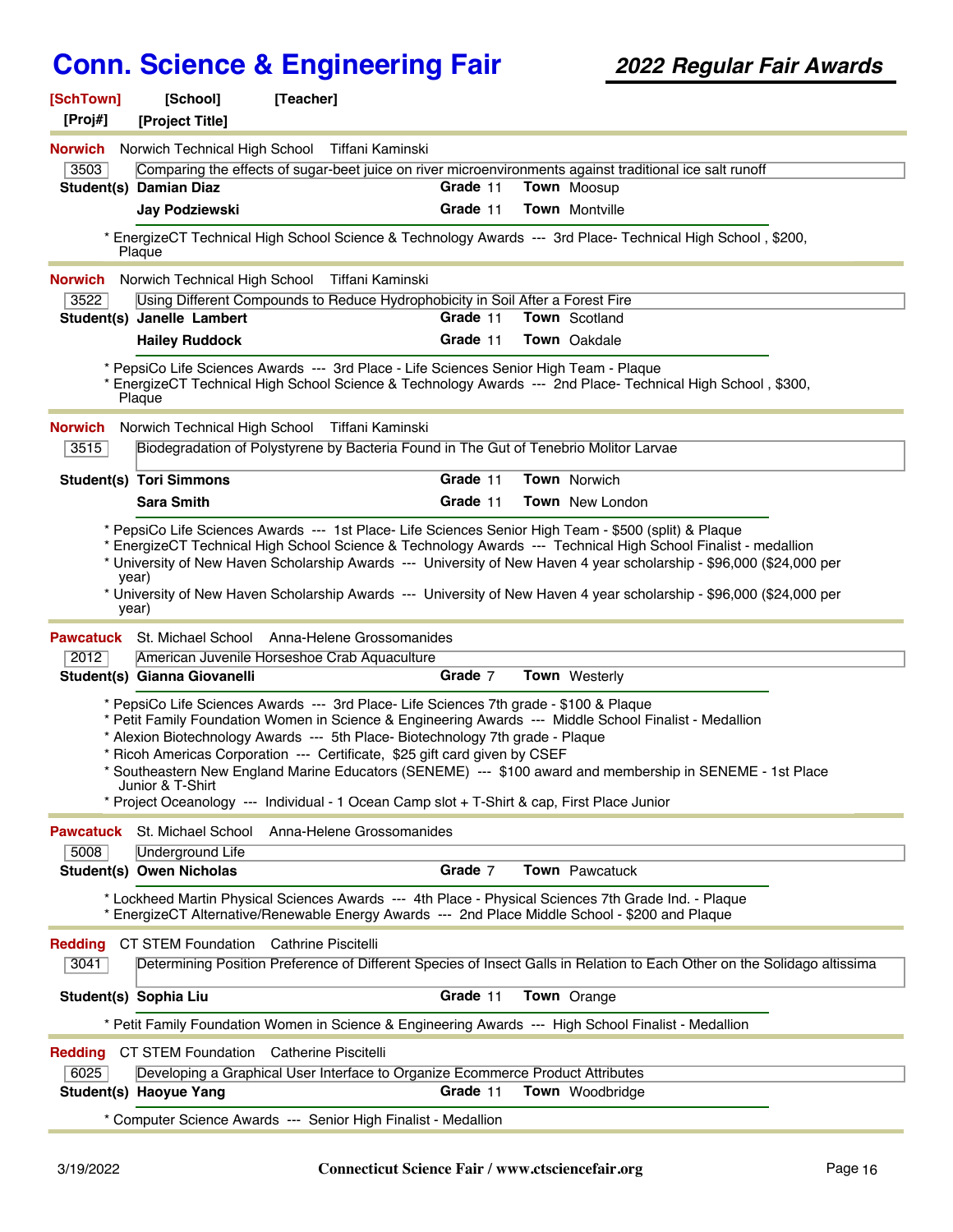| [SchTown]<br>[Proj#] | [School]<br>[Project Title]              | [Teacher]                                                                                                                                   |          |                                                                                                                         |  |
|----------------------|------------------------------------------|---------------------------------------------------------------------------------------------------------------------------------------------|----------|-------------------------------------------------------------------------------------------------------------------------|--|
| <b>Ridgefield</b>    | Ridgefield High School Aine Kapell       |                                                                                                                                             |          |                                                                                                                         |  |
| 3106                 |                                          | Assessing the efficacy of botanical repellents against blacklegged ticks                                                                    |          |                                                                                                                         |  |
|                      | Student(s) Ava Anderson                  |                                                                                                                                             | Grade 11 | Town Ridgefield                                                                                                         |  |
|                      | \$30,000 (\$7,500 per year)              | * PepsiCo Life Sciences Awards --- Finalist - Life Science Senior High - CSF Medallion                                                      |          | * University of Hartford Scholarships --- University of Hartford Scholarship- For Excellence in Science or Mathematics  |  |
| <b>Ridgefield</b>    | Ridgefield High School Patrick Hughes    |                                                                                                                                             |          |                                                                                                                         |  |
| 6056                 |                                          | A Wavelet-based Method for Generalizing Molecular Latent Spaces for Assisted Traversal                                                      |          |                                                                                                                         |  |
|                      | Student(s) lan Murdock                   |                                                                                                                                             | Grade 12 | Town Ridgefield                                                                                                         |  |
|                      |                                          | * Mathematics Awards --- 3rd Place High School - \$200 and Plaque<br>* Connecticut Association of Physics Teachers --- \$100 Senior project |          |                                                                                                                         |  |
| Ridgefield           | Ridgefield High School Ryan Gleason      |                                                                                                                                             |          |                                                                                                                         |  |
| 6069                 |                                          | Short-Term Biodegradation Analysis of Greener Alternatives to Plexiglass Pilot Study                                                        |          |                                                                                                                         |  |
|                      | Student(s) Evia Rodriguez                |                                                                                                                                             | Grade 12 | Town Ridgefield                                                                                                         |  |
|                      |                                          | * Collins Aerospace Engineering Awards --- Finalist - Engineering High School - CSF Medallion                                               |          |                                                                                                                         |  |
| <b>Shelton</b>       | Shelton Intermediate School Erica Napoli |                                                                                                                                             |          |                                                                                                                         |  |
| 4007                 | Sheets that Dry, Which one is Fly?       |                                                                                                                                             |          |                                                                                                                         |  |
|                      | <b>Student(s) Sailor Martin</b>          |                                                                                                                                             | Grade 8  | Town Shelton                                                                                                            |  |
|                      | <b>Quinn Wherley</b>                     |                                                                                                                                             | Grade 8  | Town Shelton CT                                                                                                         |  |
|                      |                                          |                                                                                                                                             |          | * Lockheed Martin Physical Sciences Awards --- Finalist - Physical Sciences Jr Team - CSF Medallion                     |  |
| <b>Shelton</b>       | Shelton Intermediate School Erica Napoli |                                                                                                                                             |          |                                                                                                                         |  |
| 2504                 | The Power of Teeth Whitening             |                                                                                                                                             |          |                                                                                                                         |  |
|                      | <b>Student(s) Reese Vartelas</b>         |                                                                                                                                             | Grade 8  | Town Shelton                                                                                                            |  |
|                      |                                          | * PepsiCo Life Sciences Awards --- 3rd Place- Life Sciences 8th grade - \$100 & Plaque                                                      |          |                                                                                                                         |  |
| <b>Stamford</b>      |                                          | Bi-Cultural Hebrew Academy Christopher Graseck                                                                                              |          |                                                                                                                         |  |
| 1009                 | <b>Best Plants For Short Term Growth</b> |                                                                                                                                             |          |                                                                                                                         |  |
|                      | <b>Student(s) Elliot Nerenberg</b>       |                                                                                                                                             | Grade 7  | <b>Town</b> Stamford                                                                                                    |  |
|                      | Sheldon Heyman                           |                                                                                                                                             | Grade 7  | <b>Town</b> Westport                                                                                                    |  |
|                      |                                          | * Alexion Biotechnology Awards --- Finalist - Biotechnology 7h grade - CSF Medallion                                                        |          |                                                                                                                         |  |
| <b>Stamford</b>      | Bi-Cultural Hebrew Academy Mr. Graseck   |                                                                                                                                             |          |                                                                                                                         |  |
| 2014                 |                                          |                                                                                                                                             |          | How Do Small Amounts of Sodium Chloride Affect the Growth of Brassica Rapa (Mustard Plants)                             |  |
|                      | Student(s) Joshua Schwartz               |                                                                                                                                             | Grade 7  | Town Stamford                                                                                                           |  |
|                      |                                          | * Alexion Biotechnology Awards --- Finalist - Biotechnology 7h grade - CSF Medallion                                                        |          | * U.S. Agency for International Development (USAID) --- Certificate and \$25 gift card given by CSEF                    |  |
| <b>Stamford</b>      | King School Victoria Schulman            |                                                                                                                                             |          |                                                                                                                         |  |
| 3096                 |                                          |                                                                                                                                             |          | Drosophila melanogaster locomotion, myonuclei size, and myonuclei position are affected by differential gene expression |  |
|                      | Student(s) Giovanna Armetta              |                                                                                                                                             | Grade 12 | Town Stamford                                                                                                           |  |
|                      |                                          | * Alexion Biotechnology Awards --- Finalist - Biotechnology Senior High - CSF Medallion                                                     |          |                                                                                                                         |  |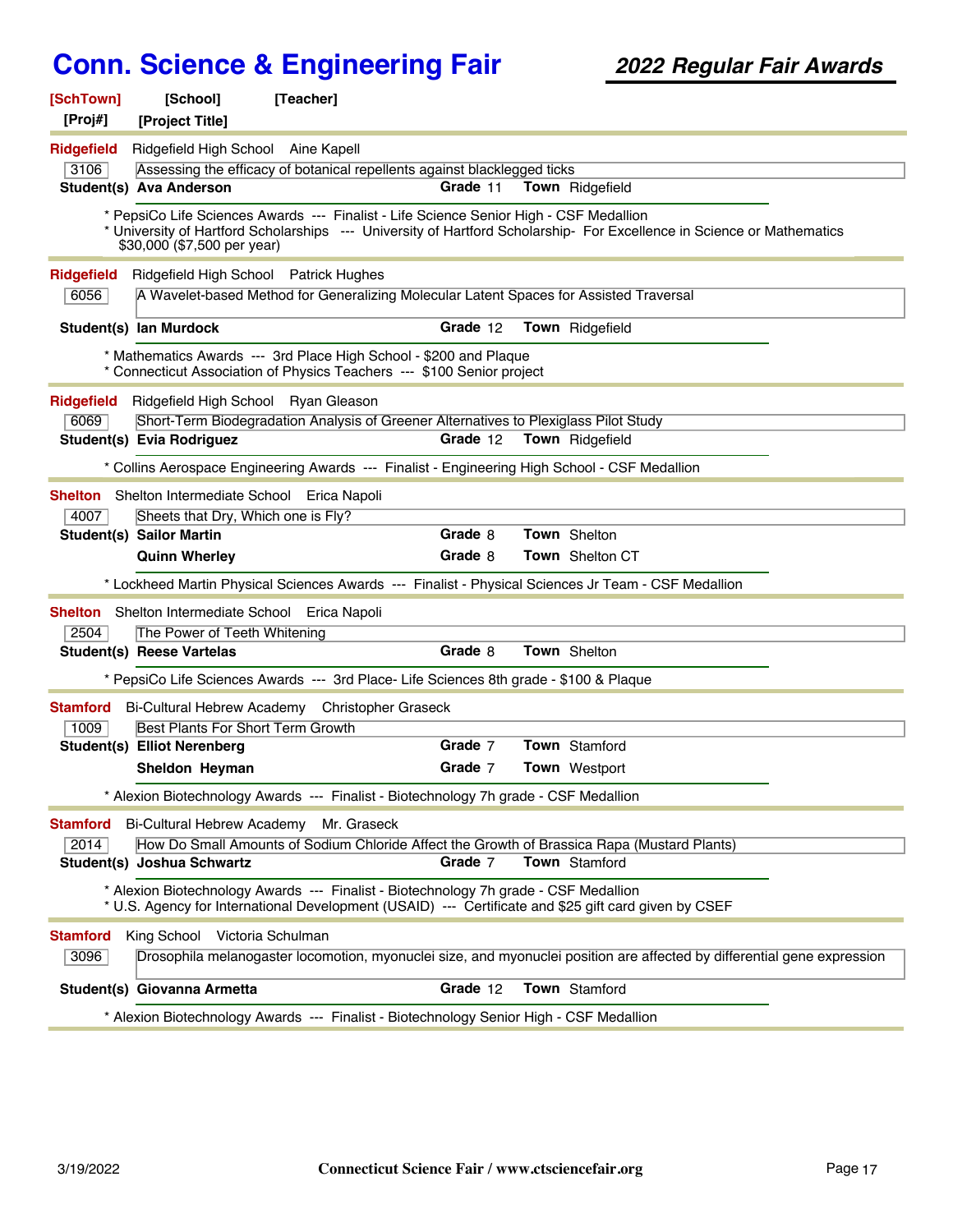| [SchTown]<br>[Proj#]    | [School]<br>[Project Title]                                                       | [Teacher]                                                                                                                                                                                                                                |          |                                                                                                                                                                                                                                                                                                                                                   |
|-------------------------|-----------------------------------------------------------------------------------|------------------------------------------------------------------------------------------------------------------------------------------------------------------------------------------------------------------------------------------|----------|---------------------------------------------------------------------------------------------------------------------------------------------------------------------------------------------------------------------------------------------------------------------------------------------------------------------------------------------------|
| <b>Stamford</b><br>3032 | King School Victoria Schulman                                                     | A Convolutional Neural Network for Real-Time Tick Classification and Disease Risk Analysis                                                                                                                                               |          |                                                                                                                                                                                                                                                                                                                                                   |
|                         | Student(s) Antonia Kolb                                                           |                                                                                                                                                                                                                                          | Grade 10 | <b>Town</b> New Canaan                                                                                                                                                                                                                                                                                                                            |
|                         | 2020 Invention Convention, May 2                                                  | * Pfizer Computational Biology and Bioinformatics Awards --- 1st Place High School - \$400, Plaque                                                                                                                                       |          | * Connecticut Invention Convention "Next Step Inventors" --- Next Step Inventor Trophy & Invitation to compete at the                                                                                                                                                                                                                             |
| <b>Stamford</b><br>6028 | King School Victoria Schulman<br>Achieved by Electrochromic Reactions             |                                                                                                                                                                                                                                          |          | Electrochromism paired with Finite Difference Time Domain Modeling allows for the Successful Prediction of Color Change                                                                                                                                                                                                                           |
|                         | Student(s) Gouri Krishnan                                                         |                                                                                                                                                                                                                                          | Grade 11 | Town Darien                                                                                                                                                                                                                                                                                                                                       |
|                         | * MIT Club of Hartford K-12 Initiative<br>research, high school, \$100 cash award |                                                                                                                                                                                                                                          |          | * Lockheed Martin Physical Sciences Awards --- Finalist - Physical Sciences Senior High - CSF Medallion<br>C/O Leon Kaatz; 111 Oak Street; Hartford, CT 06106 --- For excellence in science & technology of energy related<br>* Frank J. Link Family Award for Energy Related Research --- Frank J. Link Award for Energy Related Research - \$50 |
| <b>Stamford</b>         | King School Victoria Schulman                                                     |                                                                                                                                                                                                                                          |          |                                                                                                                                                                                                                                                                                                                                                   |
| 3038                    |                                                                                   | The use of Prime Editing to Induce and Correct the CFTR-F508del mutation in iPSCs.                                                                                                                                                       |          |                                                                                                                                                                                                                                                                                                                                                   |
|                         | Student(s) Benjamin Persily                                                       |                                                                                                                                                                                                                                          | Grade 11 | <b>Town</b> Scarsdale                                                                                                                                                                                                                                                                                                                             |
|                         |                                                                                   | * PepsiCo Life Sciences Awards --- 4th Place- Life Sciences Senior High - Plaque<br>* Society for In Vitro Biology --- Certificate and \$25 gift card given by CSEF                                                                      |          |                                                                                                                                                                                                                                                                                                                                                   |
| <b>Stamford</b><br>3071 | King School Victoria Schulman                                                     |                                                                                                                                                                                                                                          |          | The essential 23S rRNA methyltransferase rv3579c confers intrinsic macrolide resistance in Mycobacterium tuberculosis                                                                                                                                                                                                                             |
|                         | Student(s) Yuriy Sandmeier                                                        |                                                                                                                                                                                                                                          | Grade 11 | Town New Rochelle                                                                                                                                                                                                                                                                                                                                 |
|                         |                                                                                   | * Alexion Biotechnology Awards --- Finalist - Biotechnology Senior High - CSF Medallion                                                                                                                                                  |          |                                                                                                                                                                                                                                                                                                                                                   |
|                         | <b>Suffield</b> Suffield Academy Suika Liu                                        |                                                                                                                                                                                                                                          |          |                                                                                                                                                                                                                                                                                                                                                   |
| 6014                    | On the Casas-Alvero's Conjecture                                                  |                                                                                                                                                                                                                                          |          |                                                                                                                                                                                                                                                                                                                                                   |
|                         | Student(s) Jiaxuan Su                                                             |                                                                                                                                                                                                                                          | Grade 10 | Town Shanghai                                                                                                                                                                                                                                                                                                                                     |
|                         |                                                                                   | * Mathematics Awards --- High School Finalist - Medallion<br>* Mu Alpha Theta --- Certificate, \$25 gift card given by CSEF                                                                                                              |          |                                                                                                                                                                                                                                                                                                                                                   |
| 5516                    | Are LED's affected by heat?                                                       | Trumbull Christian Heritage School Dr. Daniel Code                                                                                                                                                                                       |          |                                                                                                                                                                                                                                                                                                                                                   |
|                         | <b>Student(s) Alessandro Ochoa</b>                                                |                                                                                                                                                                                                                                          | Grade 8  | Town Wilton                                                                                                                                                                                                                                                                                                                                       |
|                         |                                                                                   | * EnergizeCT Alternative/Renewable Energy Awards --- Middle School Finalist - Medallion<br>* EnergizeCT Future Sustainability Awards --- Middle School Finalist - Medallion                                                              |          |                                                                                                                                                                                                                                                                                                                                                   |
| Trumbull                | Christian Heritage School                                                         | Mr Daniel Cote                                                                                                                                                                                                                           |          |                                                                                                                                                                                                                                                                                                                                                   |
| 5508                    | The Luboni                                                                        |                                                                                                                                                                                                                                          |          |                                                                                                                                                                                                                                                                                                                                                   |
|                         | <b>Student(s) Lucille Presbrey</b>                                                |                                                                                                                                                                                                                                          | Grade 8  | Town Ridgefield                                                                                                                                                                                                                                                                                                                                   |
|                         |                                                                                   | * EnergizeCT Alternative/Renewable Energy Awards --- 1st Place Middle School - \$300 and Plaque<br>* IEEE, Connecticut Section --- \$100 Honorable Mention<br>STEM and Design summer camp, \$50 cash if cannot attend camp. Certificate. |          | * Lockheed Martin Physical Sciences Awards --- Finalist - Physical Sciences 8th Grade - CSF Medallion<br>* Robotics And Beyond --- Middle School- For excellence in engineering design; \$200 toward Robotics And Beyond                                                                                                                          |
| <b>Trumbull</b>         | Christian Heritage School                                                         | Dr. Dan Cote                                                                                                                                                                                                                             |          |                                                                                                                                                                                                                                                                                                                                                   |
| 5506                    | Building an Electric Skateboard                                                   |                                                                                                                                                                                                                                          |          |                                                                                                                                                                                                                                                                                                                                                   |
|                         | Student(s) Elijah Teixeira                                                        |                                                                                                                                                                                                                                          | Grade 8  | Town Bridgeport                                                                                                                                                                                                                                                                                                                                   |
|                         |                                                                                   | * EnergizeCT Alternative/Renewable Energy Awards --- 3rd Place Middle School - \$100 and Plaque                                                                                                                                          |          |                                                                                                                                                                                                                                                                                                                                                   |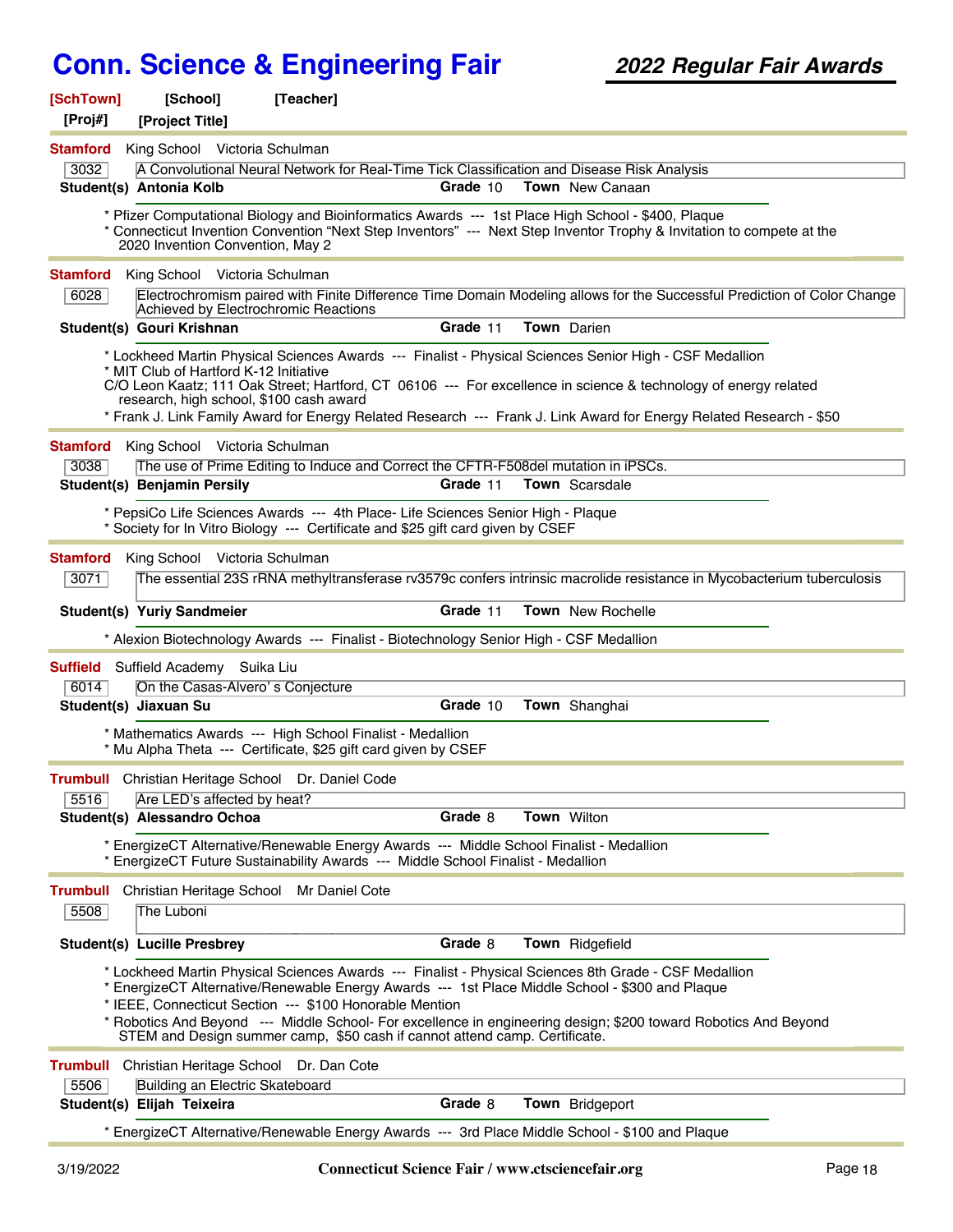| [SchTown]<br>[Proj#] | [School]<br>[Project Title]               | [Teacher]                                                                                                                                                                                                                                                |          |                                                                                                                                                                                                                                                                                                                              |  |
|----------------------|-------------------------------------------|----------------------------------------------------------------------------------------------------------------------------------------------------------------------------------------------------------------------------------------------------------|----------|------------------------------------------------------------------------------------------------------------------------------------------------------------------------------------------------------------------------------------------------------------------------------------------------------------------------------|--|
| Wallingford          |                                           | Choate Rosemary Hall Murali Chiravuri                                                                                                                                                                                                                    |          |                                                                                                                                                                                                                                                                                                                              |  |
| 3117                 |                                           |                                                                                                                                                                                                                                                          |          | Development of a Home N-Terminal Pro-Brain Natriuretic Peptide Assay for the Diagnosis of Congestive Heart Failure.                                                                                                                                                                                                          |  |
|                      | Student(s) Maya Chiravuri                 |                                                                                                                                                                                                                                                          | Grade 11 | Town Bridgeport                                                                                                                                                                                                                                                                                                              |  |
|                      |                                           | * Society for In Vitro Biology --- Certificate and \$25 gift card given by CSEF                                                                                                                                                                          |          | * PepsiCo Life Sciences Awards --- 3rd Place- Life Sciences Senior High - \$200 & Plaque<br>* Alexion Biotechnology Awards --- 1st Place- Biotechnology Senior High - \$500 & Plaque                                                                                                                                         |  |
|                      |                                           | Wallingford Choate Rosemary Hall Dr. Chris Hogue                                                                                                                                                                                                         |          |                                                                                                                                                                                                                                                                                                                              |  |
| 6049                 |                                           |                                                                                                                                                                                                                                                          |          | JARVITS: A Novel Deep Learning IoT Traffic Control System for Real-time Detection and Signal Optimization                                                                                                                                                                                                                    |  |
| Student(s) Ryan Kim  |                                           |                                                                                                                                                                                                                                                          | Grade 11 | <b>Town</b> New Haven                                                                                                                                                                                                                                                                                                        |  |
|                      | Student                                   | * Computer Science Awards --- 3rd Place High School- \$200, Plaque<br>* Raytheon Corporation Awards --- \$500, Plaque                                                                                                                                    |          | * Collins Aerospace Engineering Awards --- 3rd Place- Engineering Senior High- \$200 & Plaque<br>* Quinnipiac University Scholarships --- \$30,000, 4 year scholarship (\$7,500 per year) to Quinnipiac University for HS                                                                                                    |  |
|                      | Wallingford Choate Rosemary Hall Jan Cook |                                                                                                                                                                                                                                                          |          |                                                                                                                                                                                                                                                                                                                              |  |
| 6011                 |                                           | Application of Soft Robots in Building Collapse Rescues                                                                                                                                                                                                  |          |                                                                                                                                                                                                                                                                                                                              |  |
| Student(s) Ann Song  |                                           |                                                                                                                                                                                                                                                          | Grade 9  | Town Farmington                                                                                                                                                                                                                                                                                                              |  |
|                      |                                           | * IEEE, Connecticut Section --- \$100 Honorable Mention                                                                                                                                                                                                  |          | * Petit Family Foundation Women in Science & Engineering Awards --- High School Finalist - Medallion<br>* American Society of Safety Professionals, CT Valley Chapter --- \$200 grade 9-12 project                                                                                                                           |  |
|                      | Wallingford Choate Rosemary Hall Xin Wang |                                                                                                                                                                                                                                                          |          |                                                                                                                                                                                                                                                                                                                              |  |
| 3101                 |                                           | A clinicogenomic prediction model for the early diagnosis of lung cancer                                                                                                                                                                                 |          |                                                                                                                                                                                                                                                                                                                              |  |
|                      | Student(s) Isabella Wu                    |                                                                                                                                                                                                                                                          | Grade 10 | <b>Town</b> Stony Brook                                                                                                                                                                                                                                                                                                      |  |
|                      |                                           | * PepsiCo Life Sciences Awards --- Finalist - Life Science Senior High - CSF Medallion<br>* Computer Science Awards --- 2nd Place High School - \$300, Plaque<br>* Alexion Biotechnology Awards --- Finalist - Biotechnology Senior High - CSF Medallion |          |                                                                                                                                                                                                                                                                                                                              |  |
|                      |                                           | <b>Westport</b> Greens Farms Academy Mathieu Freeman                                                                                                                                                                                                     |          |                                                                                                                                                                                                                                                                                                                              |  |
| 3005                 |                                           |                                                                                                                                                                                                                                                          |          | The Effects of Green Tea on β-Amyloid-Induced Alzheimer's Disease in Lymnaea Stagnalis                                                                                                                                                                                                                                       |  |
|                      | Student(s) Avery Woodworth                |                                                                                                                                                                                                                                                          | Grade 12 | Town Fairfield                                                                                                                                                                                                                                                                                                               |  |
|                      |                                           |                                                                                                                                                                                                                                                          |          | * Petit Family Foundation Women in Science & Engineering Awards --- 1st Place - High School \$500 / Plaque                                                                                                                                                                                                                   |  |
|                      | Westport Staples High School Amy Parent   |                                                                                                                                                                                                                                                          |          |                                                                                                                                                                                                                                                                                                                              |  |
| 3110                 |                                           |                                                                                                                                                                                                                                                          |          | Alzheimer's Disease Identification with Machine Learning Based on Wavelet Transform                                                                                                                                                                                                                                          |  |
|                      | Student(s) Aalok Bhattacharya             |                                                                                                                                                                                                                                                          | Grade 11 | <b>Town</b> Westport                                                                                                                                                                                                                                                                                                         |  |
|                      |                                           | * PepsiCo Life Sciences Awards --- Finalist - Life Science Senior High - CSF Medallion                                                                                                                                                                   |          |                                                                                                                                                                                                                                                                                                                              |  |
| Westport             | Staples High School Nick Morgan           |                                                                                                                                                                                                                                                          |          |                                                                                                                                                                                                                                                                                                                              |  |
| 6016                 |                                           |                                                                                                                                                                                                                                                          |          | Finding Gravitationally Lensed Quasar Systems by using a Polar Shapelet Decomposition Approach                                                                                                                                                                                                                               |  |
|                      | Student(s) Ishan Prasad                   |                                                                                                                                                                                                                                                          | Grade 12 | <b>Town</b> Westport                                                                                                                                                                                                                                                                                                         |  |
|                      | Science - Co-Op \$100 Gift Certificate    | * Computer Science Awards --- Senior High Finalist - Medallion                                                                                                                                                                                           |          | * Astronomical Society of Greater Hartford - The Charles Hammond Award for Excellence in Astronomy --- Senior<br>Project-\$150, subscription to Sky and Telescope, ASGH membership and meeting invitation<br>* University of Connecticut - Early College Experience --- UCONN Early College Experience Program: Frontiers in |  |
|                      |                                           |                                                                                                                                                                                                                                                          |          | * Arthur & Ruth Mensing Award --- Mensing Award Excellence in the Physical Sciences - \$500                                                                                                                                                                                                                                  |  |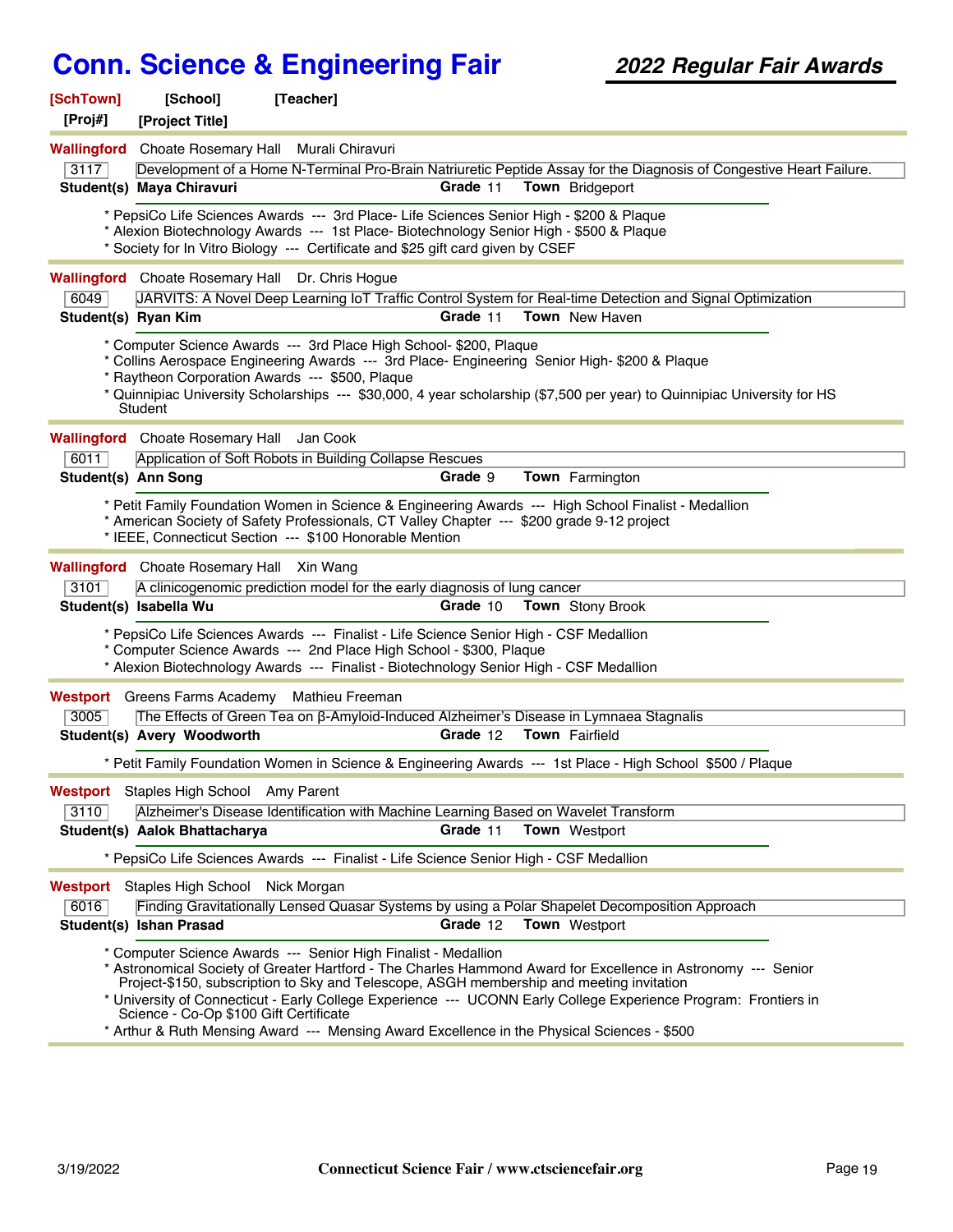| [SchTown]<br>[Proj#] | [School]<br>[Project Title]     | [Teacher]                                                                                                                                                                                                               |                        |                                                                                                                                                                                                                                                                                                                                            |
|----------------------|---------------------------------|-------------------------------------------------------------------------------------------------------------------------------------------------------------------------------------------------------------------------|------------------------|--------------------------------------------------------------------------------------------------------------------------------------------------------------------------------------------------------------------------------------------------------------------------------------------------------------------------------------------|
| Wilton               | Middlebrook School              | Kendra Norman                                                                                                                                                                                                           |                        |                                                                                                                                                                                                                                                                                                                                            |
| 4003                 |                                 | School Bus Approach Alert System                                                                                                                                                                                        |                        |                                                                                                                                                                                                                                                                                                                                            |
|                      | Student(s) Leonardo Kulon       |                                                                                                                                                                                                                         | Grade 7                | Town Wilton                                                                                                                                                                                                                                                                                                                                |
|                      | Sanaka Dash                     |                                                                                                                                                                                                                         | Grade 7                | <b>Town</b> Wilton                                                                                                                                                                                                                                                                                                                         |
|                      |                                 | * Stanley Black & Decker Applied Technology Awards --- Middle School Finalist - Medallion<br>* Raytheon Corporation Awards --- \$500, Plaque<br>* Broadcom MASTERS --- Invitation to compete in Broadcom MASTERS        |                        | * Lockheed Martin Physical Sciences Awards --- 1st Place - Physical Sciences MS Team- \$100 each & Plaque                                                                                                                                                                                                                                  |
| Wilton               | Middlebrook School              | Deborah Mallozzi                                                                                                                                                                                                        |                        |                                                                                                                                                                                                                                                                                                                                            |
| 4009                 | Illusion v. Reality             |                                                                                                                                                                                                                         |                        |                                                                                                                                                                                                                                                                                                                                            |
|                      | Student(s) Arista Sullivan      |                                                                                                                                                                                                                         | Grade 8                | Town Wilton                                                                                                                                                                                                                                                                                                                                |
|                      | <b>Meredith Sullivan</b>        |                                                                                                                                                                                                                         | Grade 8                | <b>Town</b> Wilton                                                                                                                                                                                                                                                                                                                         |
|                      |                                 | * Lockheed Martin Physical Sciences Awards --- Finalist - Physical Sciences Jr Team - CSF Medallion                                                                                                                     |                        |                                                                                                                                                                                                                                                                                                                                            |
| <b>Wilton</b>        | Middlebrook School Carol Festa  |                                                                                                                                                                                                                         |                        |                                                                                                                                                                                                                                                                                                                                            |
| 1012                 |                                 | A novel way to solve coral bleaching                                                                                                                                                                                    |                        |                                                                                                                                                                                                                                                                                                                                            |
|                      | Student(s) Preethi Vijay        |                                                                                                                                                                                                                         | Grade 8                | <b>Town Wilton</b>                                                                                                                                                                                                                                                                                                                         |
|                      | <b>Trisha Prabhu</b>            |                                                                                                                                                                                                                         | Grade 8                | <b>Town Wilton</b>                                                                                                                                                                                                                                                                                                                         |
| Windsor<br>6504      | <b>Student(s) Aiden Christy</b> | * Broadcom MASTERS --- Invitation to compete in Broadcom MASTERS<br>Academy of Aerospace & Engineering<br>Michelle Bellinger<br>Beyond Sunshine: Robotic Optimization for Maximum Efficiency of Solar Energy Production | Grade 12               | Town Glastonbury                                                                                                                                                                                                                                                                                                                           |
|                      | <b>Neel Vachhani</b>            |                                                                                                                                                                                                                         | Grade 11               | <b>Town</b> South Windsor                                                                                                                                                                                                                                                                                                                  |
|                      |                                 | * EnergizeCT Alternative/Renewable Energy Awards --- High School Finalist - Medallion<br>* EnergizeCT Future Sustainability Awards --- High School Finalist - Medallion                                                 |                        |                                                                                                                                                                                                                                                                                                                                            |
| Windsor<br>6502      | Compressive Strength            | Academy of Aerospace & Engineering                                                                                                                                                                                      | Dr. Michelle Bellinger | The Effect Of Altering The Material Composition in Ultra High-Performance Concrete (UHPC) With Regional Materials On                                                                                                                                                                                                                       |
| Student(s) Justin Ho |                                 |                                                                                                                                                                                                                         | Grade 11               | Town Suffield                                                                                                                                                                                                                                                                                                                              |
|                      | <b>Nathan Magold</b>            |                                                                                                                                                                                                                         | Grade 11               | Town Southington                                                                                                                                                                                                                                                                                                                           |
|                      | Plaque                          | * ASM Materials Education Foundation --- Certificate & \$25 gift card given by CSEF                                                                                                                                     |                        | * Lockheed Martin Physical Sciences Awards --- 1st Place - Physical Sciences Senior High Team- \$500 (split) &                                                                                                                                                                                                                             |
| Windsor<br>6505      |                                 | Academy of Aerospace & Engineering Dr. Michelle Bellinger<br>Piezoelectric Wind Harvesting Electrical Energy Conversion                                                                                                 |                        |                                                                                                                                                                                                                                                                                                                                            |
|                      | Student(s) Dylan Pueschel       |                                                                                                                                                                                                                         | Grade 12               | Town Hebron                                                                                                                                                                                                                                                                                                                                |
|                      | <b>John Watrous</b>             |                                                                                                                                                                                                                         | Grade 12               | <b>Town</b> Hartford                                                                                                                                                                                                                                                                                                                       |
|                      | Plaque                          | * EnergizeCT Future Sustainability Awards --- 1st Place High School - \$500 and Plaque<br>* Raytheon Corporation Awards --- \$500, Plaque                                                                               |                        | * Lockheed Martin Physical Sciences Awards --- 2nd Place - Physical Sciences Senior High Team- \$300(split) &<br>* CASE • The Jackson Laboratory Urban School Challenge Awards --- 4th Place High School - Plaque, Medallion<br>* GENIUS Olympiad --- GENIUS Olympiad Competition for1st Place HS Future Sustainability with \$700 stipend |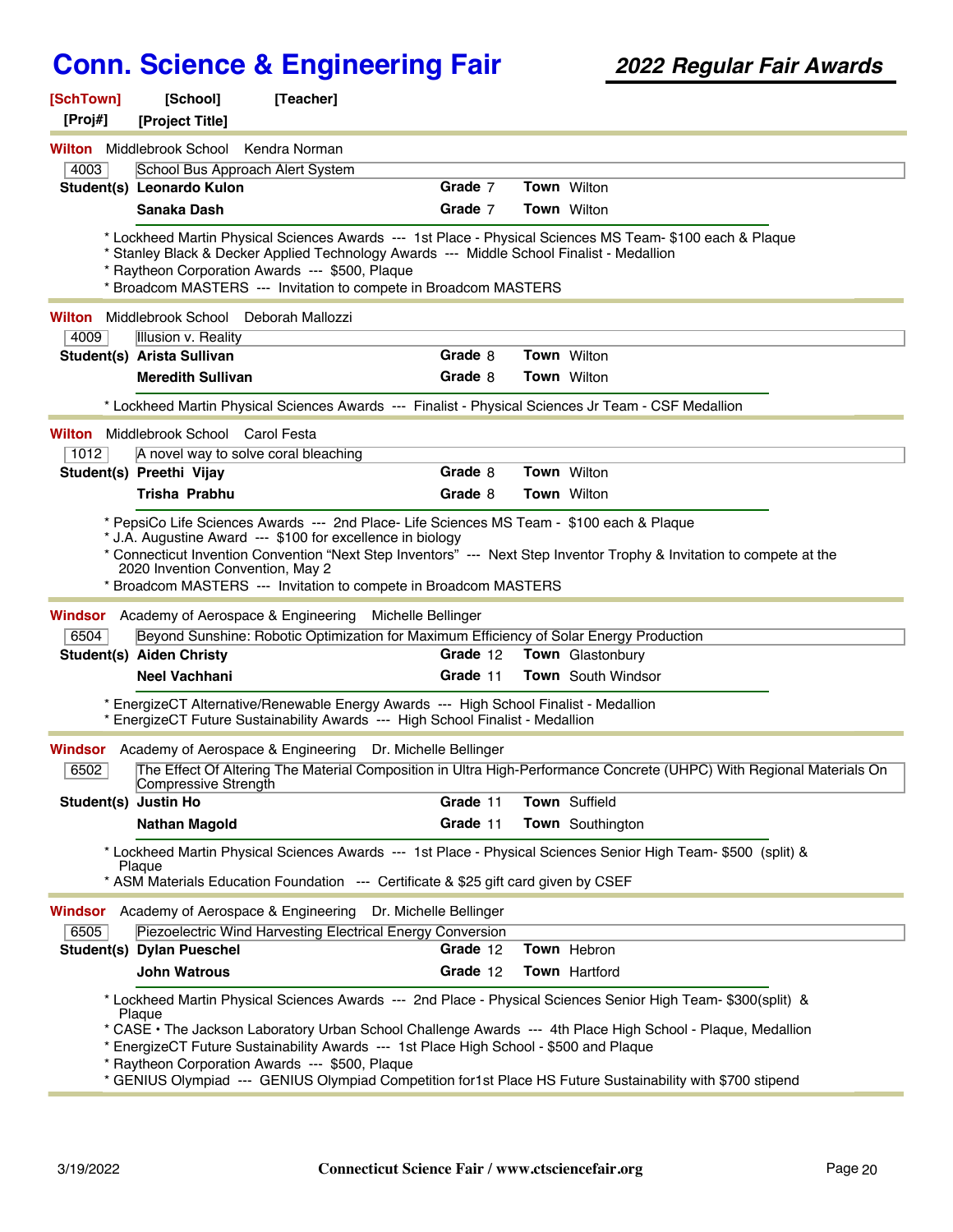| [SchTown]<br>[Proj#] | [School]<br>[Project Title]                                     | [Teacher]                                                                                                                                                                                                                                                                                                                                                           |          |                                                                                                                                                                                                                       |  |
|----------------------|-----------------------------------------------------------------|---------------------------------------------------------------------------------------------------------------------------------------------------------------------------------------------------------------------------------------------------------------------------------------------------------------------------------------------------------------------|----------|-----------------------------------------------------------------------------------------------------------------------------------------------------------------------------------------------------------------------|--|
| Windsor<br>3514      | Academy of Aerospace & Engineering<br>Computational Hydroponics | Michelle Bellinger                                                                                                                                                                                                                                                                                                                                                  |          |                                                                                                                                                                                                                       |  |
|                      | Student(s) Zahrion Watson                                       |                                                                                                                                                                                                                                                                                                                                                                     | Grade 11 | Town bloomfield                                                                                                                                                                                                       |  |
|                      | Vanessa Weir                                                    |                                                                                                                                                                                                                                                                                                                                                                     | Grade 11 | <b>Town</b> Hartford                                                                                                                                                                                                  |  |
|                      | Khaley-shai Wyndham                                             |                                                                                                                                                                                                                                                                                                                                                                     | Grade 11 | Town windsor                                                                                                                                                                                                          |  |
|                      |                                                                 |                                                                                                                                                                                                                                                                                                                                                                     |          | * CASE • The Jackson Laboratory Urban School Challenge Awards --- Senior High Finalist - Medallion                                                                                                                    |  |
| Windsor              |                                                                 | The Loomis Chaffee School Koby Osei-Mensah                                                                                                                                                                                                                                                                                                                          |          |                                                                                                                                                                                                                       |  |
| 3068                 |                                                                 |                                                                                                                                                                                                                                                                                                                                                                     |          | Computational Psychiatry: Application of Machine Learning Methods to Analyze Marijuana Addictions and Craving                                                                                                         |  |
| Student(s) Sean Lee  |                                                                 |                                                                                                                                                                                                                                                                                                                                                                     | Grade 12 | <b>Town</b> Los Altos                                                                                                                                                                                                 |  |
|                      |                                                                 | * PepsiCo Life Sciences Awards --- Finalist - Life Science Senior High - CSF Medallion<br>* Pfizer Computational Biology and Bioinformatics Awards --- Senior High Finalist - Medallion                                                                                                                                                                             |          |                                                                                                                                                                                                                       |  |
| Windsor              |                                                                 | The Loomis Chaffee School Koby Osei-Mensah                                                                                                                                                                                                                                                                                                                          |          |                                                                                                                                                                                                                       |  |
| 6021                 | Radiance Fields                                                 |                                                                                                                                                                                                                                                                                                                                                                     |          | NeRF-UAV: Inexpensive 3-D Colored Video Reconstruction Using RGB Camera Equipped Drone Swarms and Neural                                                                                                              |  |
| Student(s) Eric Sun  |                                                                 |                                                                                                                                                                                                                                                                                                                                                                     | Grade 11 | Town Flushing                                                                                                                                                                                                         |  |
|                      |                                                                 | * Computer Science Awards --- Senior High Finalist - Medallion                                                                                                                                                                                                                                                                                                      |          | * Lockheed Martin Physical Sciences Awards --- Finalist - Physical Sciences Senior High - CSF Medallion                                                                                                               |  |
| Windsor              |                                                                 | The Loomis Chaffee School Koby Osei-Mensah                                                                                                                                                                                                                                                                                                                          |          |                                                                                                                                                                                                                       |  |
| 6079                 |                                                                 |                                                                                                                                                                                                                                                                                                                                                                     |          | Introduction to Surreal Numbers: Exploring Real, Infinite and Infinitesimal Values and Their Hackenbush Games                                                                                                         |  |
|                      | Student(s) Yat Him Cyrus Wong                                   |                                                                                                                                                                                                                                                                                                                                                                     | Grade 12 | <b>Town</b> Hong Kong                                                                                                                                                                                                 |  |
|                      |                                                                 | * Mathematics Awards --- High School Finalist - Medallion<br>* Mu Alpha Theta --- Certificate, \$25 gift card given by CSEF                                                                                                                                                                                                                                         |          |                                                                                                                                                                                                                       |  |
|                      |                                                                 | <b>Woodbridge</b> Amity Regional High School Catherine Piscitelli                                                                                                                                                                                                                                                                                                   |          |                                                                                                                                                                                                                       |  |
| 6090                 | For Single Engine Aircraft                                      |                                                                                                                                                                                                                                                                                                                                                                     |          | The Optimization of a Ground Collision Avoidance System and Application to Inhibit Controlled Flight Into Terrain Accidents                                                                                           |  |
|                      | <b>Student(s) Mason Beaudette</b>                               |                                                                                                                                                                                                                                                                                                                                                                     | Grade 12 | <b>Town</b> Orange                                                                                                                                                                                                    |  |
|                      |                                                                 | * Stanley Black & Decker Applied Technology Awards --- Senior High Finalist - Medallion<br>* Computer Science Awards --- Senior High Finalist - Medallion<br>* Collins Aerospace Engineering Awards --- Finalist - Engineering High School - CSF Medallion<br>* American Institute of Aeronautics & Astronautics - Connecticut Section --- \$200 award, certificate |          | * Office of Naval Research- U.S. Navy / U.S. Marine Corps --- High School- Certificate, \$75.00 gift card given by ONR                                                                                                |  |
|                      |                                                                 | <b>Woodbridge</b> Amity Regional High School Catherine Piscitelli                                                                                                                                                                                                                                                                                                   |          |                                                                                                                                                                                                                       |  |
| 6031                 |                                                                 |                                                                                                                                                                                                                                                                                                                                                                     |          | Theoretical Modelling and Parameterization of a Novel-Actuator-Based Transtibial Pediatric Prosthetic                                                                                                                 |  |
|                      | Student(s) Aditi Bhattamishra                                   |                                                                                                                                                                                                                                                                                                                                                                     | Grade 10 | <b>Town</b> Orange                                                                                                                                                                                                    |  |
|                      |                                                                 | * Collins Aerospace Engineering Awards --- Finalist - Engineering High School - CSF Medallion<br>* IEEE, Connecticut Section --- \$250 Honors Award -Senior<br>* Wisner Chairman's Award --- \$500 cash & Plaque HS<br>* Otero Family Award --- The Otero Family Award; \$250 cash                                                                                  |          | * Lockheed Martin Physical Sciences Awards --- Finalist - Physical Sciences Senior High - CSF Medallion<br>* Stanley Black & Decker Applied Technology Awards --- 1st Place High School - \$500 and Plaque, Medallion |  |
|                      |                                                                 |                                                                                                                                                                                                                                                                                                                                                                     |          |                                                                                                                                                                                                                       |  |